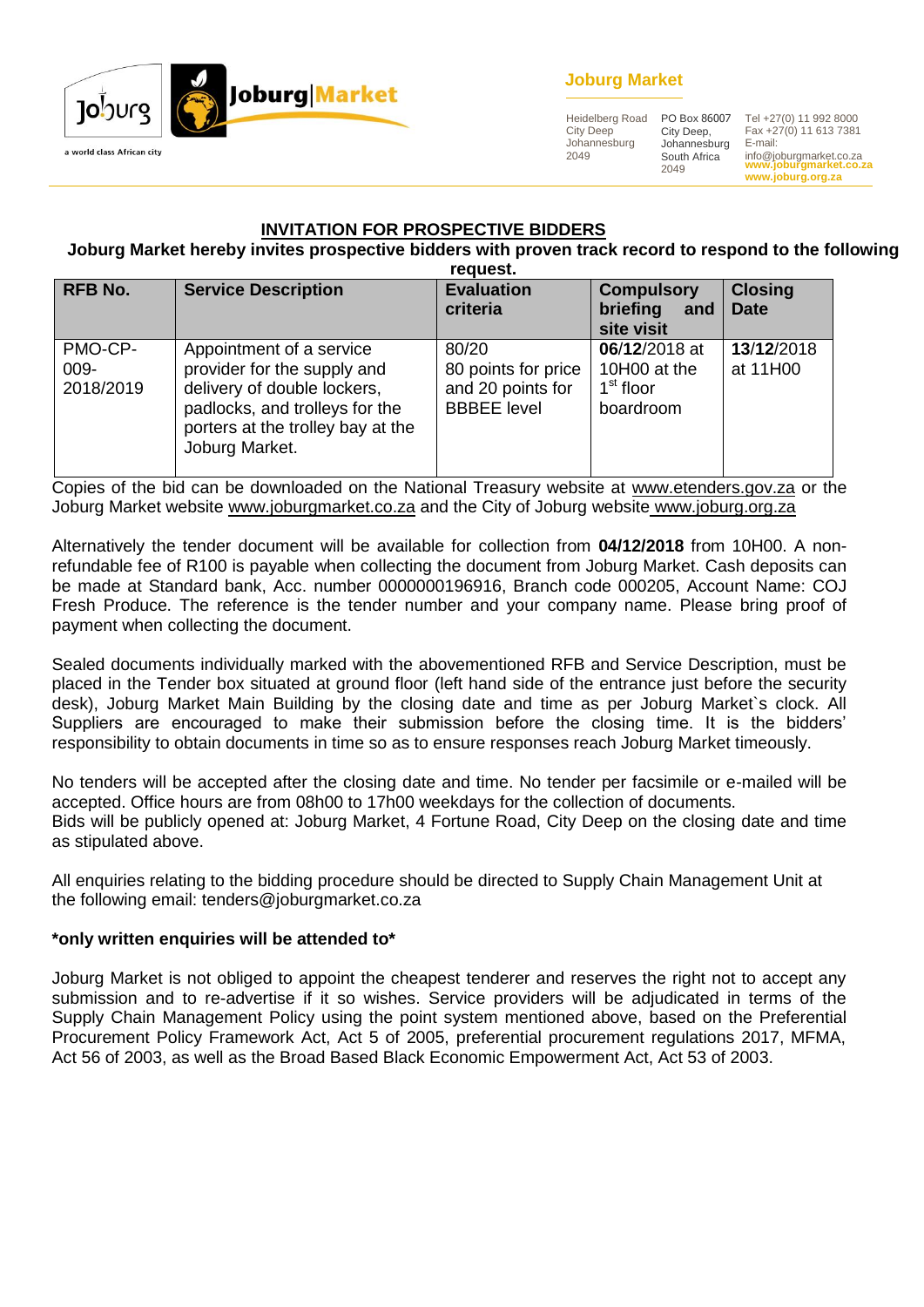#### **IMPORTANT NOTICE**

- 1. Bidders are reminded that for any and all alterations in the bid document must be initialled / signed in full by the bidder's authorised signatory and or provide an accompanying letter on the bidder's official letterhead will indicate such alterations.
- 2. This bid, correctly endorsed, is to be addressed to the Supply Chain Management and must be deposited into the tender/ bid box at the Ground Floor: Main Entrance, Joburg Market, 04 Fortune Street, City Deep, at the time and date shown herein. Under no circumstance will late tenders be accepted.
- 3. Failure to attend the compulsory briefing session (if applicable to the bid l) will result in disqualification of the bid.
- 4. Registration on the Central Supplier Database
- 5. Failure to submit samples, if requested will result in disqualification of the bid.
- 6. The bid document is to be completed in ink and in full. It is not to be re-typed at all.
- 7. The bid document is to be submitted in full in the same order as issued, with all the sections attached.
- 8. In bid where Consortiums and Joint Ventures are involved, an agreement endorsed with signatures of all parties involved, must be submitted.
- 9. Micro Exempted Enterprises (EME's) are required to submit a certificate issued by an Auditor or Accounting Officer on a letter head with a practise number and contact number clearly Specified on the face of the certificate

#### **FAILURE TO COMPLY WITH THE ABOVE REQUIREMENTS MAY DISQUALIFY THE BID**

**Cell : …………………………………………… E-Mail:………………………………………………**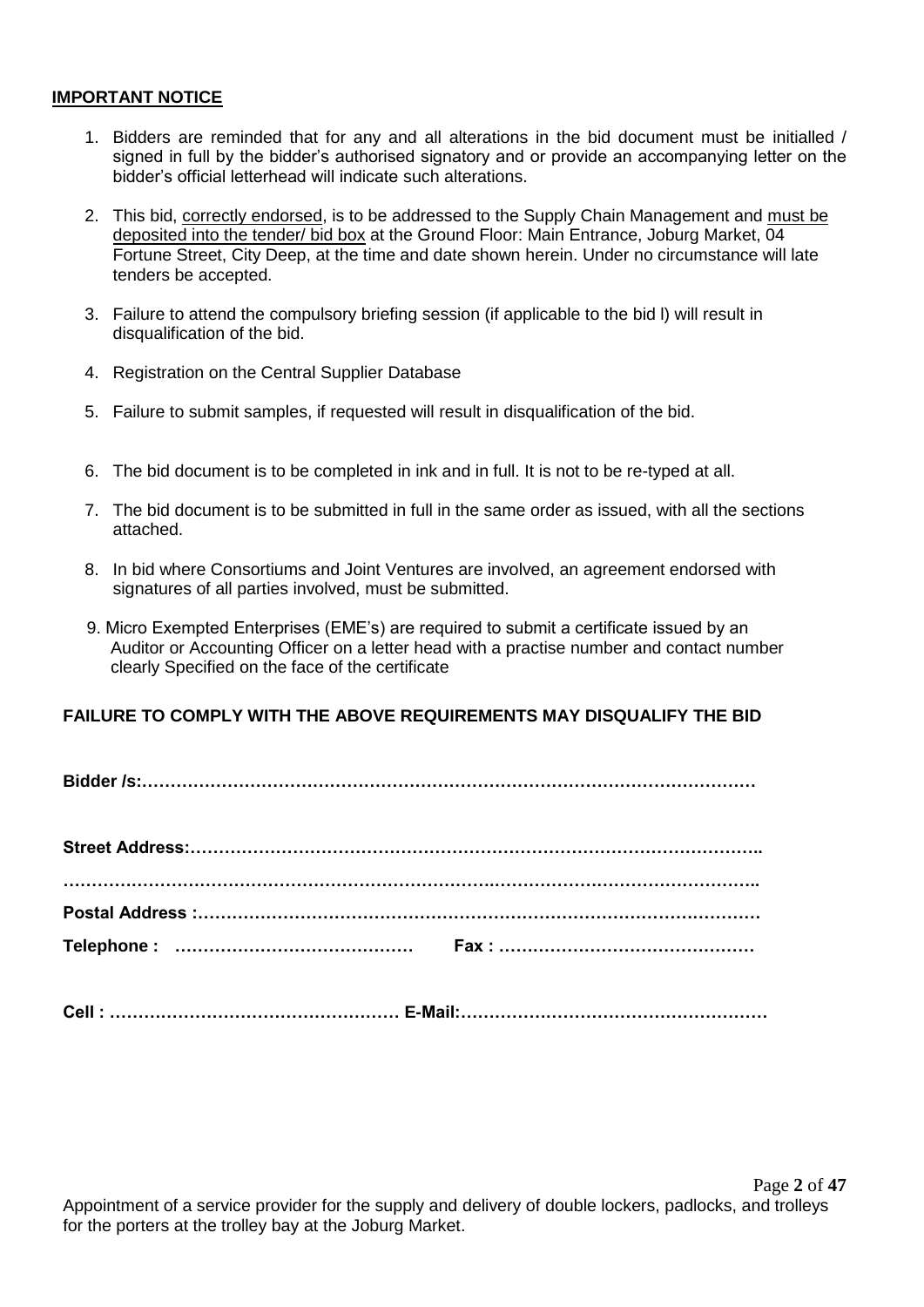### **INDEX**

| No. | <b>TABLE OF CONTENTS</b>                            | <b>SOURCE DOCUMENT</b> |
|-----|-----------------------------------------------------|------------------------|
| 1.  | <b>INVITATION TO BID</b>                            | MBD <sub>1</sub>       |
| 2.  | <b>DECLARATION OF INTEREST</b>                      | MBD <sub>4</sub>       |
| 3.  | <b>PREFERENCE POINTS CLAIMS</b>                     | <b>MBD 6.1</b>         |
| 4.  | <b>DECLARATION OF BIDDERS PAST SCM PRACTICE</b>     | <b>MBD8</b>            |
| 5.  | <b>CERTIFICATE OF INDEPENDENT BID DETERMINATION</b> | MBD <sub>9</sub>       |
| 6.  | <b>GENERAL CONDITIONS OF CONTRACT</b>               |                        |
| 7.  | <b>TERMS OF REFERENCE</b>                           |                        |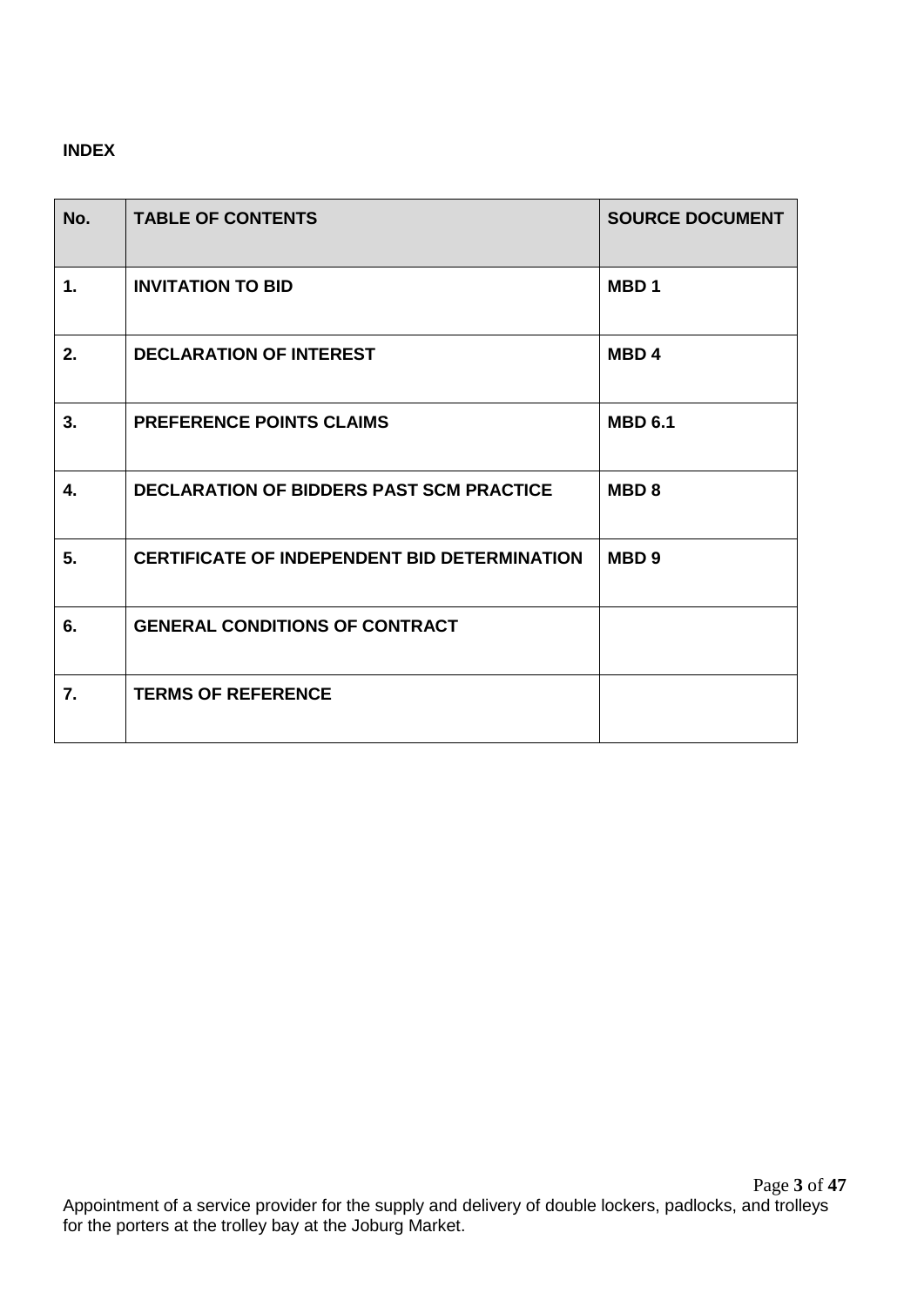### **BID DOCUMENTS CHECK LIST:**

**A completed and signed BID document must be submitted in a sealed envelope. The BID document must be submitted as issued with attachments on a separate file with dividers between every attachment. The dividers must be in the form and numbered according to the numbering stated below. That is:**

| Item                        | <b>Description</b>                                                                                                                                                                                                                  | Submitted -         |
|-----------------------------|-------------------------------------------------------------------------------------------------------------------------------------------------------------------------------------------------------------------------------------|---------------------|
|                             |                                                                                                                                                                                                                                     | <b>Indicate YES</b> |
|                             |                                                                                                                                                                                                                                     | or NO               |
| 1                           | Completed Registration on the National Treasury Central Supplier Database                                                                                                                                                           |                     |
| $\overline{2}$<br><b>NB</b> | Completed and signed MBD 1,4,6.1,8, 9,<br>Failure to fully complete all sections will lead to a disqualification of the bid.                                                                                                        |                     |
| 3                           | General Condition of Contract (GCC) to be signed                                                                                                                                                                                    |                     |
| 4                           | Rates and taxes account not older than three months or lease agreement                                                                                                                                                              |                     |
| 5                           | ID copies of shareholders / directors and share certificates; certification not older<br>than three months                                                                                                                          |                     |
| 6                           | Signed JV agreement for Joint Venture companies. Separate National Treasury<br>Central Supplier Database registration and consolidated BBBEE certificate(where<br>applicable)                                                       |                     |
| $\overline{7}$              | Initial / sign for all alterations in the tender document                                                                                                                                                                           |                     |
| 8                           | Registration with CIDB (where applicable)                                                                                                                                                                                           |                     |
| 9                           | B-BBEE Status Level of Contribution certificate OR SWORN AFFIDAVIT - B-BBEE<br><b>EXEMPTED MICRO ENTERPRISE OR an Accounting Officer as contemplated in the</b><br>Close Corporation Act (CCA) in order to claim preference points. |                     |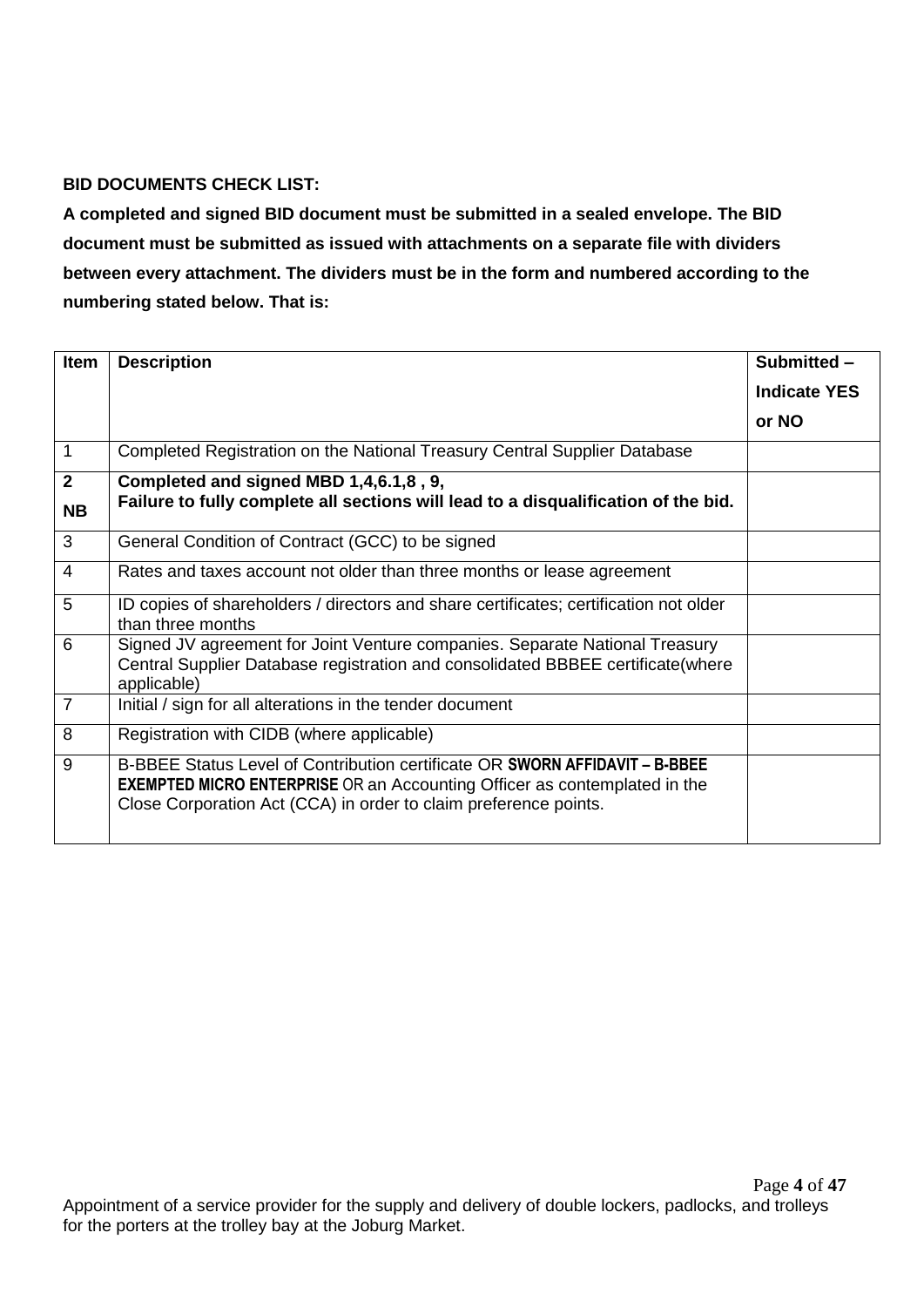**MBD 1**

# **PART A INVITATION TO BID**

|                                                                                                                                                                                                                                                                                                                                                                                                                                                                                                           | INVITATION TO BID<br>YOU ARE HEREBY INVITED TO BID FOR REQUIREMENTS OF THE JOBURG MARKET                                                                            |                      |            |                                                                |                      |       |  |
|-----------------------------------------------------------------------------------------------------------------------------------------------------------------------------------------------------------------------------------------------------------------------------------------------------------------------------------------------------------------------------------------------------------------------------------------------------------------------------------------------------------|---------------------------------------------------------------------------------------------------------------------------------------------------------------------|----------------------|------------|----------------------------------------------------------------|----------------------|-------|--|
|                                                                                                                                                                                                                                                                                                                                                                                                                                                                                                           |                                                                                                                                                                     |                      |            |                                                                |                      |       |  |
| <b>PMO-CP-009-</b><br><b>BID NUMBER:</b><br>2018/2019                                                                                                                                                                                                                                                                                                                                                                                                                                                     |                                                                                                                                                                     | <b>CLOSING DATE:</b> | 13/12/2018 |                                                                | <b>CLOSING TIME:</b> | 11:00 |  |
| DESCRIPTION:                                                                                                                                                                                                                                                                                                                                                                                                                                                                                              | Appointment of a service provider for the supply and delivery of double lockers,<br>padlocks, and trolleys for the porters at the trolley bay at the Joburg Market. |                      |            |                                                                |                      |       |  |
| THE SUCCESSFUL BIDDER WILL BE REQUIRED TO FILL IN AND SIGN A WRITTEN CONTRACT FORM (MBD7).                                                                                                                                                                                                                                                                                                                                                                                                                |                                                                                                                                                                     |                      |            |                                                                |                      |       |  |
| BID RESPONSE DOCUMENTS MAY BE DEPOSITED IN THE BID BOX SITUATED AS FOLLOWS<br><b>Attention: Head of Supply Chain Management</b><br>PO BOX 86007<br><b>City Deep</b><br>Johannesburg<br>2049<br><b>OR</b><br>DEPOSITED IN THE BID BOX SITUATED AT GROUND FLOOR (left hand side of the entrance just before the<br>security desk), Joburg Market Main Building by the closing date and time as per Joburg Market's clock. All<br>Suppliers are encouraged to make their submission before the closing time. |                                                                                                                                                                     |                      |            |                                                                |                      |       |  |
| <b>4 Fortune Road</b><br><b>City Deep</b><br>Johannesburg<br>Bidders should ensure that bids are delivered timeously to the correct address. If the bid is late, it will not be<br>accepted for consideration.                                                                                                                                                                                                                                                                                            |                                                                                                                                                                     |                      |            |                                                                |                      |       |  |
| The bid box is open 24 hours a day, 7 days a week.                                                                                                                                                                                                                                                                                                                                                                                                                                                        |                                                                                                                                                                     |                      |            |                                                                |                      |       |  |
| <b>SUPPLIER INFORMATION</b>                                                                                                                                                                                                                                                                                                                                                                                                                                                                               |                                                                                                                                                                     |                      |            |                                                                |                      |       |  |
| NAME OF BIDDER                                                                                                                                                                                                                                                                                                                                                                                                                                                                                            |                                                                                                                                                                     |                      |            |                                                                |                      |       |  |
| POSTAL ADDRESS                                                                                                                                                                                                                                                                                                                                                                                                                                                                                            |                                                                                                                                                                     |                      |            |                                                                |                      |       |  |
| STREET ADDRESS                                                                                                                                                                                                                                                                                                                                                                                                                                                                                            |                                                                                                                                                                     |                      |            |                                                                |                      |       |  |
| <b>TELEPHONE NUMBER</b>                                                                                                                                                                                                                                                                                                                                                                                                                                                                                   | CODE                                                                                                                                                                |                      |            | <b>NUMBER</b>                                                  |                      |       |  |
| <b>CELLPHONE NUMBER</b>                                                                                                                                                                                                                                                                                                                                                                                                                                                                                   |                                                                                                                                                                     |                      |            |                                                                |                      |       |  |
| <b>FACSIMILE NUMBER</b>                                                                                                                                                                                                                                                                                                                                                                                                                                                                                   | CODE                                                                                                                                                                |                      |            | <b>NUMBER</b>                                                  |                      |       |  |
| <b>E-MAIL ADDRESS</b>                                                                                                                                                                                                                                                                                                                                                                                                                                                                                     |                                                                                                                                                                     |                      |            |                                                                |                      |       |  |
| VAT REGISTRATION NUMBER                                                                                                                                                                                                                                                                                                                                                                                                                                                                                   |                                                                                                                                                                     |                      |            |                                                                |                      |       |  |
| TAX COMPLIANCE STATUS                                                                                                                                                                                                                                                                                                                                                                                                                                                                                     | <b>TCS PIN:</b>                                                                                                                                                     |                      | <b>OR</b>  | CSD No:                                                        |                      |       |  |
| <b>B-BBEE STATUS LEVEL VERIFICATION</b><br><b>CERTIFICATE</b><br><b>[TICK APPLICABLE BOX]</b>                                                                                                                                                                                                                                                                                                                                                                                                             | $\Box$ Yes<br>$\Box$ No                                                                                                                                             |                      |            | <b>B-BBEE STATUS</b><br><b>LEVEL SWORN</b><br><b>AFFIDAVIT</b> | Yes<br>No            |       |  |
| [A B-BBEE STATUS LEVEL VERIFICATION CERTIFICATE/ SWORN AFFIDAVIT (FOR EMES & QSEs) MUST BE SUBMITTED IN ORDER TO QUALIFY FOR<br><b>PREFERENCE POINTS FOR B-BBEEJ</b>                                                                                                                                                                                                                                                                                                                                      |                                                                                                                                                                     |                      |            |                                                                |                      |       |  |

Page **5** of **47**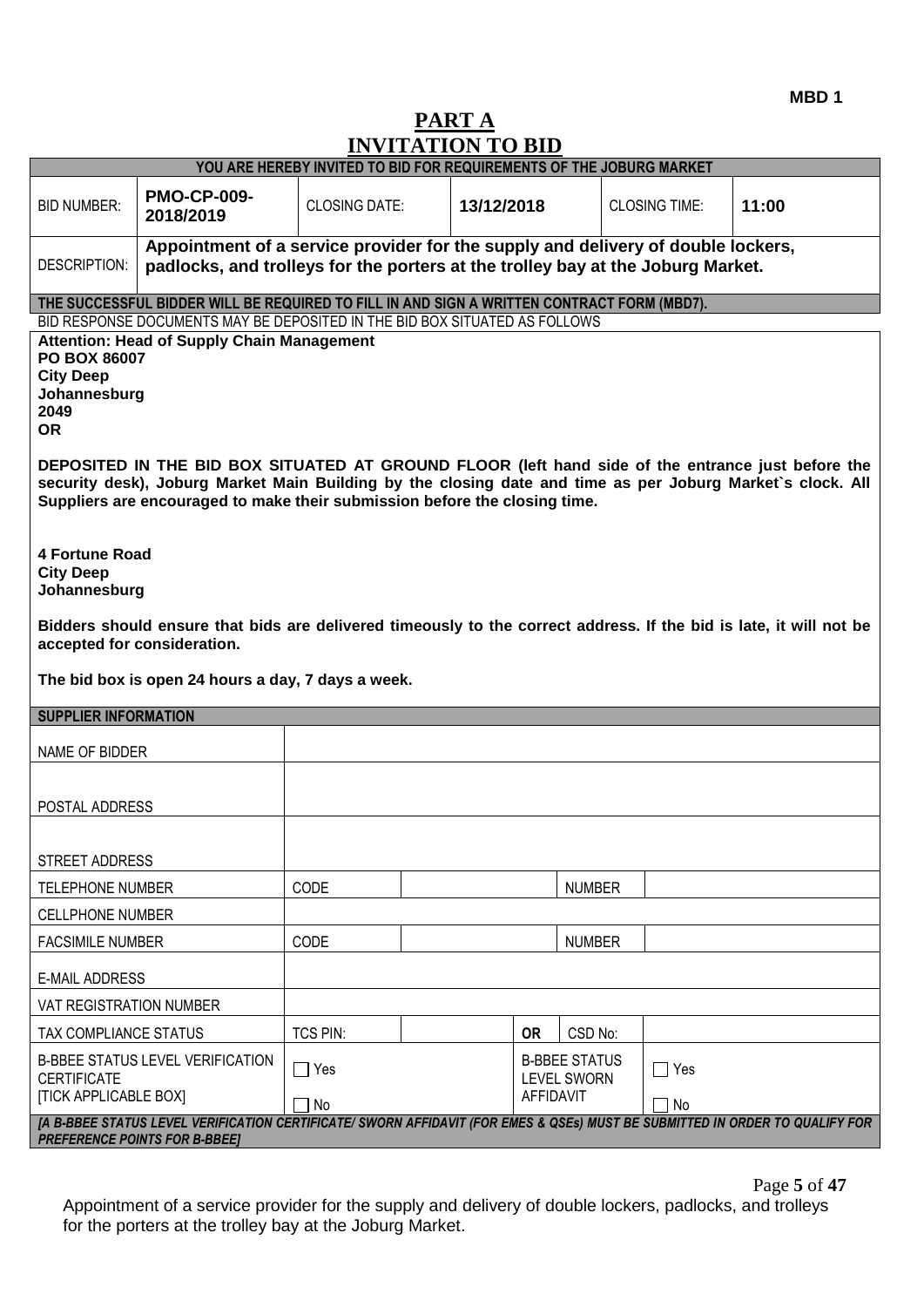| ARE YOU THE ACCREDITED<br>REPRESENTATIVE IN SOUTH<br>AFRICA FOR THE GOODS<br><b>/SERVICES /WORKS OFFERED?</b> | $\Box$ Yes<br>∏No<br>[IF YES ENCLOSE PROOF] | ARE YOU A<br><b>FOREIGN BASED</b><br><b>SUPPLIER FOR</b><br>THE GOODS<br><b>/SERVICES</b><br><b><i>NORKS</i></b><br>OFFERED? | Yes<br>- INo<br>[IF YES, ANSWER PART B:3] |
|---------------------------------------------------------------------------------------------------------------|---------------------------------------------|------------------------------------------------------------------------------------------------------------------------------|-------------------------------------------|
| <b>TOTAL NUMBER OF ITEMS</b><br><b>OFFERED</b>                                                                | N/A                                         | <b>TOTAL BID PRICE</b>                                                                                                       | R                                         |
| <b>SIGNATURE OF BIDDER</b>                                                                                    |                                             | <b>DATE</b>                                                                                                                  |                                           |
| <b>CAPACITY UNDER WHICH THIS</b><br><b>BID IS SIGNED</b>                                                      |                                             |                                                                                                                              |                                           |
| BIDDING PROCEDURE ENQUIRIES AND TECHNICAL INFORMATION MAY BE DIRECTED TO:                                     |                                             |                                                                                                                              |                                           |
| <b>E-MAIL ADDRESS</b><br>                                                                                     | tenders@joburgmarket.co.za                  |                                                                                                                              |                                           |

**\*only written enquiries will be attended to.**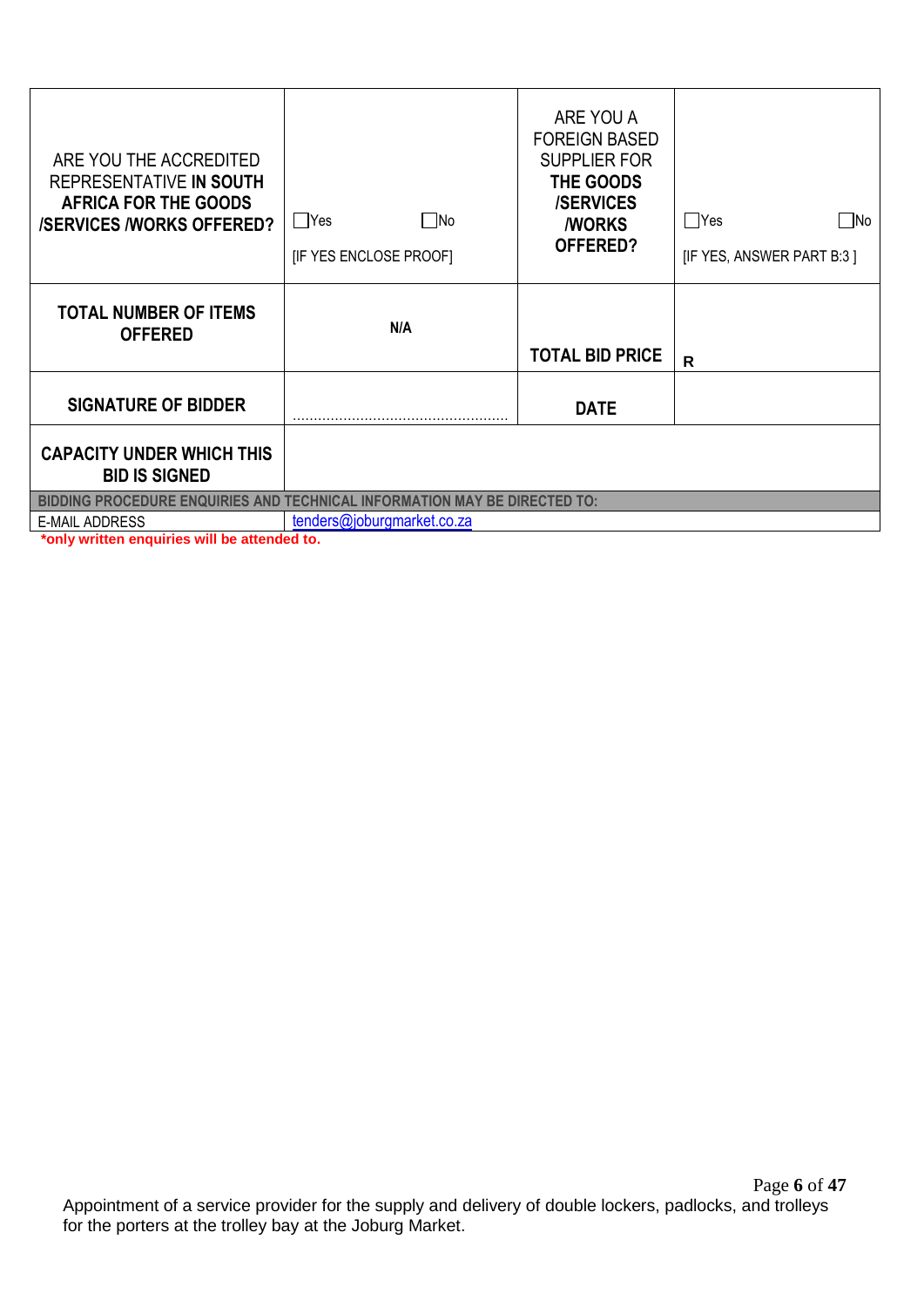#### **PART B TERMS AND CONDITIONS FOR BIDDING**

1.1. BIDS MUST BE DELIVERED BY THE STIPULATED TIME TO THE CORRECT ADDRESS. LATE BIDS WILL NOT BE ACCEPTED

**1. BID SUBMISSION:**

# FOR CONSIDERATION. 1.2. **ALL BIDS MUST BE SUBMITTED ON THE OFFICIAL FORMS PROVIDED–(NOT TO BE RE-TYPED) OR ONLINE** 1.3. THIS BID IS SUBJECT TO THE PREFERENTIAL PROCUREMENT POLICY FRAMEWORK ACT AND THE PREFERENTIAL PROCUREMENT REGULATIONS, 2017, THE GENERAL CONDITIONS OF CONTRACT (GCC) AND, IF APPLICABLE, ANY OTHER SPECIAL CONDITIONS OF CONTRACT. **2. TAX COMPLIANCE REQUIREMENTS** 2.1 BIDDERS MUST ENSURE COMPLIANCE WITH THEIR TAX OBLIGATIONS. 2.2 BIDDERS ARE REQUIRED TO SUBMIT THEIR UNIQUE PERSONAL IDENTIFICATION NUMBER (PIN) ISSUED BY SARS TO ENABLE THE ORGAN OF STATE TO VIEW THE TAXPAYER'S PROFILE AND TAX STATUS. 2.3 APPLICATION FOR THE TAX COMPLIANCE STATUS (TCS) CERTIFICATE OR PIN MAY ALSO BE MADE VIA E-FILING. IN ORDER TO USE THIS PROVISION, TAXPAYERS WILL NEED TO REGISTER WITH SARS AS E-FILERS THROUGH THE WEBSITE [WWW.SARS.GOV.ZA.](http://www.sars.gov.za/) 2.4 FOREIGN SUPPLIERS MUST COMPLETE THE PRE-AWARD QUESTIONNAIRE IN PART B:3. 2.5 BIDDERS MAY ALSO SUBMIT A PRINTED TCS CERTIFICATE TOGETHER WITH THE BID. 2.6 IN BIDS WHERE CONSORTIA / JOINT VENTURES / SUB-CONTRACTORS ARE INVOLVED, EACH PARTY MUST SUBMIT A SEPARATE TCS CERTIFICATE / PIN / CSD NUMBER. 2.7 WHERE NO TCS IS AVAILABLE BUT THE BIDDER IS REGISTERED ON THE CENTRAL SUPPLIER DATABASE (CSD), A CSD NUMBER MUST BE PROVIDED. **3. QUESTIONNAIRE TO BIDDING FOREIGN SUPPLIERS** 3.1. IS THE ENTITY A RESIDENT OF THE REPUBLIC OF SOUTH AFRICA (RSA)?  $\Box$  YES  $\Box$  NO 3.2. DOES THE ENTITY HAVE A BRANCH IN THE RSA?  $\Box$  YES  $\Box$  NO 3.3. DOES THE ENTITY HAVE A PERMANENT ESTABLISHMENT IN THE RSA?  $\Box$  YES  $\Box$  NO 3.4. DOES THE ENTITY HAVE ANY SOURCE OF INCOME IN THE RSA?  $\Box$  YES  $\Box$  NO 3.5. IS THE ENTITY LIABLE IN THE RSA FOR ANY FORM OF TAXATION?  $\Box$  YES  $\Box$  NO

**IF THE ANSWER IS "NO" TO ALL OF THE ABOVE, THEN IT IS NOT A REQUIREMENT TO REGISTER FOR A TAX COMPLIANCE STATUS SYSTEM PIN CODE FROM THE SOUTH AFRICAN REVENUE SERVICE (SARS) AND IF NOT REGISTER AS PER 2.3 ABOVE.**

**NB: FAILURE TO PROVIDE ANY OF THE ABOVE PARTICULARS MAY RENDER THE BID INVALID**. **NO BIDS WILL BE CONSIDERED FROM PERSONS IN THE SERVICE OF THE STATE**.

| SIGNATURE OF BIDDER:                     |  |
|------------------------------------------|--|
| CAPACITY UNDER WHICH THIS BID IS SIGNED: |  |
| DATE:                                    |  |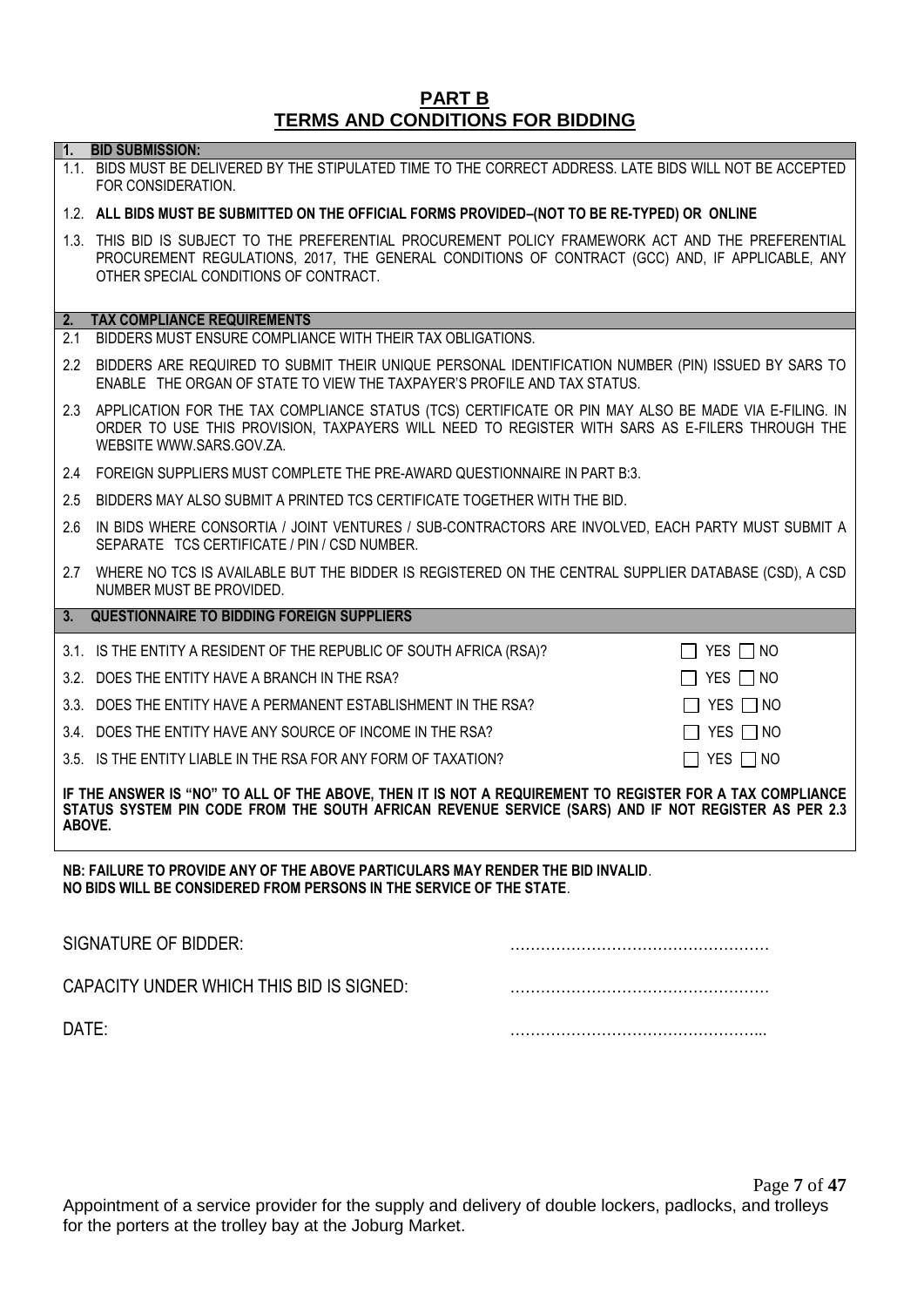### **DECLARATION OF INTEREST**

- 1. No bid will be accepted from persons in the service of the state<sup>1</sup>.
- 2. Any person, having a kinship with persons in the service of the state, including a blood relationship, may make an offer or offers in terms of this invitation to bid. In view of possible allegations of favouritism, should the resulting bid, or part thereof, be awarded to persons connected with or related to persons in service of the state, it is required that the bidder or their authorised representative declare their position in relation to the evaluating/adjudicating authority.
- 3. In order to give effect to the above, the following questionnaire must be completed and submitted with the bid.

3.1. Full Name of bidder or his or her representative:………………………………….

3.2. Identity Number: ………………………………………………………….………….

3.3. Position occupied in the Company (director, trustee, shareholder²):……………

3.4. Company Registration Number: ………………………………………………..

- 3.5. Tax Reference Number:…………………………………………………………..…
- 3.6. VAT Registration Number: …………………………………………………………

3.7. The names of all directors / trustees / shareholders members, their individual identity numbers and state employee numbers must be indicated in paragraph 4 below.

3.8. Are you presently in the service of the state?

YES NO

3.8.1. If yes, furnish particulars. ….…………………………………………………  $1$ MSCM Regulations: "in the service of the state" means to be  $-$ 

- (a) a member of –
- (i) any municipal council;
- (ii) any provincial legislature; or
- (iii) the national Assembly or the national Council of provinces;

(b) a member of the board of directors of any municipal entity;

(c) an official of any municipality or municipal entity;

(d) an employee of any national or provincial department, national or provincial public entity or constitutional institution within the meaning of the Public Finance Management Act, 1999 (Act No.1 of 1999);

(e) a member of the accounting authority of any national or provincial public entity; or

(f) an employee of Parliament or a provincial legislature.

² Shareholder" means a person who owns shares in the company and is actively involved in the

Page **8** of **47**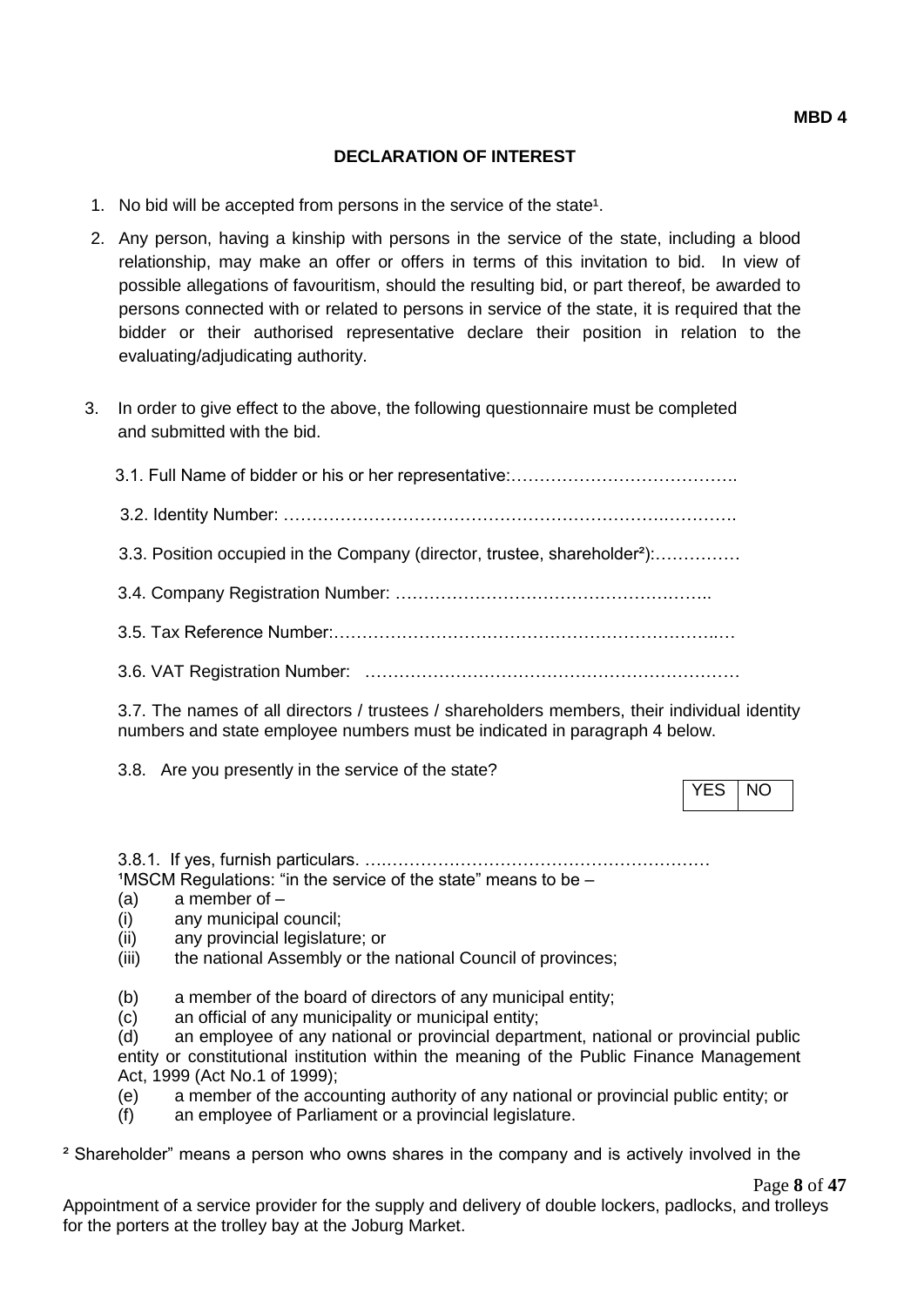management of the company or business and exercises control over the company.

| 3.9  | Have you been in the service of the state for the past twelve months?                                                                                                                                                                  | <b>YES</b> | <b>NO</b> |
|------|----------------------------------------------------------------------------------------------------------------------------------------------------------------------------------------------------------------------------------------|------------|-----------|
|      |                                                                                                                                                                                                                                        |            |           |
| 3.10 | Do you have any relationship (family, friend, other) with persons in the service<br>of the state and who may be involved with the evaluation and or adjudication of<br>this bid?                                                       | <b>YES</b> | <b>NO</b> |
|      | 3.10.1. If yes, furnish particulars.                                                                                                                                                                                                   |            |           |
| 3.11 | Are you, aware of any relationship (family, friend, other) between any other<br>bidder and any persons in the service of the state who may be involved with the<br>evaluation and or adjudication of this bid?                         | YES        | <b>NO</b> |
|      | 3.11.1. If yes, furnish particulars                                                                                                                                                                                                    |            |           |
| 3.12 | Are any of the company's directors, trustees, managers, principle shareholders or<br>stakeholders in service of the state?                                                                                                             | <b>YES</b> | <b>NO</b> |
|      |                                                                                                                                                                                                                                        |            |           |
|      | 3.13 Are any spouse, child or parent of the company's directors trustees, managers,<br>principle shareholders or stakeholders in service of the state?                                                                                 | <b>YES</b> | <b>NO</b> |
|      |                                                                                                                                                                                                                                        |            |           |
|      | 3.14 Do you or any of the directors, trustees, managers, principle shareholders, or<br>stakeholders of this company have any interest in any other related<br>companies or business whether or not they are bidding for this contract. |            |           |
|      |                                                                                                                                                                                                                                        | <b>YES</b> | <b>NO</b> |
|      |                                                                                                                                                                                                                                        |            |           |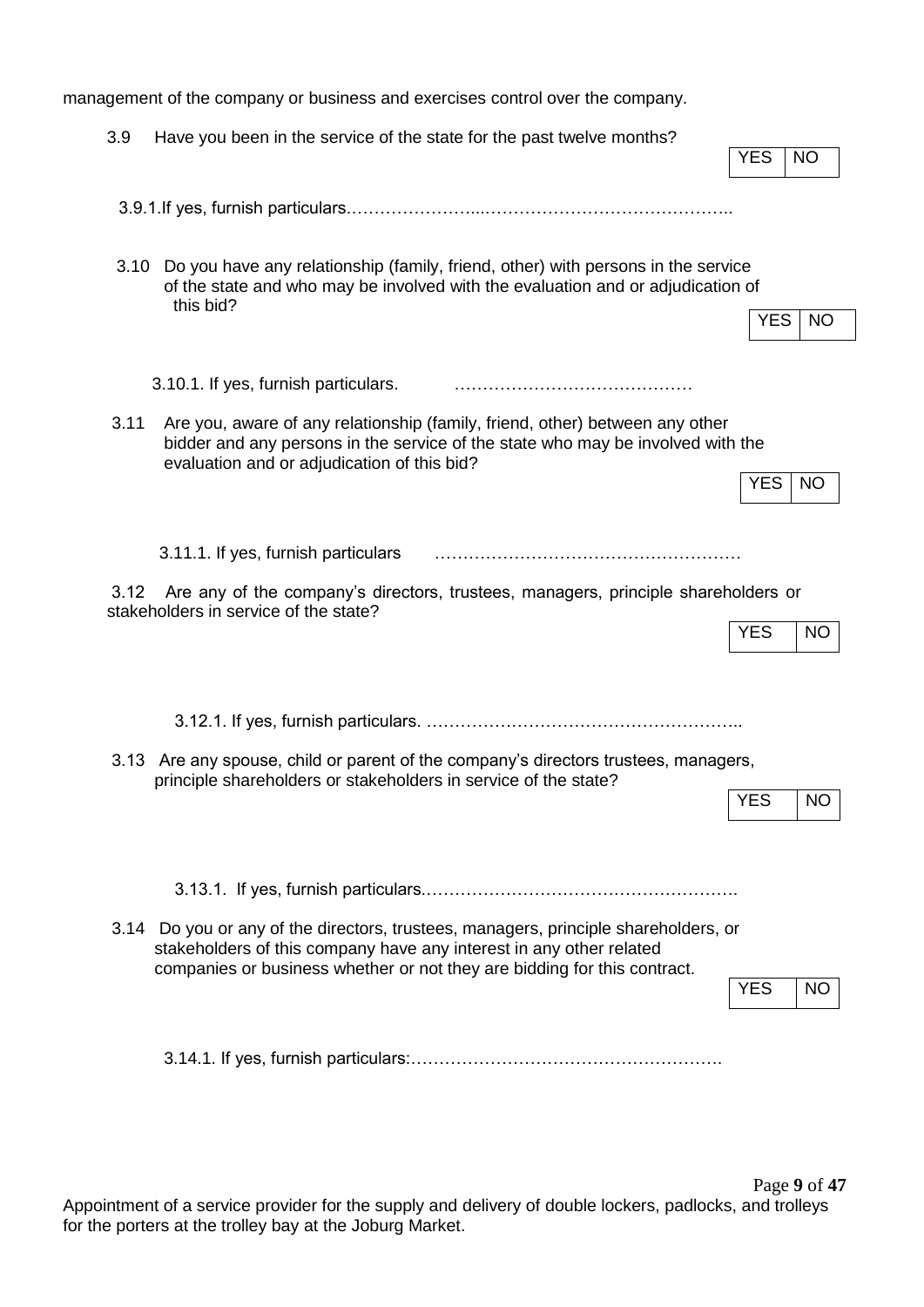#### 4. **Full details of directors / trustees / members / shareholders**

| <b>Full Name</b> | <b>Identity Number</b> | <b>State Employee Number</b> |
|------------------|------------------------|------------------------------|
|                  |                        |                              |
|                  |                        |                              |
|                  |                        |                              |
|                  |                        |                              |
|                  |                        |                              |
|                  |                        |                              |
|                  |                        |                              |
|                  |                        |                              |
|                  |                        |                              |
|                  |                        |                              |
|                  |                        |                              |
|                  |                        |                              |
|                  |                        |                              |
|                  |                        |                              |

 **……………………………………….. ………………………………… Signature Date** 

 **………………………………………. ……………………………… Capacity Capacity Capacity Capacity Capacity Capacity Capacity Capacity Capacity Capacity Capacity Capacity Capacity Capacity Capacity Capacity Capacity Capacity Capacity Capacity C**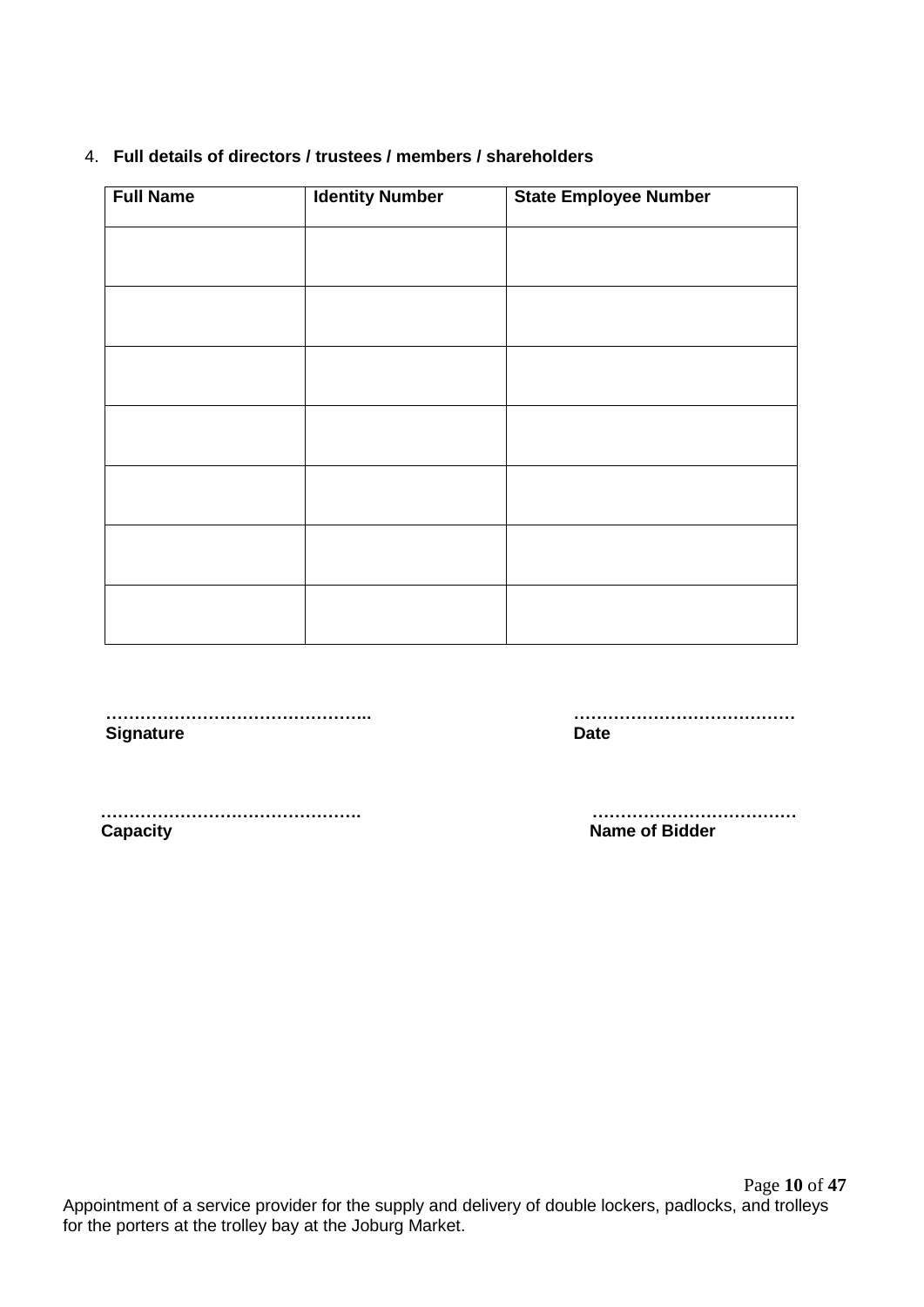#### **PREFERENCE POINTS CLAIM FORM IN TERMS OF THE PREFERENTIAL PROCUREMENT REGULATIONS 2017**

This preference form must form part of all bids invited. It contains general information and serves as a claim form for preference points for Broad-Based Black Economic Empowerment (B-BBEE) Status Level of Contribution

#### **NB: BEFORE COMPLETING THIS FORM, BIDDERS MUST STUDY THE GENERAL CONDITIONS, DEFINITIONS AND DIRECTIVES APPLICABLE IN RESPECT OF B-BBEE, AS PRESCRIBED IN THE PREFERENTIAL PROCUREMENT REGULATIONS, 2017.**

#### **1. GENERAL CONDITIONS**

- 1.1 The following preference point systems are applicable to all bids:
	- the 80/20 system for requirements with a Rand value of up to R50 000 000 (all applicable taxes included); and
	- the 90/10 system for requirements with a Rand value above R50 000 000 (all applicable taxes included).
- 1.2 The value of this bid is estimated to not exceed R50 000 000 (all applicable taxes included) and therefore the 80/20 preference point system shall be applicable;
- 1.3 Points for this bid shall be awarded for:
	- (a) Price; and
	- (b) B-BBEE Status Level of Contributor.
- 1.4 The maximum points for this bid are allocated as follows:

|                                                      | <b>POINTS</b> |
|------------------------------------------------------|---------------|
| <b>PRICE</b>                                         | 80            |
| <b>B-BBEE STATUS LEVEL OF CONTRIBUTOR</b>            | 20            |
| Total points for Price and B-BBEE must not<br>exceed | 100           |

- **1.5 Failure on the part of a bidder to submit proof of B-BBEE Status level of contributor together with the bid, will be interpreted to mean that preference points for B-BBEE status level of contribution are not claimed.**
- 1.6 The purchaser reserves the right to require of a bidder, either before a bid is adjudicated or at any time subsequently, to substantiate any claim in regard to preferences, in any manner required by the purchaser.

#### **2. DEFINITIONS**

- (a) **"B-BBEE"** means broad-based black economic empowerment as defined in section 1 of the Broad-Based Black Economic Empowerment Act;
- (b) "**B-BBEE status level of contributor"** means the B-BBEE status of an entity in terms of a

Page **11** of **47**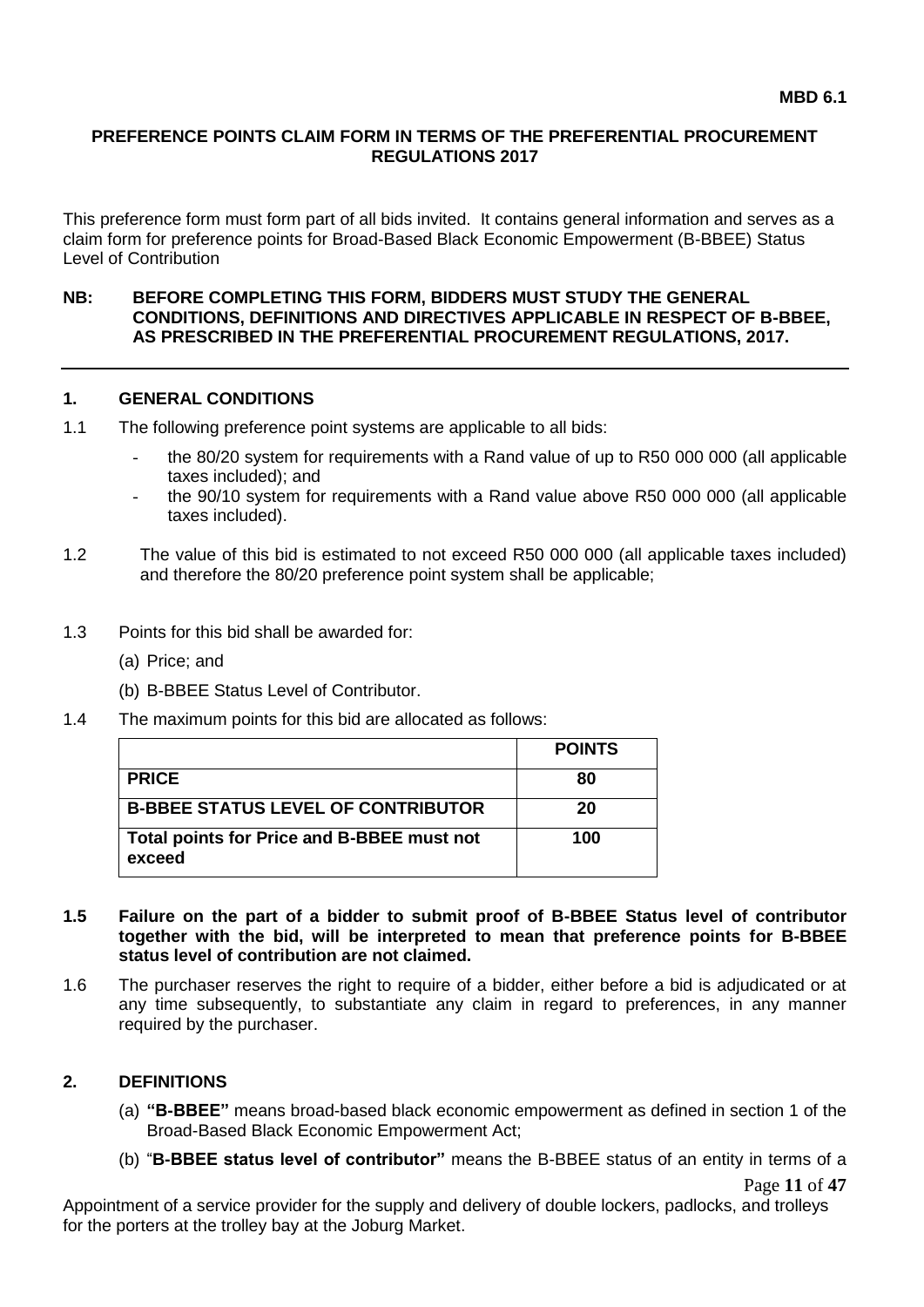code of good practice on black economic empowerment, issued in terms of section 9(1) of the Broad-Based Black Economic Empowerment Act;

- (c) **"bid"** means a written offer in a prescribed or stipulated form in response to an invitation by an organ of state for the provision of goods or services, through price quotations, advertised competitive bidding processes or proposals;
- (d) **"Broad-Based Black Economic Empowerment Act"** means the Broad-Based Black Economic Empowerment Act, 2003 (Act No. 53 of 2003);
- **(e) "EME"** means an Exempted Micro Enterprise in terms of a code of good practice on black economic empowerment issued in terms of section 9 (1) of the Broad-Based Black Economic Empowerment Act;
- (f) **"functionality"** means the ability of a tenderer to provide goods or services in accordance with specifications as set out in the tender documents.
- (g) **"prices"** includes all applicable taxes less all unconditional discounts;
- (h) **"proof of B-BBEE status level of contributor"** means:
	- **1)** B-BBEE Status level certificate issued by an authorized body or person;
	- **2)** A sworn affidavit as prescribed by the B-BBEE Codes of Good Practice;
	- **3)** Any other requirement prescribed in terms of the B-BBEE Act;
- (i) **"QSE"** means a qualifying small business enterprise in terms of a code of good practice on black economic empowerment issued in terms of section 9 (1) of the Broad-Based Black Economic Empowerment Act;
- *(j)* **"rand value"** means the total estimated value of a contract in Rand, calculated at the time of bid invitation, and includes all applicable taxes;

#### **3. POINTS AWARDED FOR PRICE**

### **3.1 THE 80/20 OR 90/10 PREFERENCE POINT SYSTEMS**

A maximum of 80 or 90 points is allocated for price on the following basis: **80/20 or 90/10**

$$
Ps = 80\left(1 - \frac{Pt - P \min}{P \min}\right) \qquad \text{or} \qquad \qquad Ps = 90\left(1 - \frac{Pt - P \min}{P \min}\right)
$$

**Where** 

- Ps = Points scored for price of bid under consideration
- $Pt =$  Price of bid under consideration

Pmin = Price of lowest acceptable bid

#### **4. POINTS AWARDED FOR B-BBEE STATUS LEVEL OF CONTRIBUTOR**

4.1 In terms of Regulation 6 (2) and 7 (2) of the Preferential Procurement Regulations, preference points must be awarded to a bidder for attaining the B-BBEE status level of contribution in accordance with the table below: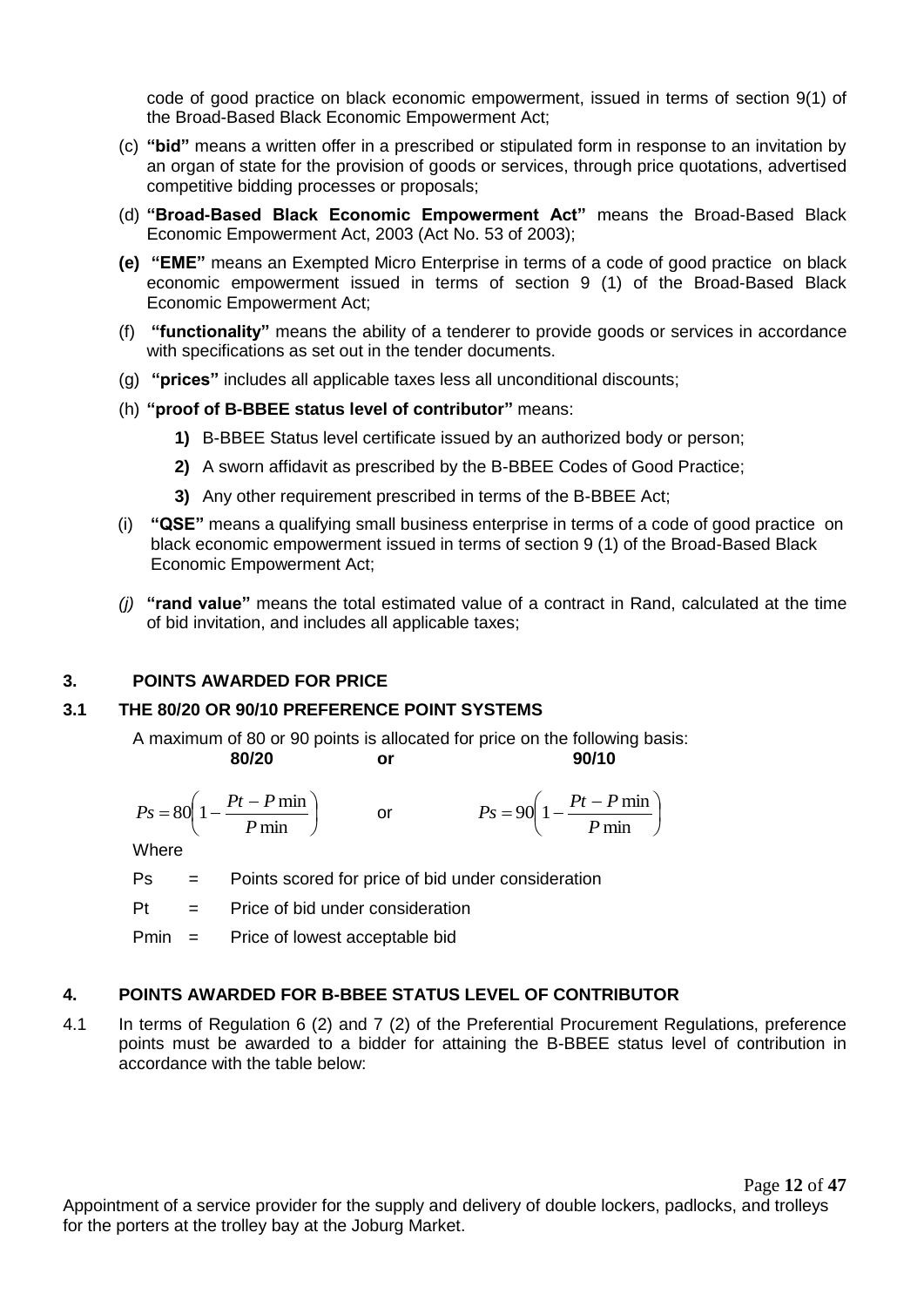| <b>B-BBEE Status Level of</b><br><b>Contributor</b> | <b>Number of points</b><br>(90/10 system) | <b>Number of points</b><br>(80/20 system) |
|-----------------------------------------------------|-------------------------------------------|-------------------------------------------|
|                                                     | 10                                        | 20                                        |
| 2                                                   | 9                                         | 18                                        |
| 3                                                   | 6                                         | 14                                        |
| 4                                                   | 5                                         | 12                                        |
| 5                                                   |                                           | 8                                         |
| 6                                                   | 3                                         | 6                                         |
| 7                                                   | 2                                         | 4                                         |
| 8                                                   |                                           | 2                                         |
| Non-compliant<br>contributor                        |                                           |                                           |

#### **5. BID DECLARATION**

5.1 Bidders who claim points in respect of B-BBEE Status Level of Contribution must complete the following:

#### **6. B-BBEE STATUS LEVEL OF CONTRIBUTOR CLAIMED IN TERMS OF PARAGRAPHS 1.4 AND 4.1**

6.1 B-BBEE Status Level of Contributor: . = ………(maximum of 20 points)

(Points claimed in respect of paragraph 7.1 must be in accordance with the table reflected in paragraph 4.1 and must be substantiated by relevant proof of B-BBEE status level of contributor.

#### **7. SUB-CONTRACTING**

7.1 Will any portion of the contract be sub-contracted?

#### (*Tick applicable box*)



#### 7.1.1 If yes, indicate:

- i) What percentage of the contract will be subcontracted............…………….…………%
- ii) The name of the sub-contractor…………………………………………………………..
- iii) The B-BBEE status level of the sub-contractor......................................……………..
- iv) Whether the sub-contractor is an EME or QSE

#### *(Tick applicable box*) YES NO

v) Specify, by ticking the appropriate box, if subcontracting with an enterprise in terms of Preferential Procurement Regulations,2017:

| Designated Group: An EME or QSE which is at last 51% owned by: | <b>EME</b> | OSE |
|----------------------------------------------------------------|------------|-----|
|                                                                |            |     |
| Black people                                                   |            |     |

Page **13** of **47**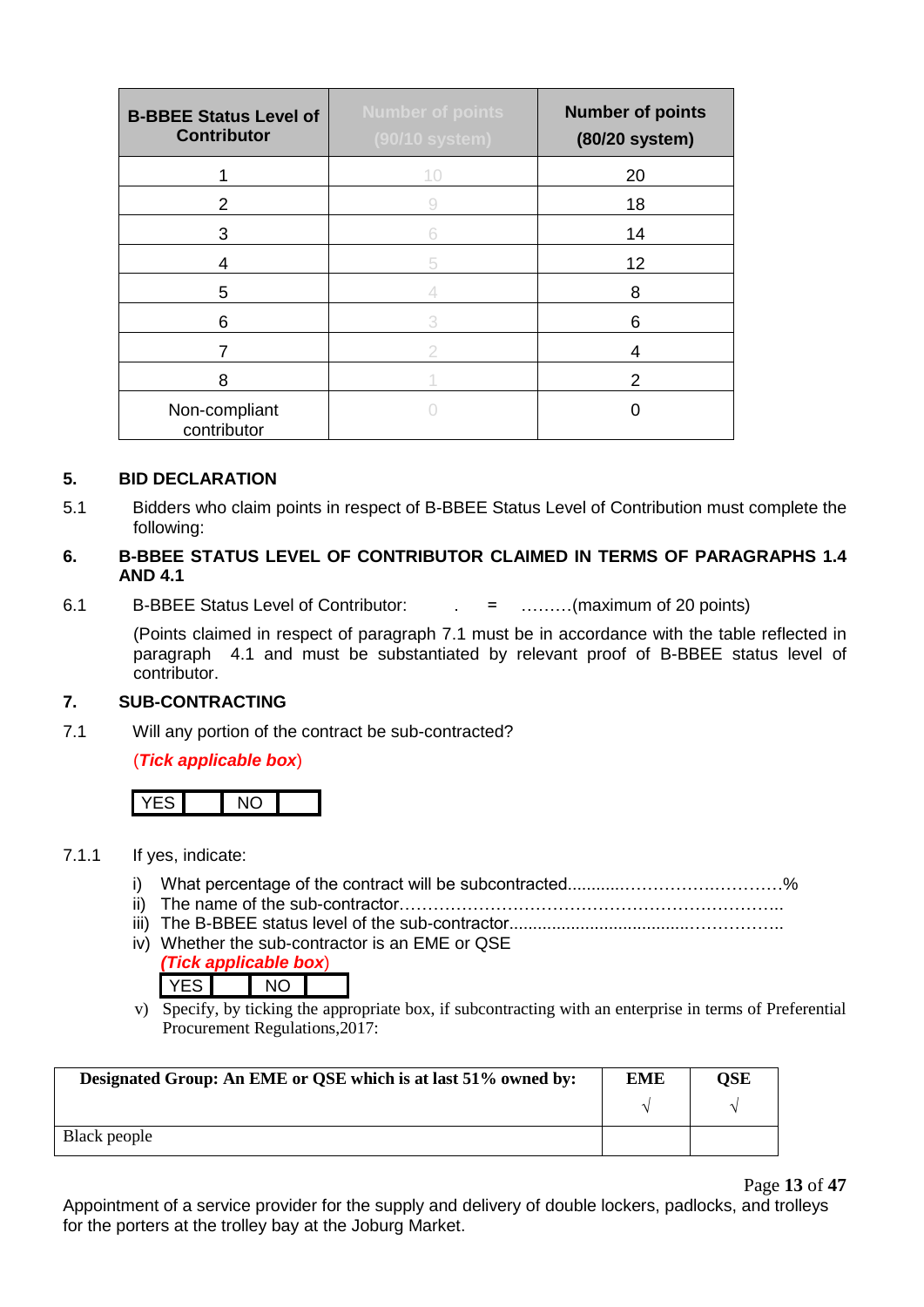| Black people who are youth                                        |  |  |  |
|-------------------------------------------------------------------|--|--|--|
| Black people who are women                                        |  |  |  |
| Black people with disabilities                                    |  |  |  |
| Black people living in rural or underdeveloped areas or townships |  |  |  |
| Cooperative owned by black people                                 |  |  |  |
| Black people who are military veterans                            |  |  |  |
|                                                                   |  |  |  |
| <b>OR</b>                                                         |  |  |  |
| Any EME                                                           |  |  |  |
| Any QSE                                                           |  |  |  |

### 8. **DECLARATION WITH REGARD TO COMPANY/FIRM**

- 8.1 Name of company/firm:………………………………………………………………………..
- 8.2 VAT registration number:…………………………………….…………………………………
- 8.3 Company registration number:…………….…………………….…………………………….
- 8.4 TYPE OF COMPANY/ FIRM
	- D Partnership/Joint Venture / Consortium
	- □ One person business/sole propriety
	- **Close corporation**
	- D Company

#### (Pty) Limited

#### [TICK APPLICABLE BOX]

### 8.5 DESCRIBE PRINCIPAL BUSINESS ACTIVITIES

…………………………………………………………………………………………………………… …………………………………………………………………………………………………………… …………………………………………………………………………………………………………… ……………………………………………………………………………COMPANY

#### CLASSIFICATION

- Manufacturer
- **Supplier**
- D Professional service provider
- □ Other service providers, e.g. transporter, etc. [*TICK APPLICABLE BOX*]

#### 8.6 MUNICIPAL INFORMATION

Municipality where business is situated: ….………………………………………………. Registered Account Number: ………………………….

Stand Number:……………………………………………….

8.7 Total number of years the company/firm has been in business:…………………………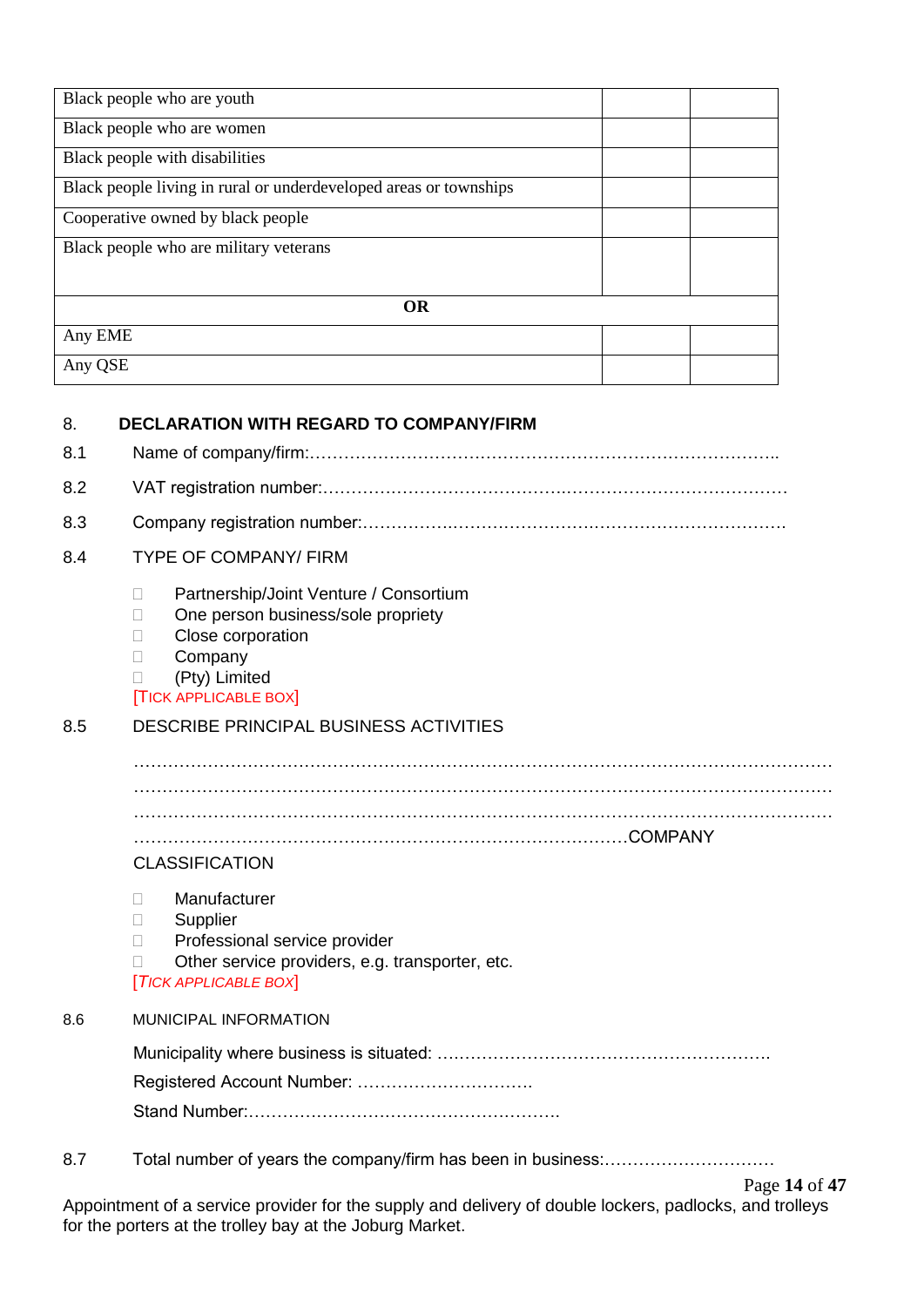- 8.8 I/we, the undersigned, who is / are duly authorised to do so on behalf of the company/firm, certify that the points claimed, based on the B-BBE status level of contributor indicated in paragraphs 1.4 and 6.1 of the foregoing certificate, qualifies the company/ firm for the preference(s) shown and I / we acknowledge that:
	- i) The information furnished is true and correct;
	- ii) The preference points claimed are in accordance with the General Conditions as indicated in paragraph 1 of this form;
	- iii) In the event of a contract being awarded as a result of points claimed as shown in paragraphs 1.4 and 6.1, the contractor may be required to furnish documentary proof to the satisfaction of the purchaser that the claims are correct;
	- iv) If the B-BBEE status level of contributor has been claimed or obtained on a fraudulent basis or any of the conditions of contract have not been fulfilled, the purchaser may, in addition to any other remedy it may have –
		- (a) disqualify the person from the bidding process;
		- (b) recover costs, losses or damages it has incurred or suffered as a result of that person's conduct;
		- (c) cancel the contract and claim any damages which it has suffered as a result of having to make less favourable arrangements due to such cancellation;
		- (d) recommend that the bidder or contractor, its shareholders and directors, or only the shareholders and directors who acted on a fraudulent basis, be restricted by the National Treasury from obtaining business from any organ of state for a period not exceeding 10 years, after the *audi alteram partem* (hear the other side) rule has been applied; and
		- (e) forward the matter for criminal prosecution.

| <b>WITNESSES</b> |                |                            |
|------------------|----------------|----------------------------|
|                  |                | SIGNATURE(S) OF BIDDERS(S) |
| ົ                | DATE:          |                            |
|                  | <b>ADDRESS</b> |                            |
|                  |                |                            |
|                  |                |                            |
|                  |                |                            |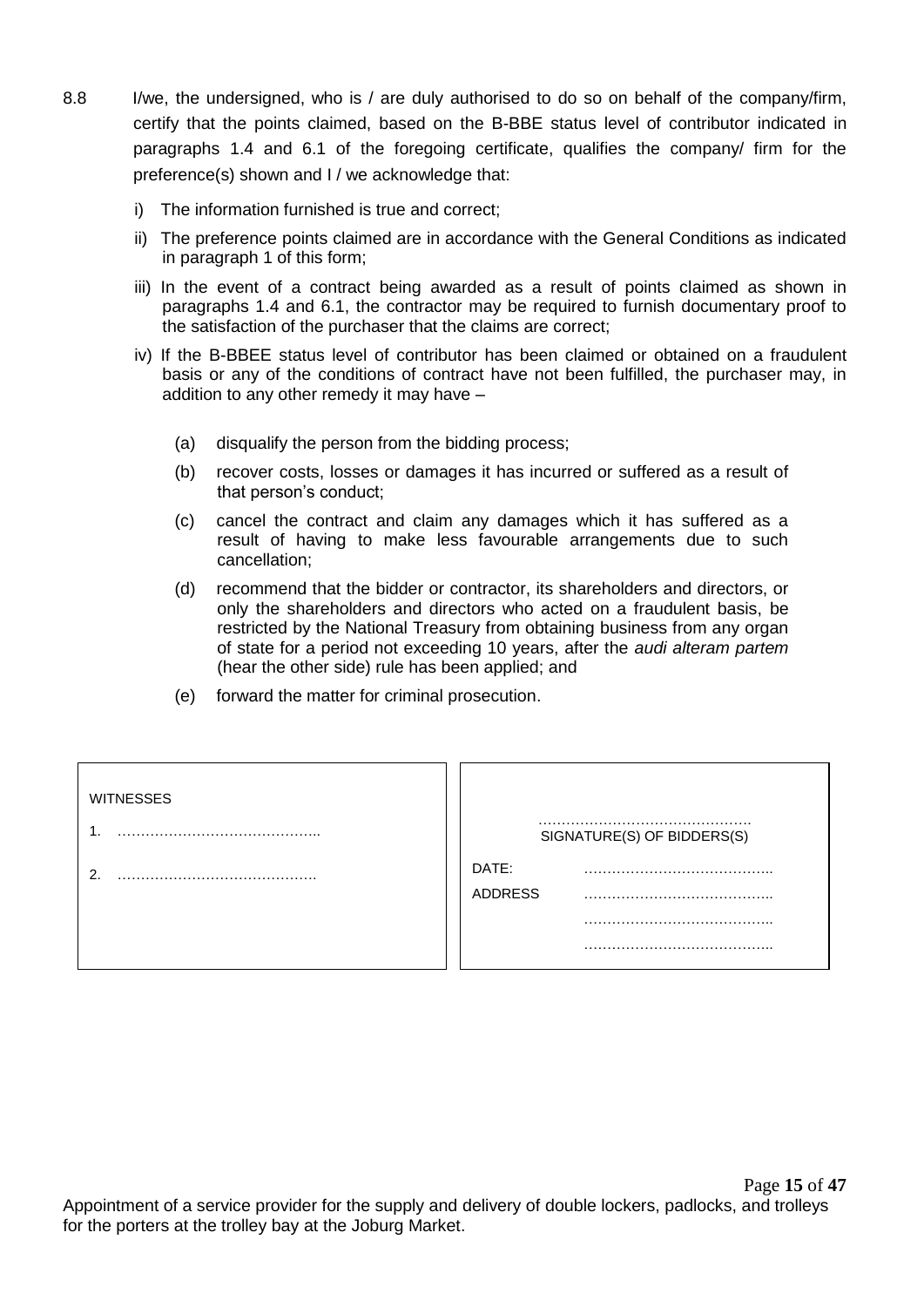### **9. AUTHORITY FOR SIGNATORY**

Signatories for close corporations and companies shall confirm their authority **by signing or attaching to this form** a duly signed and dated copy of the relevant resolution of their members or their board of directors, as the case may be.

| " By resolution of the board of directors passed on ____________________________                                                                                                                      | 20 |
|-------------------------------------------------------------------------------------------------------------------------------------------------------------------------------------------------------|----|
|                                                                                                                                                                                                       |    |
|                                                                                                                                                                                                       |    |
| No <sub>_________________________________</sub> and any Contract, which may arise there from on behalf of                                                                                             |    |
| <u> 1989 - Johann Barbara, martxa alemaniar argumentuar argumentuar argumentuar argumentuar argumentuar argumentu</u><br>Signed on behalf of the company:<br><u> Signed on behalf of the company:</u> |    |
|                                                                                                                                                                                                       |    |
|                                                                                                                                                                                                       |    |
|                                                                                                                                                                                                       |    |
| As witnesses:                                                                                                                                                                                         |    |
|                                                                                                                                                                                                       |    |
|                                                                                                                                                                                                       |    |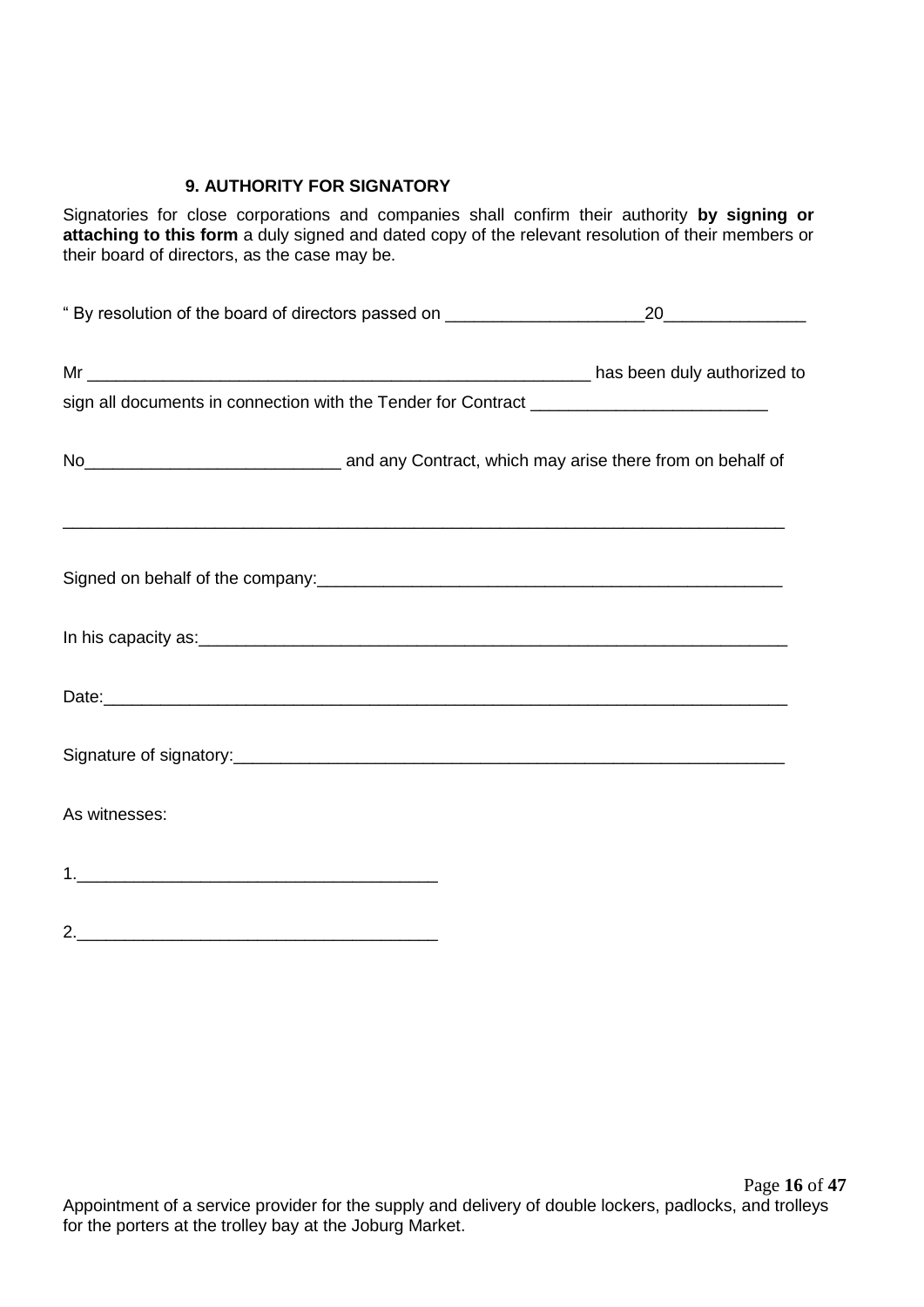- 11. I/we, the undersigned, who warrants that he/she is duly authorised to do so on behalf of the firm certify that points claimed, based on the equity ownership, indicated in paragraph 8 of the foregoing certificate, qualifies the firm for the preference(s) shown and I / we acknowledge that:
	- (i) The information furnished is true and correct.
	- (ii) The Equity ownership claimed is in accordance with the General Conditions as indicated in paragraph 1 of this form.
		- In the event of a contract being awarded as a result of points claimed as shown in paragraph 8, the contractor may be required to furnish documentary proof to the
		- satisfaction of the purchaser that the claims are correct.
	- (iv) If the claims are found to be incorrect, the purchaser may, in addition to any other remedy it may have -
		- (a) recover costs, losses or damages it has incurred or suffered as a result of that person's conduct; and
		- (b) cancel the contract and claim any damages which it has suffered as a result of having to make less favourable arrangements due to such cancellation

### **WITNESSES:**

- 1.  $\qquad$
- 

2. **In the state of the state of the state of SIGNATURE (S) OF BIDDER (S)** 

\_\_\_\_\_\_\_\_\_\_\_\_\_\_\_\_\_\_\_\_\_\_\_\_\_\_\_\_\_\_\_\_\_\_\_

\_\_\_\_\_\_\_\_\_\_\_\_\_\_\_\_\_\_\_\_\_\_\_\_\_\_\_\_\_\_\_\_\_\_\_

**DATE: \_\_\_\_\_\_\_\_\_\_\_\_\_\_\_\_\_\_\_\_\_\_\_\_\_\_\_\_\_**

**ADDRESS: \_\_\_\_\_\_\_\_\_\_\_\_\_\_\_\_\_\_\_\_\_\_\_\_\_**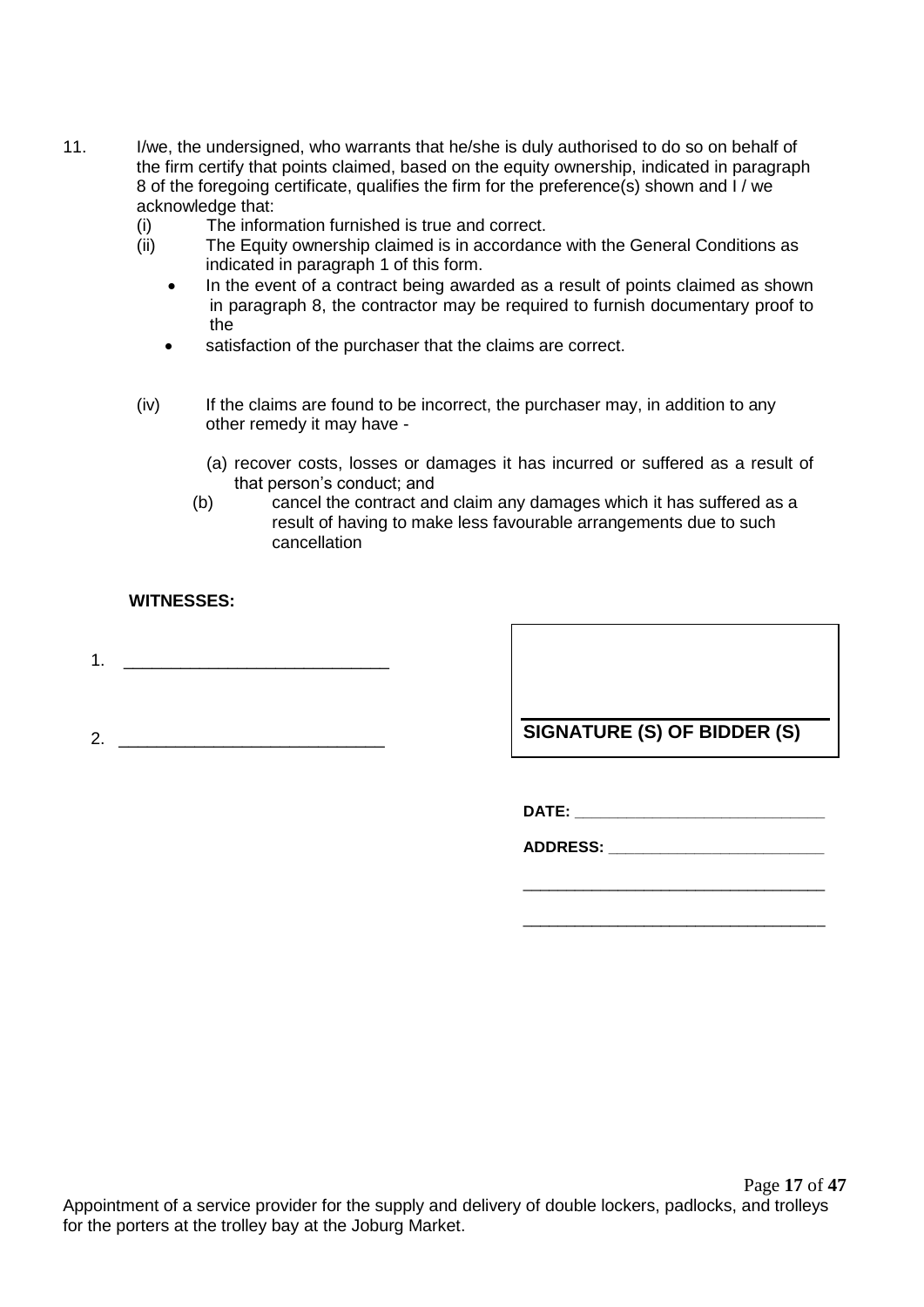#### **DECLARATION OF BIDDER'S PAST SUPPLY CHAIN MANAGEMENT PRACTICES**

- 1 This Municipal Bidding Document must form part of all bids invited.
- 2 It serves as a declaration to be used by municipalities and municipal entities in ensuring that when goods and services are being procured, all reasonable steps are taken to combat the abuse of the supply chain management system.
- 3 The bid of any bidder may be rejected if that bidder, or any of its directors have:
	- a. abused the municipality's / municipal entity's supply chain management system or committed any improper conduct in relation to such system;
	- b. been convicted for fraud or corruption during the past five years;
	- c. willfully neglected, reneged on or failed to comply with any government, municipal or other public sector contract during the past five years; or
	- d. been listed in the Register for Tender Defaulters in terms of section 29 of the Prevention and Combating of Corrupt Activities Act (No 12 of 2004).

#### **4 In order to give effect to the above, the following questionnaire must be completed and submitted with the bid.**

| Item<br>4.1 | Question<br>Is the bidder or any of its directors listed on the National Treasury's<br>$\bullet$<br>Database of Restricted Suppliers as companies or persons prohibited<br>from doing business with the public sector?<br>(Companies or persons who are listed on this Database<br>were informed in writing of this restriction by the Accounting<br>Officer/Authority of the institution that imposed the restriction<br>after the audi alteram partem rule was applied). The Database<br>of Restricted Suppliers now resides on the National | Yes<br>Yes | <b>No</b><br>No. |
|-------------|------------------------------------------------------------------------------------------------------------------------------------------------------------------------------------------------------------------------------------------------------------------------------------------------------------------------------------------------------------------------------------------------------------------------------------------------------------------------------------------------------------------------------------------------|------------|------------------|
|             | Treasury's website(www.treasury.gov.za) and can be<br>accessed by clicking on its link at the bottom of the home<br>page.                                                                                                                                                                                                                                                                                                                                                                                                                      |            |                  |
| 4.1.1       | If so, furnish particulars:                                                                                                                                                                                                                                                                                                                                                                                                                                                                                                                    |            |                  |
| 4.2         | Is the bidder or any of its directors listed on the Register for Tender<br>Defaulters in terms of section 29 of the Prevention and Combating of<br>Corrupt Activities Act (No 12 of 2004)? The Register for Tender<br>Defaulters can be accessed on the National Treasury's<br>websitewww.treasury.gov.za) by clicking on its link at the bottom<br>of the home page.                                                                                                                                                                          | Yes        | No               |
| 4.2.1       | If so, furnish particulars:                                                                                                                                                                                                                                                                                                                                                                                                                                                                                                                    |            |                  |
| 4.3         | Was the bidder or any of its directors convicted by a court of law<br>(including a court of law outside the Republic of South Africa) for fraud<br>or corruption during the past five years?                                                                                                                                                                                                                                                                                                                                                   | Yes        | No               |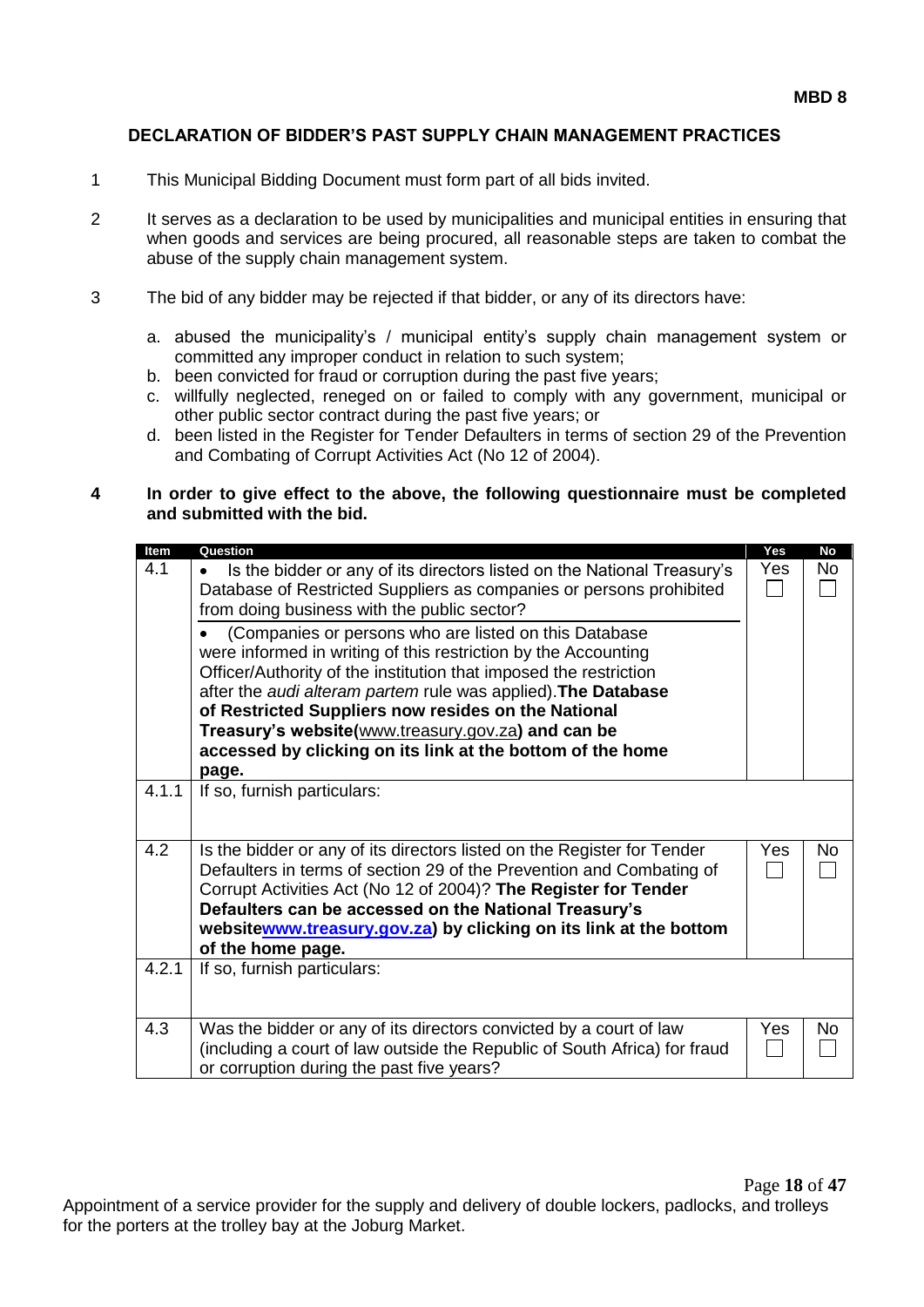| 4.3.1 | If so, furnish particulars:                                                                                                                                                                                                                     |      |     |
|-------|-------------------------------------------------------------------------------------------------------------------------------------------------------------------------------------------------------------------------------------------------|------|-----|
| Item  | Question                                                                                                                                                                                                                                        | Yes  | No  |
| 4.4   | Does the bidder or any of its directors owe any municipal rates and<br>taxes or municipal charges to the municipality / municipal entity, or to<br>any other municipality / municipal entity, that is in arrears for more<br>than three months? | Yes. | No  |
| 4.4.1 | If so, furnish particulars:                                                                                                                                                                                                                     |      |     |
| 4.5   | Was any contract between the bidder and the municipality / municipal<br>entity or any other organ of state terminated during the past five years<br>on account of failure to perform on or comply with the contract?                            | Yes  | No. |
| 4.7.1 | If so, furnish particulars:                                                                                                                                                                                                                     |      |     |

### **CERTIFICATION**

### **I, THE UNDERSIGNED (FULL NAME) \_\_\_\_\_\_\_\_\_\_\_\_\_\_\_\_\_\_\_\_\_\_\_\_\_\_\_\_\_\_\_\_\_\_\_\_\_\_\_\_\_\_\_\_\_**

**CERTIFY THAT THE INFORMATION FURNISHED ON THIS DECLARATION FORM TRUE AND CORRECT.**

**I ACCEPT THAT, IN ADDITION TO CANCELLATION OF A CONTRACT, ACTION MAY BE TAKEN AGAINST ME SHOULD THIS DECLARATION PROVE TO BE FALSE.**

**Signature Date** 

**\_\_\_\_\_\_\_\_\_\_\_\_\_\_\_\_\_\_\_\_\_\_\_\_\_\_\_\_\_\_ \_\_\_\_\_\_\_\_\_\_\_\_\_\_\_\_\_\_\_\_\_\_\_\_\_**

**\_\_\_\_\_\_\_\_\_\_\_\_\_\_\_\_\_\_\_\_\_\_\_\_\_\_\_\_\_\_ \_\_\_\_\_\_\_\_\_\_\_\_\_\_\_\_\_\_\_\_\_\_\_\_\_ Position Name of Bidder**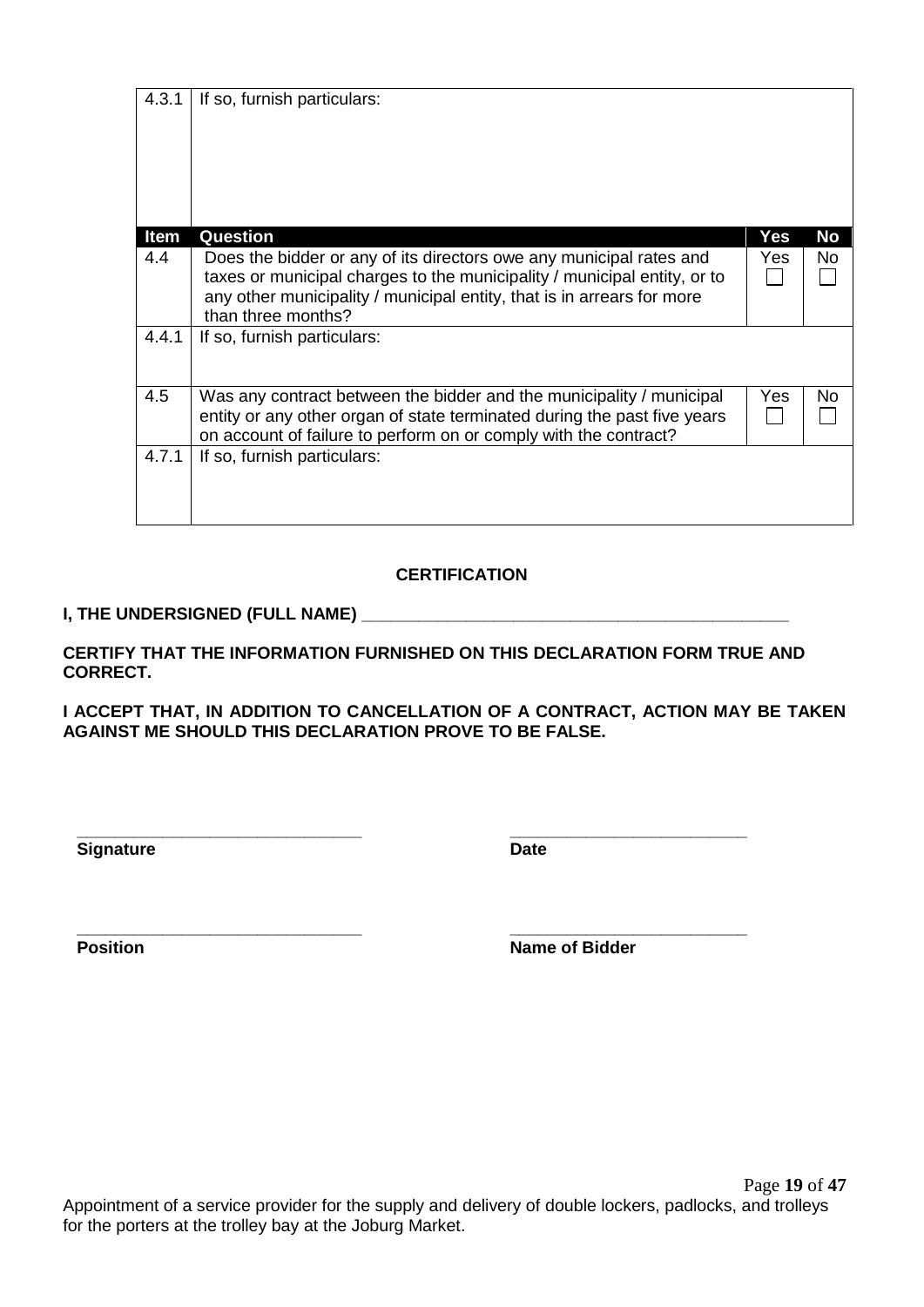### **CERTIFICATE OF INDEPENDENT BID DETERMINATION**

- 1 This Municipal Bidding Document (MBD) must form part of all bids<sup>1</sup> invited.
- 2 Section 4 (1) (b) (iii) of the Competition Act No. 89 of 1998, as amended, prohibits an agreement between, or concerted practice by, firms, or a decision by an association of firms, if it is between parties in a horizontal relationship and if it involves collusive bidding (or bid rigging).² Collusive bidding is a *pe se* prohibition meaning that it cannot be justified under any grounds.
- 3 Municipal Supply Regulation 38 (1) prescribes that a supply chain management policy must provide measures for the combating of abuse of the supply chain management system, and must enable the accounting officer, among others, to:
	- a. take all reasonable steps to prevent such abuse;
	- b. reject the bid of any bidder if that bidder or any of its directors has abused the supply chain management system of the municipality or municipal entity or has committed any improper conduct in relation to such system; and
	- c. cancel a contract awarded to a person if the person committed any corrupt or fraudulent act during the bidding process or the execution of the contract.
- 4 This MBD serves as a certificate of declaration that would be used by institutions to ensure that, when bids are considered, reasonable steps are taken to prevent any form of bid-rigging.
- 5 In order to give effect to the above, the attached Certificate of Bid Determination (MBD 9) must be completed and submitted with the bid:

**¹ Includes price quotations, advertised competitive bids, limited bids and proposals.**

**² Bid rigging (or collusive bidding) occurs when businesses, that would otherwise be expected to compete, secretly conspire to raise prices or lower the quality of goods and / or services for purchasers who wish to acquire goods and / or services through a bidding process. Bid rigging is, therefore, an agreement between competitors not to compete.**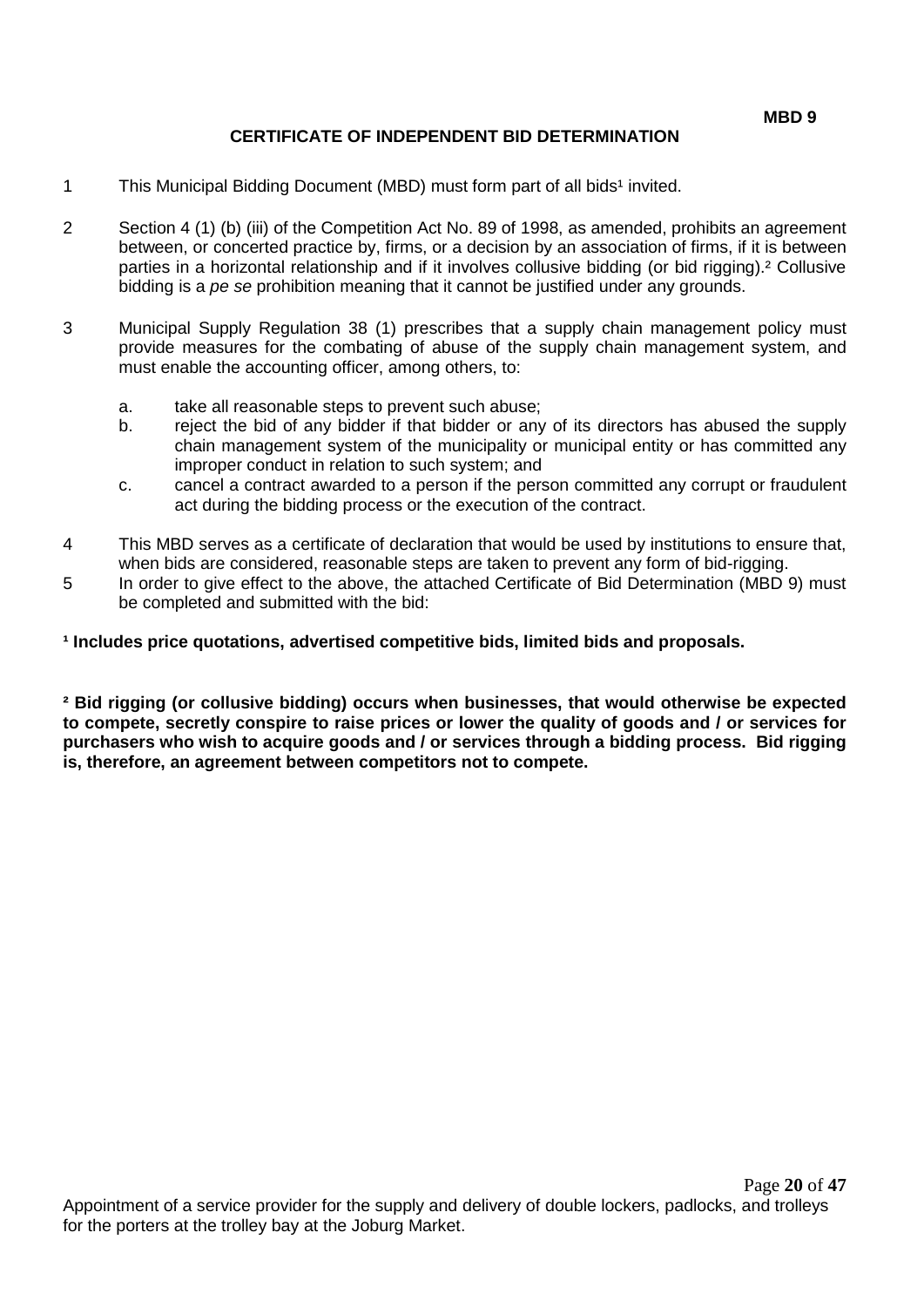# **CERTIFICATE OF INDEPENDENT BID DETERMINATION**

I, the undersigned, in submitting the accompanying bid:

(Bid Number and Description)

\_\_\_\_\_\_\_\_\_\_\_\_\_\_\_\_\_\_\_\_\_\_\_\_\_\_\_\_\_\_\_\_\_\_\_\_\_\_\_\_\_\_\_\_\_\_\_\_\_\_\_\_\_\_\_\_\_\_\_\_\_\_\_\_\_\_\_\_\_\_\_\_\_\_\_\_

in response to the invitation for the bid made by:

(Name of Municipality / Municipal Entity)

do hereby make the following statements that I certify to be true and complete in every respect:

\_\_\_\_\_\_\_\_\_\_\_\_\_\_\_\_\_\_\_\_\_\_\_\_\_\_\_\_\_\_\_\_\_\_\_\_\_\_\_\_\_\_\_\_\_\_\_\_\_\_\_\_\_\_\_\_\_\_\_\_\_\_\_\_\_\_\_\_\_\_\_\_\_\_\_\_

I certify, on behalf of: \_\_\_\_\_\_\_\_\_\_\_\_\_\_\_\_\_\_\_\_\_\_\_\_\_\_\_\_\_\_\_\_\_\_\_\_\_\_\_\_\_\_\_\_\_\_\_\_\_\_\_\_\_\_\_that:

(Name of Bidder)

- 1. I have read and I understand the contents of this Certificate;
- 2. I understand that the accompanying bid will be disqualified if this Certificate is found not to be true and complete in every respect;
- 3. I am authorized by the bidder to sign this Certificate, and to submit the accompanying bid, on behalf of the bidder;
- 4. Each person whose signature appears on the accompanying bid has been authorized by the bidder to determine the terms of, and to sign, the bid, on behalf of the bidder;
- 5. For the purposes of this Certificate and the accompanying bid, I understand that the word "competitor" shall include any individual or organization, other than the bidder, whether or not affiliated with the bidder, who:
	- (a) has been requested to submit a bid in response to this bid invitation;
	- (b) could potentially submit a bid in response to this bid invitation, based on their qualifications, abilities or experience; and
	- (c) provides the same goods and services as the bidder and/or is in the same line of business as the bidder
- 6. The bidder has arrived at the accompanying bid independently from, and without consultation, communication, agreement or arrangement with any competitor. However communication between partners in a joint venture or consortium<sup>3</sup> will not be construed as collusive bidding.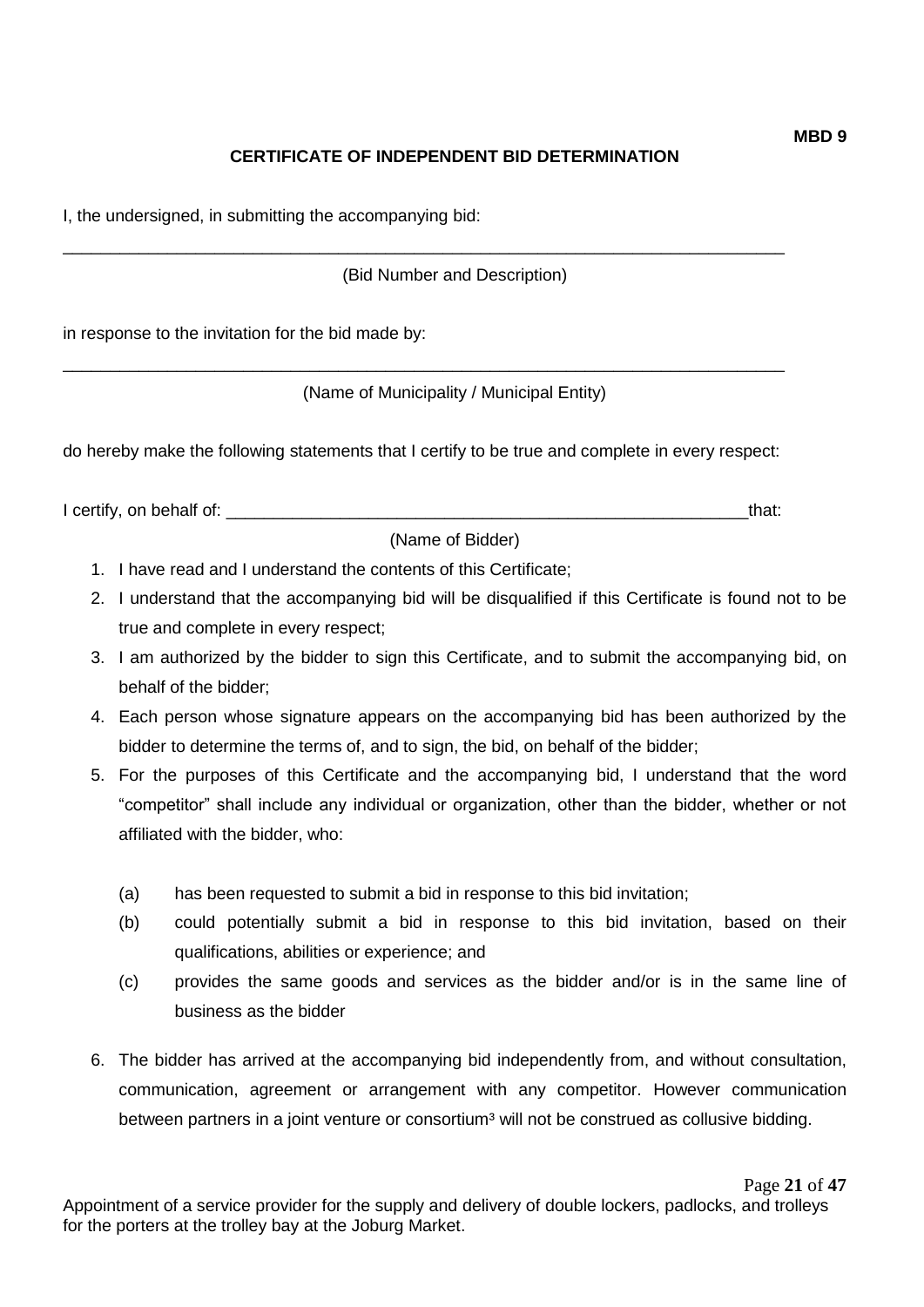- 7. In particular, without limiting the generality of paragraphs 6 above, there has been no consultation, communication, agreement or arrangement with any competitor regarding:
	- (a) prices;
	- (b) geographical area where product or service will be rendered (market allocation)
	- (c) methods, factors or formulas used to calculate prices;
	- (d) the intention or decision to submit or not to submit, a bid;
	- (e) the submission of a bid which does not meet the specifications and conditions of the bid; or
	- (f) bidding with the intention not to win the bid.
- 8. In addition, there have been no consultations, communications, agreements or arrangements with any competitor regarding the quality, quantity, specifications and conditions or delivery particulars of the products or services to which this bid invitation relates.
- 9. The terms of the accompanying bid have not been, and will not be, disclosed by the bidder, directly or indirectly, to any competitor, prior to the date and time of the official bid opening or of the awarding of the contract.

#### **³ Joint venture or Consortium means an association of persons for the purpose of combining their expertise, property, capital, efforts, skill and knowledge in an activity for the execution of a contract.**

10. I am aware that, in addition and without prejudice to any other remedy provided to combat any restrictive practices related to bids and contracts, bids that are suspicious will be reported to the Competition Commission for investigation and possible imposition of administrative penalties in terms of section 59 of the Competition Act No 89 of 1998 and or may be reported to the National Prosecuting Authority (NPA) for criminal investigation and or may be restricted from conducting business with the public sector for a period not exceeding ten (10) years in terms of the Prevention and Combating of Corrupt Activities Act No 12 of 2004 or any other applicable legislation.

**Signature Date**

\_\_\_\_\_\_\_\_\_\_\_\_\_\_\_\_\_\_\_\_\_\_\_\_\_\_\_\_\_\_\_\_\_\_\_\_\_\_\_ \_\_\_\_\_\_\_\_\_\_\_\_\_\_\_\_\_\_\_\_\_\_\_

\_\_\_\_\_\_\_\_\_\_\_\_\_\_\_\_\_\_\_\_\_\_\_\_\_\_\_\_\_\_\_\_\_\_\_\_\_\_\_ \_\_\_\_\_\_\_\_\_\_\_\_\_\_\_\_\_\_\_\_\_\_\_ **Position** Name of Bidder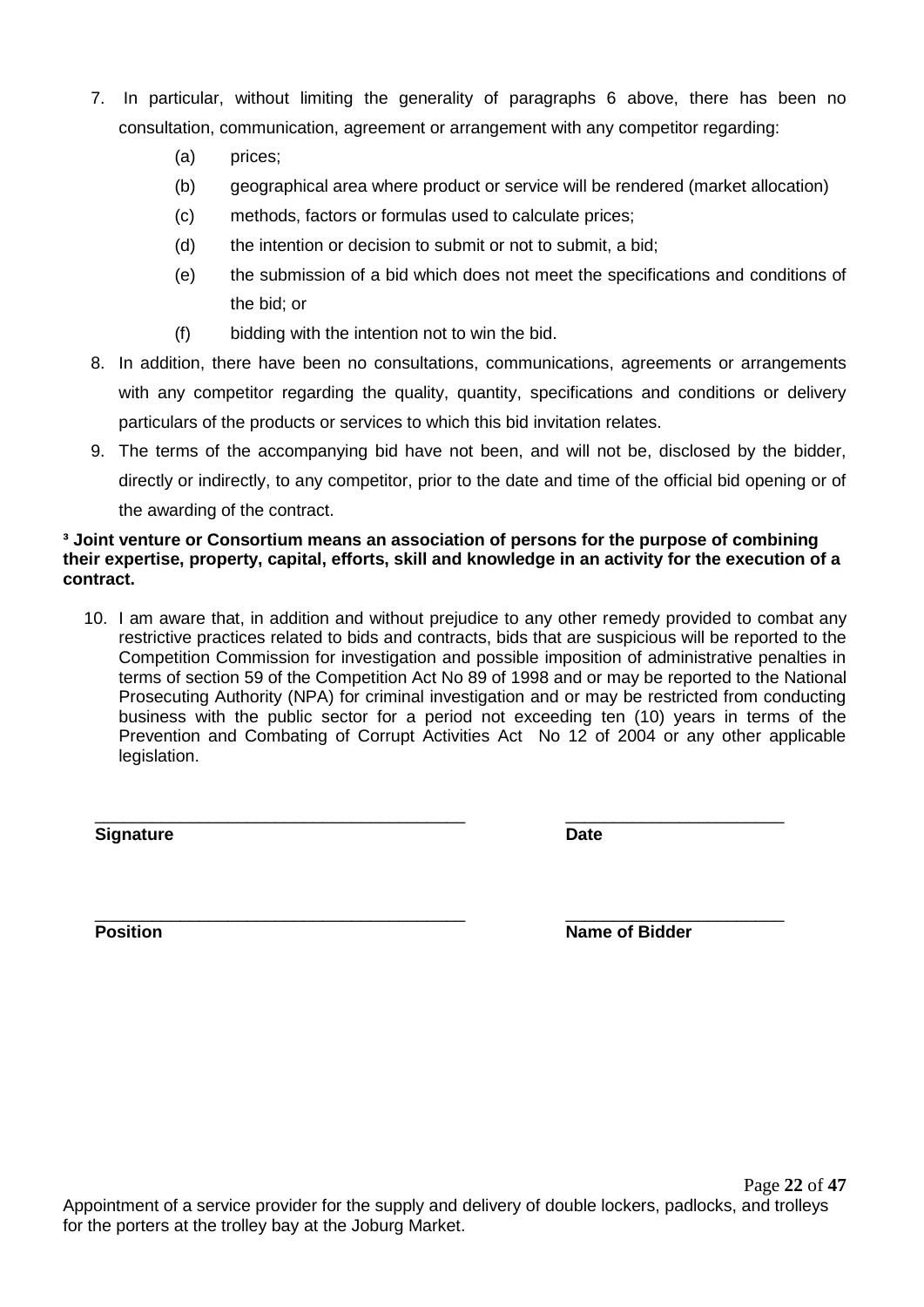## **GENERAL CONDITIONS OF CONTRACT**

| 1.       |  |
|----------|--|
|          |  |
| 2.<br>3. |  |
|          |  |
| 4.       |  |
| 5.       |  |
| 6.       |  |
| 7.       |  |
|          |  |
| 8.       |  |
| 9.       |  |
|          |  |
| 10.      |  |
|          |  |
|          |  |
|          |  |
| 11.      |  |
| 12.      |  |
| 13.      |  |
| 14.      |  |
| 15.      |  |
| 16.      |  |
| 17.      |  |
| 18.      |  |
| 19.      |  |
| 20.      |  |
| 21.      |  |
| 22.      |  |
| 23.      |  |
|          |  |
|          |  |

Page 23 of 47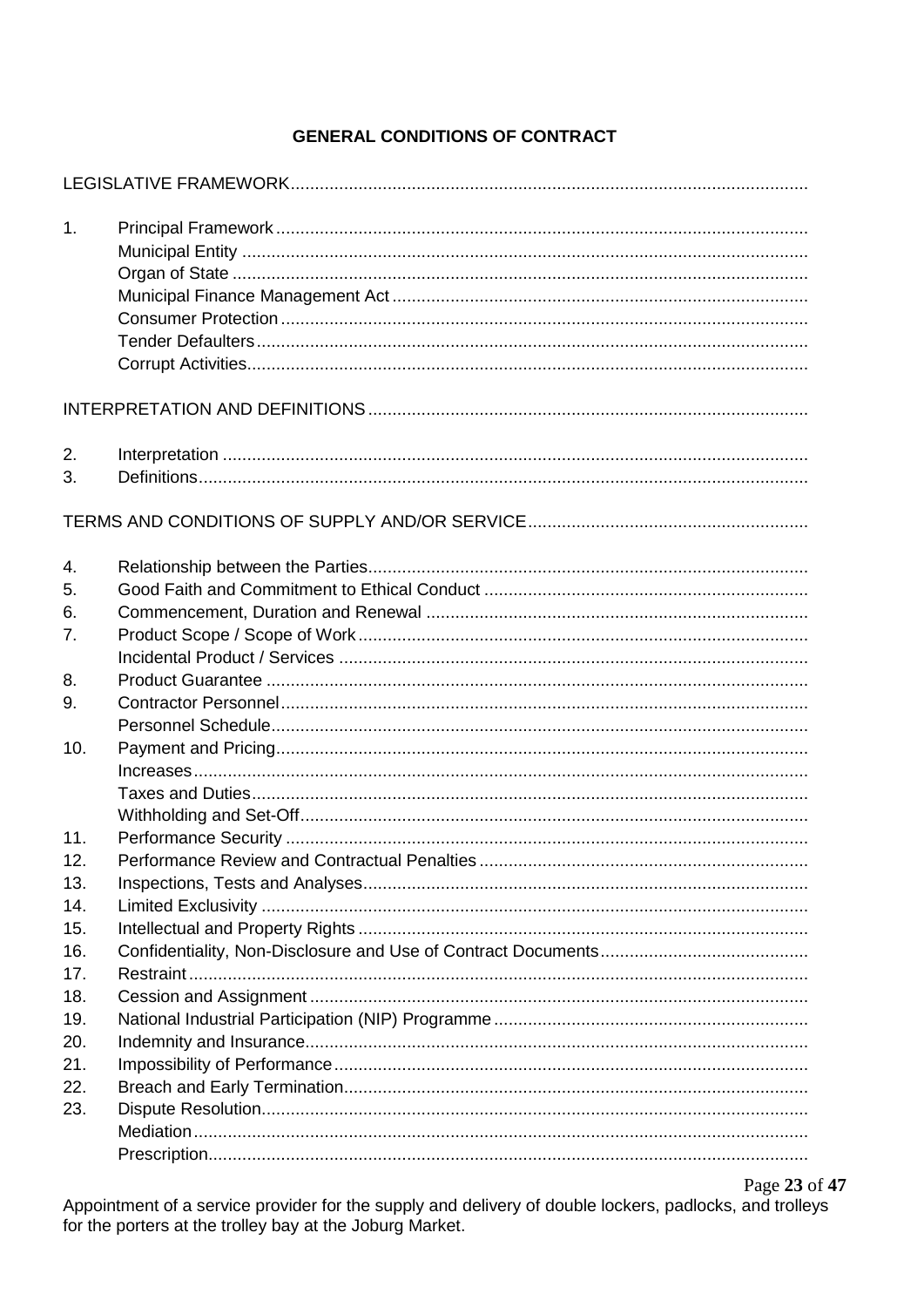| 24. |  |
|-----|--|
|     |  |
|     |  |
|     |  |

### LEGISLATIVE FRAMEWORK

#### 1. Principal Framework

The information contained under this heading summarises certain of the principal statutory provisions applicable to the transaction concluded between the Parties. It is included for information purposes only and should not be regarded as legal advice, it being incumbent upon the Contractor to familiarise itself with the legislative framework. These provisions apply at law and the Parties are not competent to exclude the operation thereof by mutual agreement. As such, no agreement, transaction or series of transactions concluded outside of or in contravention of the legislative framework and the procedures provided for therein shall be binding on the Parties notwithstanding the capacity or office held or undertakings given, in writing or otherwise, by the persons contracting on behalf of either Party.

#### Municipal Entity

1.1 Joburg Market is a municipal entity contemplated in section 1, read with sections 86B(1)(a)(i) and 86D(1)(a), of the Municipal Systems Act (32 of 2000), ("MSA"). It was established as such by the Greater Johannesburg Metropolitan Council (predecessor to the City of Johannesburg Metropolitan Municipality or "COJ") who procured, by virtue of the provisions of section 17D of the Promotion of Local Government Affairs Act (91 of 1983) the formation, registration and incorporation of its fresh produce market as the Joburg Market (SOC) Limited in terms of the Companies Act, with the COJ as its sole shareholder. Upon the foregoing and as required by the MSA, Joburg Market entered into a Service Delivery Agreement with the COJ in terms of which Joburg Market was appointed as an external mechanism for the delivery of a municipal service with the mandate to manage and operate the business of the fresh produce market and its assets.

#### Organ of State

1.2 As a municipal entity Joburg Market is an "organ of state" as defined in section 239 of the Constitution of South Africa (108 of 1996) read with section 1 of the Institution of Legal Proceedings Against Organs of State Act (40 of 2002).

#### Municipal Finance Management Act

1.3 Contracting with Joburg Market is subject, amongst others, to the Municipal Finance Management Act (56 of 2003) ("MFMA"), the MFMA Supply Chain Management Regulations (GN 868 in GG 27636 of 30 May 2005) ("SCM Regulations") and, specifically, Joburg Market's Supply Chain Management Policy made in terms of section 111 of the MFMA and regulation 2 of the SCM Regulations (collectively referred to as the "SCM Regulatory Framework"). In terms of the irregular expenditure provisions of the SCM Regulatory Framework, Joburg Market is prohibited from making any payment in relation to goods or services unlawfully or irregularly procured and/or rendered, notwithstanding that value might have been received.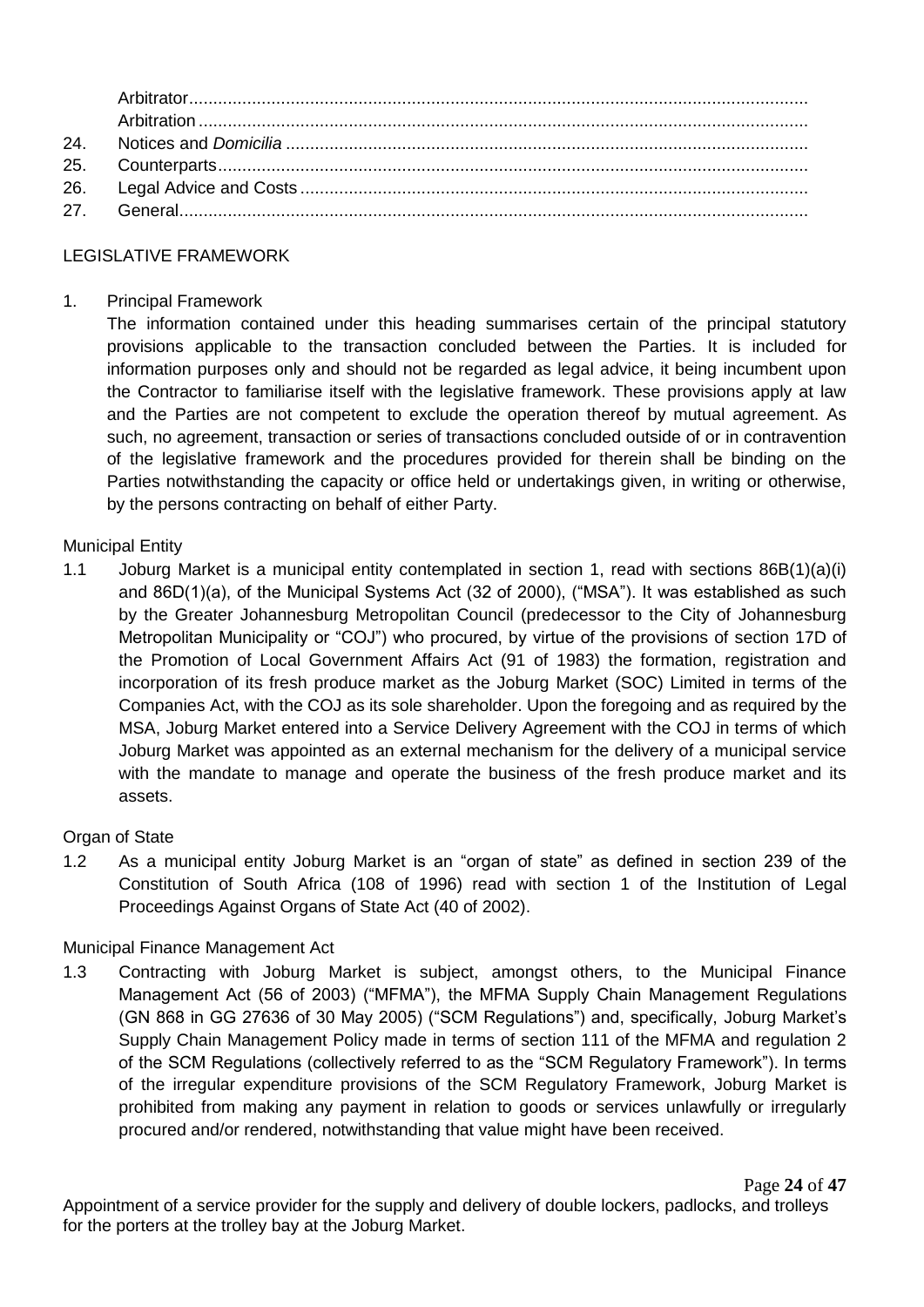### Consumer Protection

1.4 The Consumer Protection Act (68 of 2008) does not, in terms of section 5(2)(a), apply to any transaction in terms of which goods or services are supplied to the State. However, section 5(5) stipulates that notwithstanding the foregoing exemption, those goods, and the importer or producer, distributor and retailer of those goods are nevertheless subject to, amongst others, the provisions of section 61. Section 61 sets out the liability of the producer and/or supplier for any harm caused wholly or partly as a consequence of a product failure, defect or hazard in any goods, irrespective of whether the harm resulted from any negligence on the part of the producer, importer, distributor or retailer, as the case may be. In terms of subsections 61(5)(c) and (d), harm for which the Contractor may be held liable includes any loss of, or physical damage to, any property of Joburg Market irrespective of whether it is movable or immovable including economic loss occasioned by such harm.

### Competitive Behaviour

1.5 In terms of section 4(1)(b)(iii) of the Competition Act (89 of 1998) an agreement between, or concerted practice by, firms, or a decision by an association of firms, is prohibited if it is between parties in a horizontal relationship and if bidders was involved in collusive bidding (or bid rigging). If bidders, based on reasonable grounds or evidence obtained by Joburg Market, have engaged such restrictive practices, Joburg Market may refer the matter to the Competition Commission for investigation and possible imposition of administrative penalties. If a bidders are found guilty by the Competition Commission Joburg Market may, in addition and without prejudice to any other remedy provided for in this Agreement or at law, invalidate the bid and/or terminate this Agreement in whole or part, and/or restrict the bidders from conducting business with the public sector for a period not exceeding ten (10) years.

### Tender Defaulters

- 1.6 Where Joburg Market terminates this Agreement in whole or in part, it may decide to impose a restriction penalty on the Contractor by prohibiting the Contractor from doing business with the public sector for a period not exceeding 10 years. If Joburg Market intends imposing a restriction on a Contractor or any person associated with the Contractor, the Contractor will be allowed a period of not more than fourteen (14) days to provide reasons why the envisaged restriction should not be imposed. Should the Contractor fail to respond within the stipulated fourteen (14) days, Joburg Market might regard the intended penalty as not objected against and may impose it. Any restriction imposed on any person by the Accounting Officer of Joburg Market will, at the discretion of the Accounting Officer, also be applicable to any other enterprise or any partner, manager, director or other person who wholly or partly exercises, exercised or may exercise control over the enterprise of the first-mentioned person.
- 1.7 If a restriction is imposed, Joburg Market must, within five (5) working days of such imposition, furnish the National Treasury, with the following information:
	- 1.7.1 the name and address of the Contractor and/or person restricted by Joburg Market;
	- 1.7.2 the date of commencement of the restriction;
	- 1.7.3 the period of restriction; and
	- 1.7.4 the reasons for the restriction.
- 1.8 These details will be loaded in the National Treasury's central database of suppliers or persons prohibited from doing business with the public sector.

Page **25** of **47**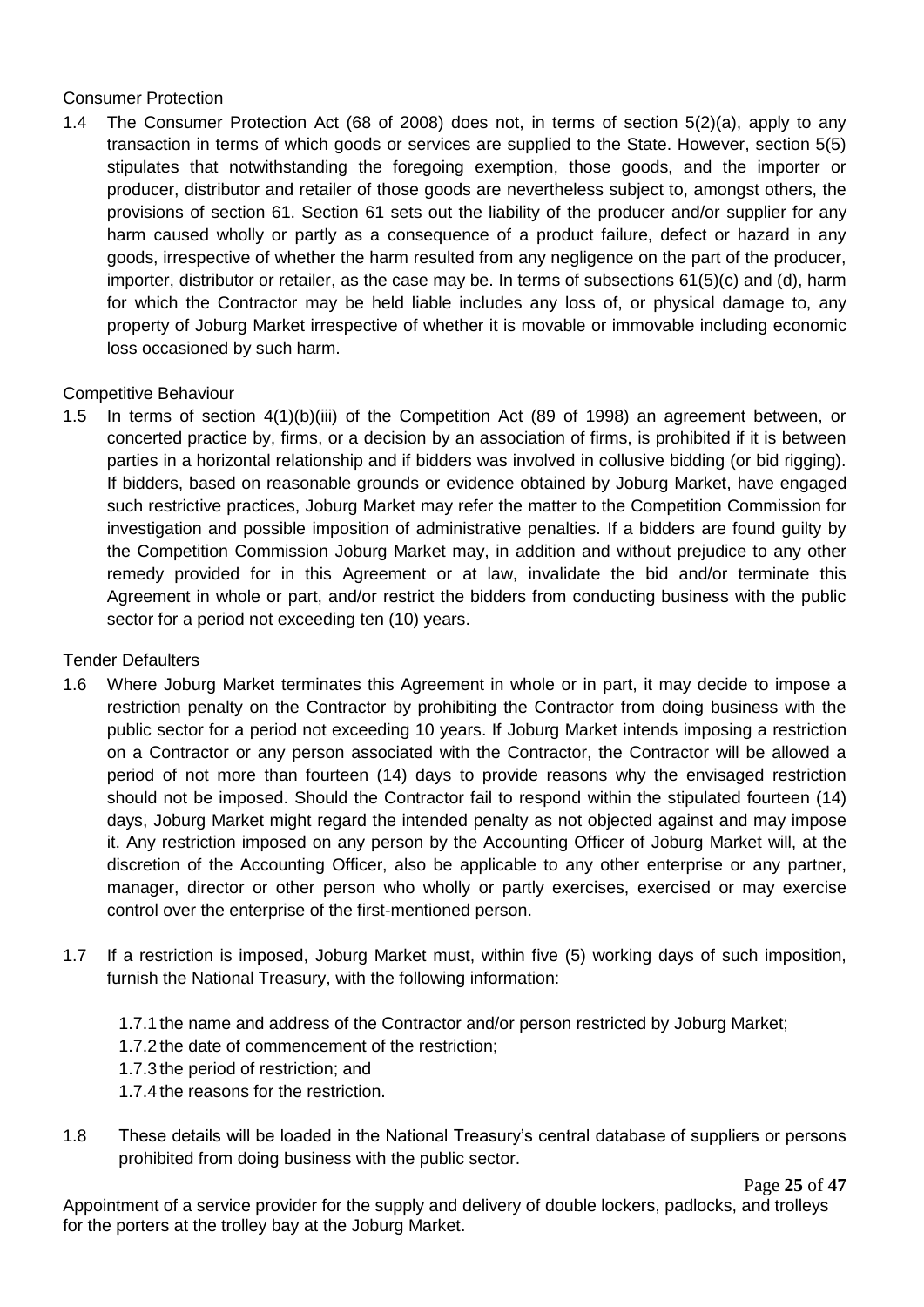### Corrupt Activities

1.9 If a court of law convicts a person of an offence under sections 12 or 13 of the Prevention and Combating of Corrupt Activities Act (12 of 2004), the court may also rule that such person's name be endorsed on the Register for Tender Defaulters. When a person's name has been endorsed on the Register, the person will be prohibited from doing business with the public sector for a period not less than five years and not more than 10 years.

### INTERPRETATION AND DEFINITIONS

### 2. Interpretation

This Agreement shall be governed and interpreted in accordance with the laws of the RSA; and

- 2.1 headings shall be read for the purpose of reference only and shall not be used in the interpretation of nor modify nor amplify the terms of this Agreement.
- 2.2 words importing any gender include the others; the singular include the plural and vice versa and natural persons include created entities, other legal *personae* (corporate or unincorporate) and the state and vice versa.
- 2.3 all provisions of this Agreement are severable from each other and any provision which is or may become unenforceable shall be ineffective to the extent of such unenforceability and shall be treated as if not written and severed without invalidating the remaining provisions of this Agreement (or affecting the validity or enforceability of such provision in any other jurisdiction); the Parties who declare their intention that this Agreement would be executed without such unenforceable provision if they were aware of such unenforceability at the time of execution hereof and that this Agreement should be implemented or continue to be implemented, having regard to each Party's rationale and purpose in entering into this Agreement.
- 2.4 when any number of days is prescribed, these shall business days (unless days are described as calendar days in which event Saturdays, Sundays and public holiday's shall be included) reckoned exclusively of the first and inclusively of the last day.
- 2.5 any reference to any statute, regulation or other legislation shall be a reference to that statute, regulation or other legislation as at the Signature Date, and as amended or substituted from time to time thereafter.
- 2.6 the words "include", "including" and "in particular" shall be construed as being by way of example or emphasis and shall not be construed as, nor shall they take effect as, limiting the generality of any preceding words.
- 2.7 the rule of construction that a contract shall be interpreted against the Party principally responsible for the drafting or preparation of the contract, shall not apply.
- 2.8 any annexures, schedules, and/or documents ("appendices") referred to in this Agreement shall be deemed to be incorporated in and form an integral part hereof; in the event of a conflict between any appendices and this Agreement, the provisions of this Agreement shall prevail.
- 2.9 the termination of this Agreement shall not affect those of the provisions which provide that they shall operate after termination or which of necessity must continue to have effect thereafter notwithstanding that specific clauses do not expressly provide for such continuation.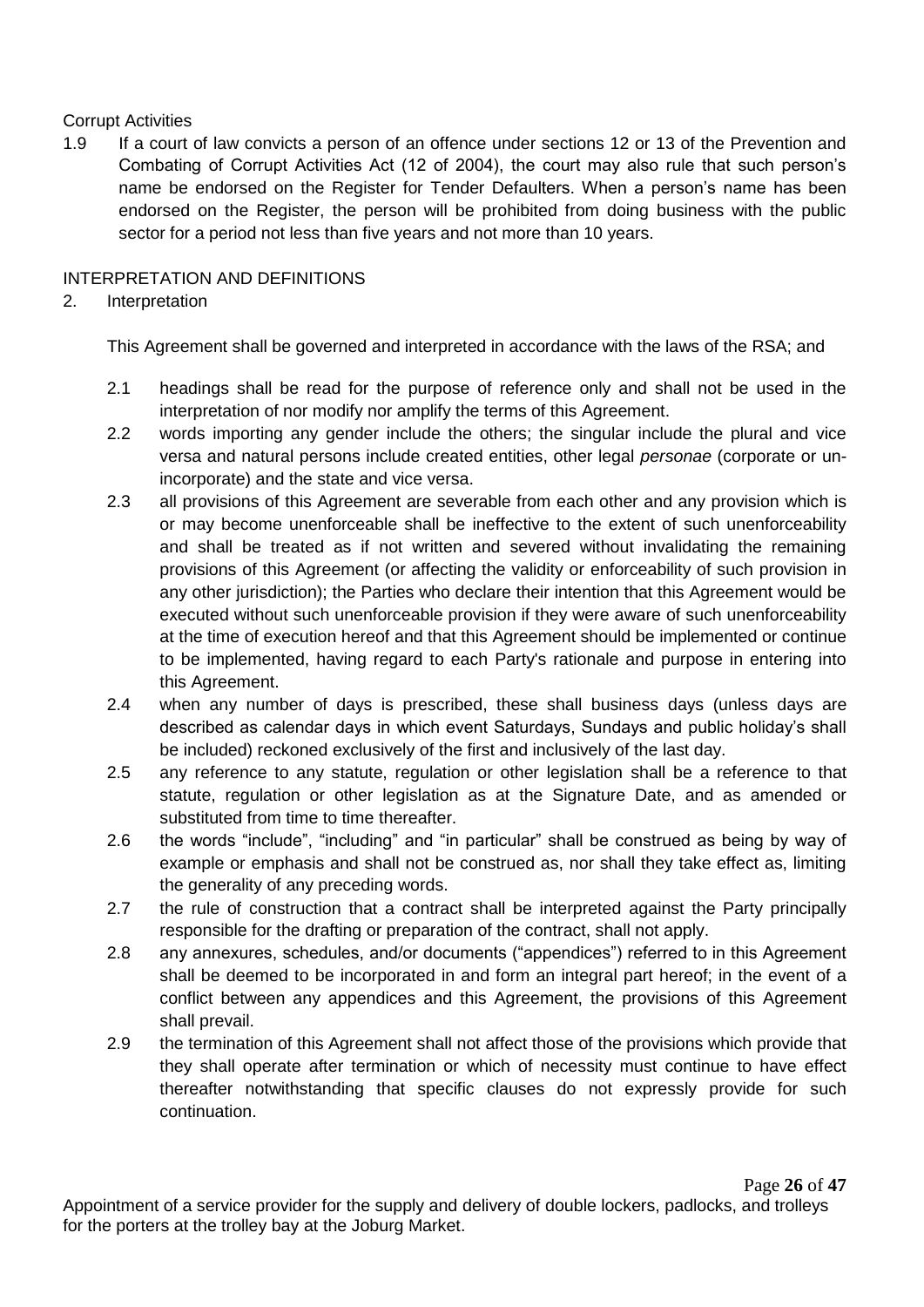- 2.10 any substantive provision imposing rights or obligations on a Party, notwithstanding that it is only in a definition clause, shall have effect as if it were a substantive provision in the body of this Agreement.
- 2.11 information supplied in the bidding documents shall be construed as material representations made by the Contractor, which induced Joburg Market to enter into this Agreement.
- 3. Definitions

Unless clearly inconsistent with or otherwise indicated by the context, the following expressions shall bear the meanings assigned to them and cognate expressions shall bear corresponding meanings in this Agreement:

- 3.1 "Agreement" means this Agreement entered into between Joburg Market and the Contractor including the appendices and all documents included therein by reference.
- 3.2 "Annexure A" means the Contractor's tender to supply the Product or render the Services or works to Joburg Market in terms of the scope of work and on the terms and conditions, pricing and payment terms set out therein.
- 3.3 "Annexure B" means a copy of Joburg Market Supply Chain Management Policy in terms of which this Agreement and the bid was specified, evaluated, adjudicated and awarded.
- 3.4 "Annexure C" means, if applicable to the subject matter of this Agreement and the Contractor's obligations in terms thereof, the Contractor's Personnel Schedule.
- 3.5 "Annexure D" means, if applicable to services rendered at Joburg Market's premises by the Contractor, the Occupational Health and Safety Act Agreement entered into between the Parties in terms of section 37(2) of that Act.
- 3.6 "Annexure E" means, if applicable in terms of the scope of work, the Contractor's Project Plan delivered to Joburg Market within the time specified therefore.
- 3.7 "Annexure F" means, if applicable to the Product or the subject matter of this Agreement and read conjunctively with the Contractor's obligations in terms of the Consumer Protection Act, the express warranties provided by the Contractor in relation to the Product.
- 3.8 "Annexure G" means a copy of the regulation 36 deviation approved by the Accounting Officer (Chief Executive Officer) of Joburg Market in the event that in the procurement of this Agreement the official procurement processes was dispensed with based on an exceptional circumstance allowed by the SCM Regulatory Framework.
- 3.9 "Closing Time" means the date and hour specified in the bidding documents for the receipt of bids.
- 3.10 "Commencement Date" means, notwithstanding the Signature Date, the date specified in the Contract Schedule.
- 3.11 "Confidential Information" means including this Agreement, Joburg Market's trade secrets, processes, techniques, methods, designs, products and organisational and other structures employed in its business, the contractual and financial arrangements with its suppliers, customers, employees, clients and other business associates, its financial details including its results, details of the prospective and existing clients, customers and employees, its business strategies, general modus operandi, client information including its customer lists and customer contact details, price lists, employee remuneration and salary packages, medical and/or patient information, computer programs and information systems, policies and procedures, diagnostic tools, data, diagrams, reports including incidents, incident reports, electronic and other visual and audio recordings, related

Page **27** of **47**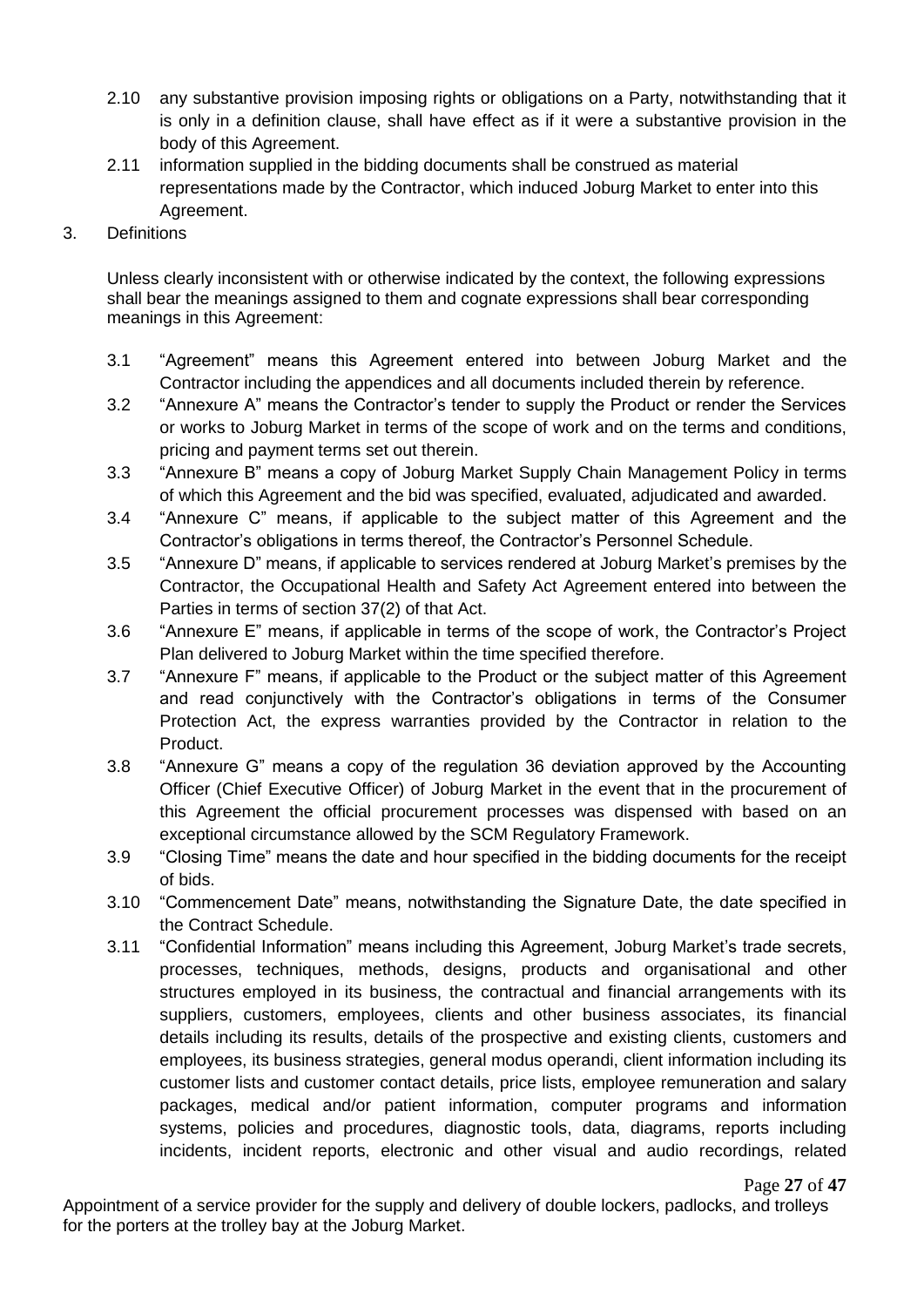statistics, specifications, charts, studies and Intellectual Property, know-how, trade and any other similar information all of which is, by its nature, confidential and/or proprietary to Joburg Market and its business.

- 3.12 "Contractor" means the incorporated entity, consortium, and partnership or individual who is the service provider, supplier or seller in terms of this Agreement, identified as such in the Contract Schedule; howsoever the Contractor may be legally constituted or formed.
- 3.13 "Contract Period" means the period set out in the Contract Schedule.
- 3.14 "Contract Price" means the price payable to the Contractor under this Agreement for the full and proper performance of its contractual obligations specified in the Contract Schedule.
- 3.15 "Corrupt Practice" means the offering, giving, receiving, or soliciting of a thing of value to influence the action of a public official in the procurement process or in the execution of this Agreement.
- 3.16 "Countervailing Duties" are imposed in cases where an enterprise abroad is subsidised by its government and encouraged to market its products internationally.
- 3.17 "Country of Origin" means the place where the Product was mined, grown or produced or from which the services are supplied.
- 3.18 "CPI" means the headline consumer price index (for all urban areas) annual inflation rate, or such amended or replacement index, as published monthly by Statistics South Africa in Statistical Release P0141, available from <http://www.statssa.gov.za>.
- 3.19 "Default Interest" means interest chargeable in terms of this Agreement to unpaid amounts or outstanding obligations which interest shall be calculated, from the due date until date of payment, on a daily balance and compounded monthly in arrear at an annual rate of two percent (2%) above the prevailing, variable prime rate publicly quoted by ABSA Bank Limited from time to time.
- 3.20 "Delivery" means delivery of the Product (and a reference to the rendering any service or executing any works) inclusive of necessary clearing, documentation, carriage (through whatsoever mode), insurance, licensing, unloading, installation and commissioning in operational working order at the store, site or premises of Joburg Market (which shall, unless the contrary is agreed in writing, be performed, conducted and/or delivered in accordance with Joburg Market's usual policies and procedures), the Contractor bearing all the risks and charges in the Product until completion of delivery is confirmed in writing by Joburg Market.
- 3.21 "Delivery Period" means that period agreed in writing between the Parties in relation to Delivery of the Product or parts thereof by the Contractor, any delay in which shall be deemed a breach of this Agreement and entitle Joburg Market to exercise its remedies in terms of this Agreement or at law.
- 3.22 "Dumping" means a private enterprise resident outside of the RSA market its goods on own initiative in the RSA at lower prices than that of the Country of Origin and which have the potential to harm the local industries in the RSA.
- 3.23 "Fraudulent practice" means a misrepresentation of facts in order to influence a procurement process or the execution of this Agreement to the detriment of any bidder or Joburg Market, and includes collusive practice among bidders (prior to or after bid submission) designed to establish bid prices at artificial non-competitive levels and to deprive the bidder of the benefits of free and open competition.
- 3.24 "Intellectual Property" means collectively, patents, copyright, trademarks, logos, style names, slogans, designs, models, methodologies, inventions, software object code or

Page **28** of **47**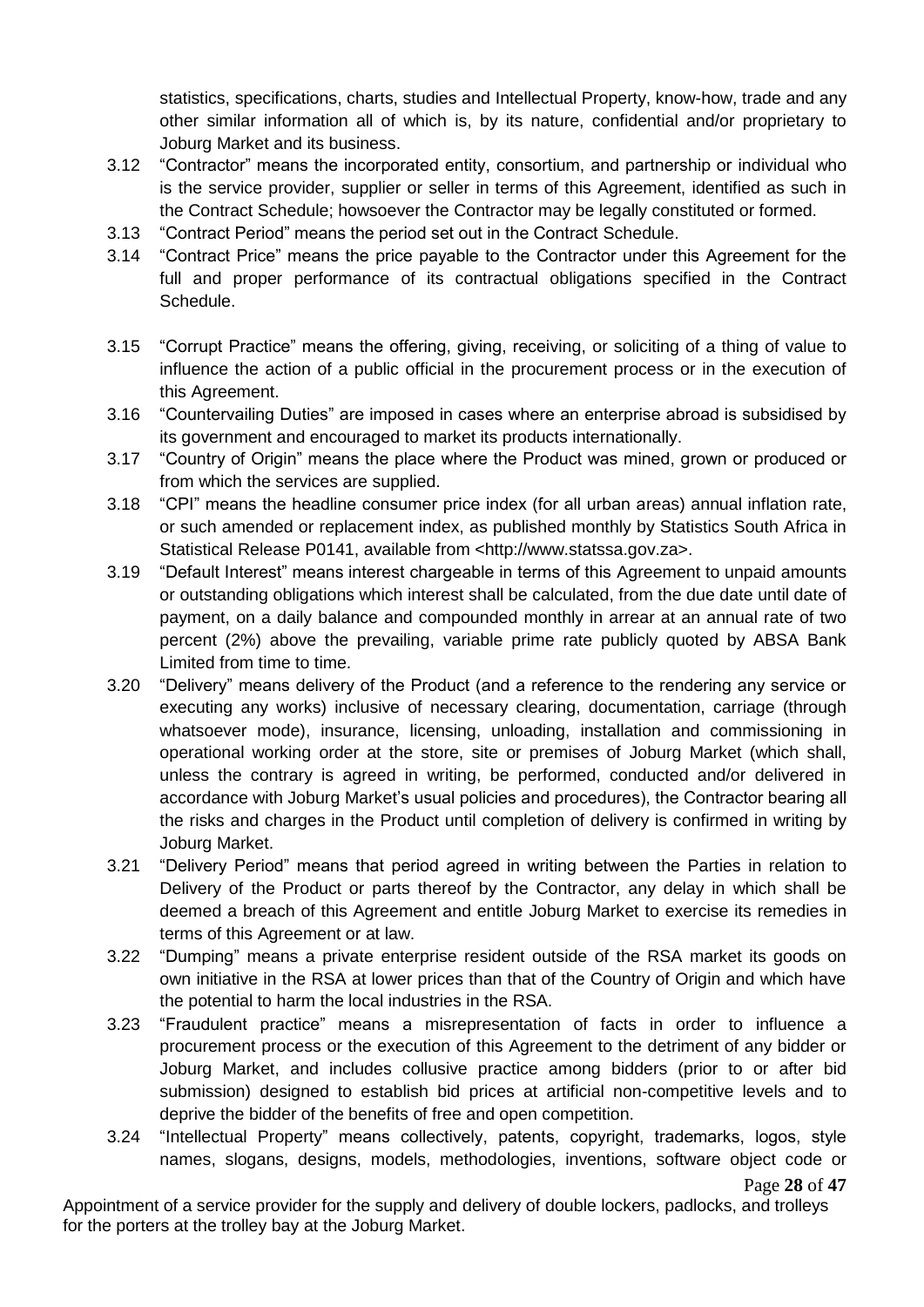programme interface and/or structure, and any other type of intellectual property (whether registered or unregistered including applications for and rights to obtain, use or for their protection) which are used or held, whether or not currently, in connection with Joburg Market's business and includes the Confidential Information and, "know-how" being ideas, designs, documents, diagrams, information, devices, technical data, scientific data, secret and other processes and methods used in connection with Joburg Market's business, and, all available information regarding marketing and promotion of the goods and services of Joburg Market, and, all and any modifications or improvements to any of them.

- 3.25 "Joburg Market" means Joburg Market (SOC) Limited (trading as Joburg Market), a corporatized municipal entity incorporated in terms of the laws of the RSA under registration number 2000/023383/07 and with VAT registration number 4840195038, with its *domicilium citandi et executandi* situated at The Office of the CEO, 3<sup>rd</sup> Floor, Main Building, Joburg Market, 4 Fortune Road (off Heidelberg Road), City Deep, 2049, Johannesburg.
- 3.26 "Imported Content" means that portion of the bidding price represented by the cost of components, parts or materials which have been or are still to be imported (whether by the Contractor or its subcontractors) and which costs are inclusive of the costs abroad, plus freight and other direct importation costs such as landing costs, dock dues, import duty, sales duty or other similar tax or duty at the RSA place of entry as well as transportation and handling charges to the factory in the RSA where the Product covered by the bid will be manufactured.
- 3.27 "Local Content" means that portion of the bidding price, which is not included in the imported content provided that local manufacture does take place.
- 3.28 "Order" means an official written order or requisition issued for the supply of the Product.
- 3.29 "Parties" mean the Contractor and Joburg Market and "Party" shall mean that one of them be indicated by the context.
- 3.30 "Product" means, depending on the subject matter of this Agreement, either or both of:
	- 3.30.1 "Goods" e.g. plant, equipment, machinery, manufactured items and/or other materials or combined works that the Contractor is required to supply to Joburg Market including (where usually, logically or of right or common practice) ancillary services such as installation, commissioning, provision of technical assistance, after sales support, warranty services etc. and/or
	- 3.30.2 "Services" e.g. those functional, consulting and/or professional services or combined works the Contractor as service provider is required to render to Joburg Market including (where usually, logically or of right or common practice) ancillary goods such as spare parts, packing, documents, manuals, reports etc.).
- 3.31 "RSA" means the Republic of South Africa as defined in section 1 of the Constitution of the Republic of South Africa (108 of 1996).
- 3.32 "Signature Date" means the date of the on which this Agreement, or any other document in relation thereto, is signed by the Party signing it last in time on the last date in time.
- 3.33 "VAT" means Value-Added Tax defined and levied in terms of the Value-Added Tax Act (89 of 1991) and unless stated to the contrary, all amounts quoted in this Agreement are quoted exclusive of VAT.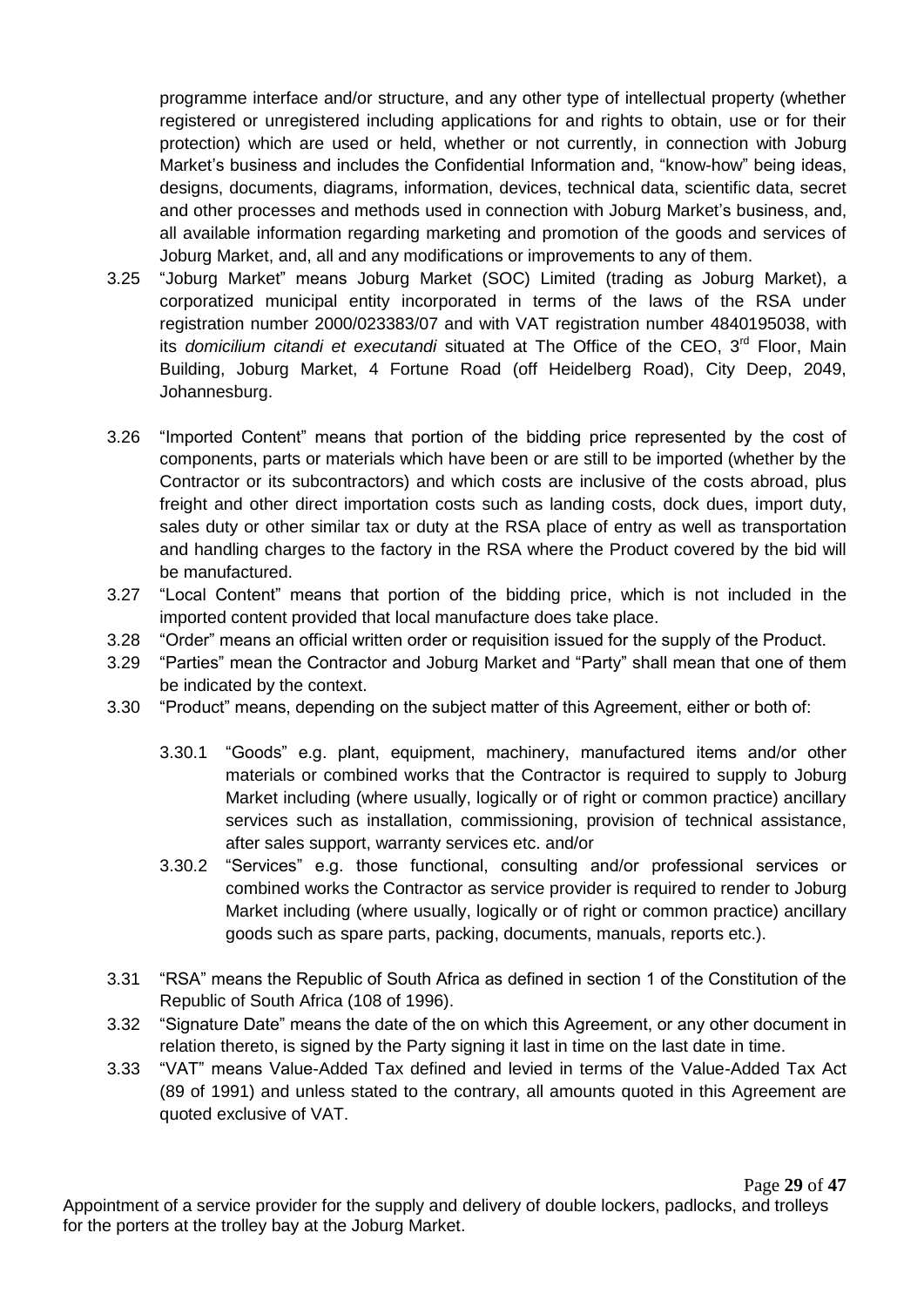### TERMS AND CONDITIONS OF SUPPLY AND/OR SERVICE

- 4. Relationship between the Parties
	- 4.1 The Contractor shall fulfil its obligations in terms of this Agreement as an independent contractor to Joburg Market and not as an employee, labour broker, agent, partner (whether in consortium or joint venture) of Joburg Market; and, neither it nor any of its employees shall hold itself/themselves out as being the same.
	- 4.2 In addition, save as set out herein, neither Party shall be entitled to bind the other Party to any representation, obligation or promise of any nature whatsoever, pledge the credit of the other or incur any liability on behalf of the other Party or purport to do so.
- 5. Good Faith and Commitment to Ethical Conduct
	- 5.1 The Parties commit to ethical business conduct and undertake to exercise and display the utmost good faith to one another in giving effect to the terms of this Agreement.
	- 5.2 Without limiting the generality of the foregoing the Parties undertake not to accept, offer, induce, permit or promote the acceptance or offering of any gratuity, enticement, incentive or gift that could reasonably be regarded as a bribe or an attempt to otherwise exert undue influence over the recipient.
	- 5.3 The Parties will use their best endeavours to prevent their officers, employees, agents and contractors from doing any of the foregoing; or, to otherwise act in a manner which a reasonable and informed person would regard as unethical or do anything which could reasonably be expected to damage or diminish the reputation or business image of the other.
- 6. Commencement, Duration and Renewal
	- 6.1 This Agreement shall commence on the Commencement Date and endure for the Contract Period, delimited in terms of time and/or the expenditure of a particular amount, as set out in the Contract Schedule.
	- 6.2 In the event that the Contractor's obligations is to be performed in terms of a project plan or in phased or other manner, the same shall be set out in a separate annexure.
	- 6.3 Unless provision is made for renewal in the Contract Schedule, this Agreement shall terminate on the expiry of the Contract Period unless terminated earlier in terms of this Agreement or at law. Any renewal shall be conditional upon the subject matter of this Agreement being susceptible for renewal and, the proper performance by the Contractor of its obligations during the initial Contract Period.
	- 6.4 However, notwithstanding anything to the contrary contained in this Agreement or any terms contained in any document produced whether in relation to this Agreement of otherwise by Joburg Market or the Contractor, any renewal of this Agreement shall at all times:
		- 6.4.1 remain within the discretion and at the option of Joburg Market,
		- 6.4.2 be express and in writing, and
		- 6.4.3 executed no sooner than three (3) months before and no later than the termination date.
- 7. Product Scope / Scope of Work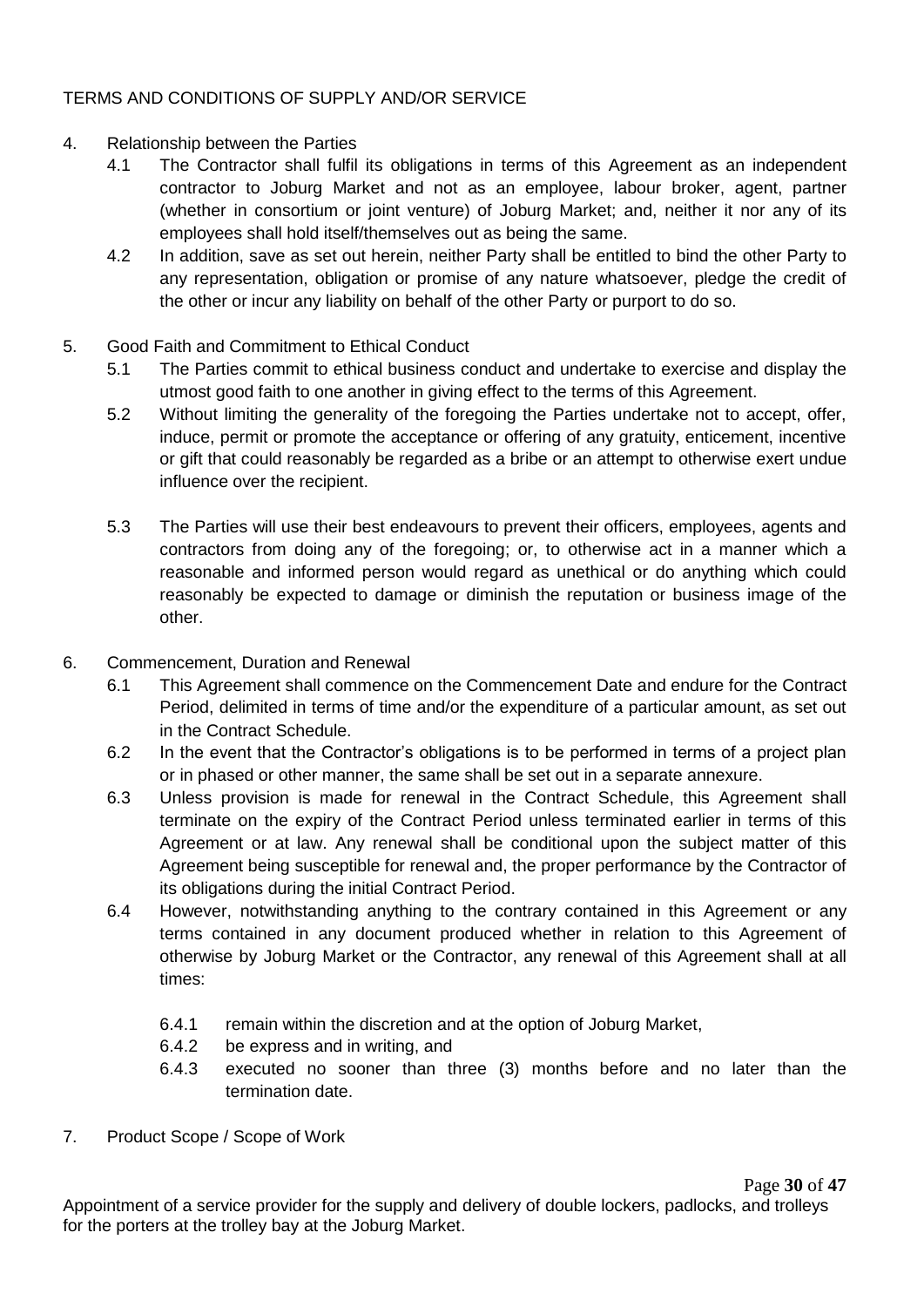The relevant part of Annexure A shall apply in relation to the description, quality and quantity of the Product (goods, services, works or any combination thereof) to be delivered to Joburg Market in terms of this Agreement.

- 7.1 The Product shall conform to the standards, specifications and/or scope of work set out in the bidding documents and, where applicable, be packed in a manner designed to prevent damage or deterioration during transit to its final destination / Joburg Market, which packing, marking, case size, weights and documentation both inside and outside the packaging shall:
	- 7.1.1 be sufficient to withstand, without limitation, rough handling during transit and exposure to extreme temperatures, salt and precipitation during transit, and open storage.
	- 7.1.2 take into consideration, where appropriate, the location of the Product's final destination and the absence of heavy handling facilities at all points in transit.
	- 7.1.3 comply strictly with such special requirements expressly provided for in the bidding documents and in any subsequent instructions ordered by Joburg Market.

### Incidental Product / Services

- 7.2 The bid documents may require that the Contractor provide any or all of the following incidental Product (services, goods or works including materials, notifications, and information pertaining to spare parts manufactured or distributed by the Contractor or its principal):
	- 7.2.1 performance or supervision of on-site assembly and/or commissioning of the Product.
	- 7.2.2 furnishing of tools required for assembly and/or maintenance of the Product.
	- 7.2.3 furnishing of a detailed operations and maintenance manual for each appropriate unit of the Product.
	- 7.2.4 performance or supervision or maintenance and/or repair of the Product, for a period agreed by the Parties, provided that this shall not relieve the Contractor of any warranty obligations under this Agreement.
	- 7.2.5 training of Joburg Market's personnel, at the Contractor's plant and/or on-site, in assembly, start-up, operation, maintenance, and/or repair of the Product.
	- 7.2.6 such spare parts as Joburg Market may elect to purchase from the Contractor, provided that this election shall not relieve the Contractor of any warranty obligations under this Agreement and advance notification to the discontinuation of any particular model of Product, spare parts etc. in sufficient time to permit Joburg Market to procure needed requirements.
- 7.3 Prices charged by the Contractor for incidental Product and/or services, if not included in the Contract Price, shall be agreed upon in advance by the Parties and shall not exceed the prevailing rates charged to other Parties by the supplier for similar services.
- 8. Product Guarantee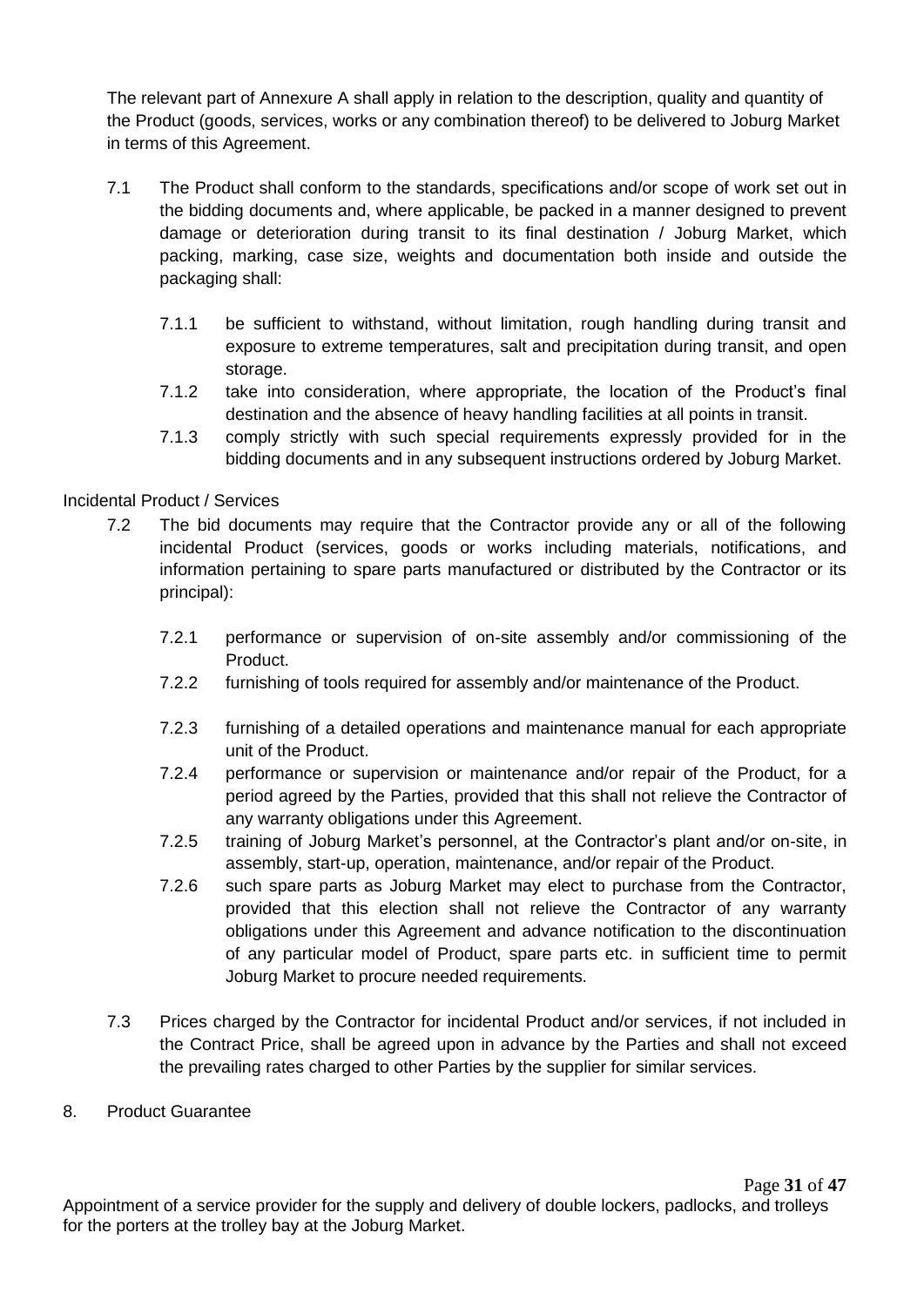- 8.1 The Contractor warrants that the Product shall be fit for the intended purpose of use and free of defect, arising from design, materials, or workmanship (except when the design and/or material is required by Joburg Market's specifications) or from any act or omission of the Contractor and that it is new, unused, of the most recent or current model, and incorporates all recent improvements in design and materials unless provided otherwise in the bid documents.
- 8.2 Unless a more favourable Product warranty is offered by the Contractor or warranty terms are expressly agreed between the Parties (refer annexures and Contract Schedule), this warranty shall remain valid for twelve (12) months after the Product have been delivered to Joburg Market or, for eighteen (18) months after the date of shipment from the port or place of loading in the source country, whichever period concludes earlier.
- 8.3 Joburg Market shall notify the Contractor in writing of any claims arising under this warranty. Upon receipt of such notice, the Contractor shall, within the reasonable period specified therein and with all reasonable speed, repair or replace the defective goods or parts thereof, without costs to Joburg Market. If the Contractor, having been notified, fails to remedy the defect(s) within the period specified in the notice, Joburg Market may proceed to take such remedial action as may be necessary at the Contractor's risk and expense and without prejudice to any other rights, which Joburg Market may have against the Contractor.

### 9. Contractor Personnel

The Contractor shall employ and provide all qualified and experienced personnel required to perform the Services and shall take all measures necessary and shall provide all materials and equipment necessary to enable personnel to perform their duties in an efficient, workmanlike and professional manner.

### Personnel Schedule

- 9.1 If required in terms of this Agreement, the Contractor shall provide key persons or named personnel listed (including titles, job descriptions, qualifications and estimated periods of engagement) in a Personnel Schedule who will perform specific duties for periods of time indicated therein in the delivery of the Product; and shall forward same to Joburg Market for approval within ten (10) days of the Signature Date or the Commencement Date (whichever is the earlier).
- 9.2 If at any time, a key person cannot be made available, the Contractor may engage a replacement who is equally or better qualified to perform the stated duty. Where the fees for the Product are time-based, the fee payable for a person provided as a replacement to a named key person shall not exceed that which would have been payable to the person replaced and the Contractor shall bear all additional costs arising out of or incidental to replacement of personnel.
- 9.3 Where the Contractor proposes to utilise a person not listed in the Personnel Schedule, it shall submit the name, relevant qualifications and experience of the proposed replacement person to Joburg Market for approval. Should Joburg Market not object in writing within ten (10) days of receipt of such notification, the replacement shall be deemed to have been approved by Joburg Market.
- 10. Payment and Pricing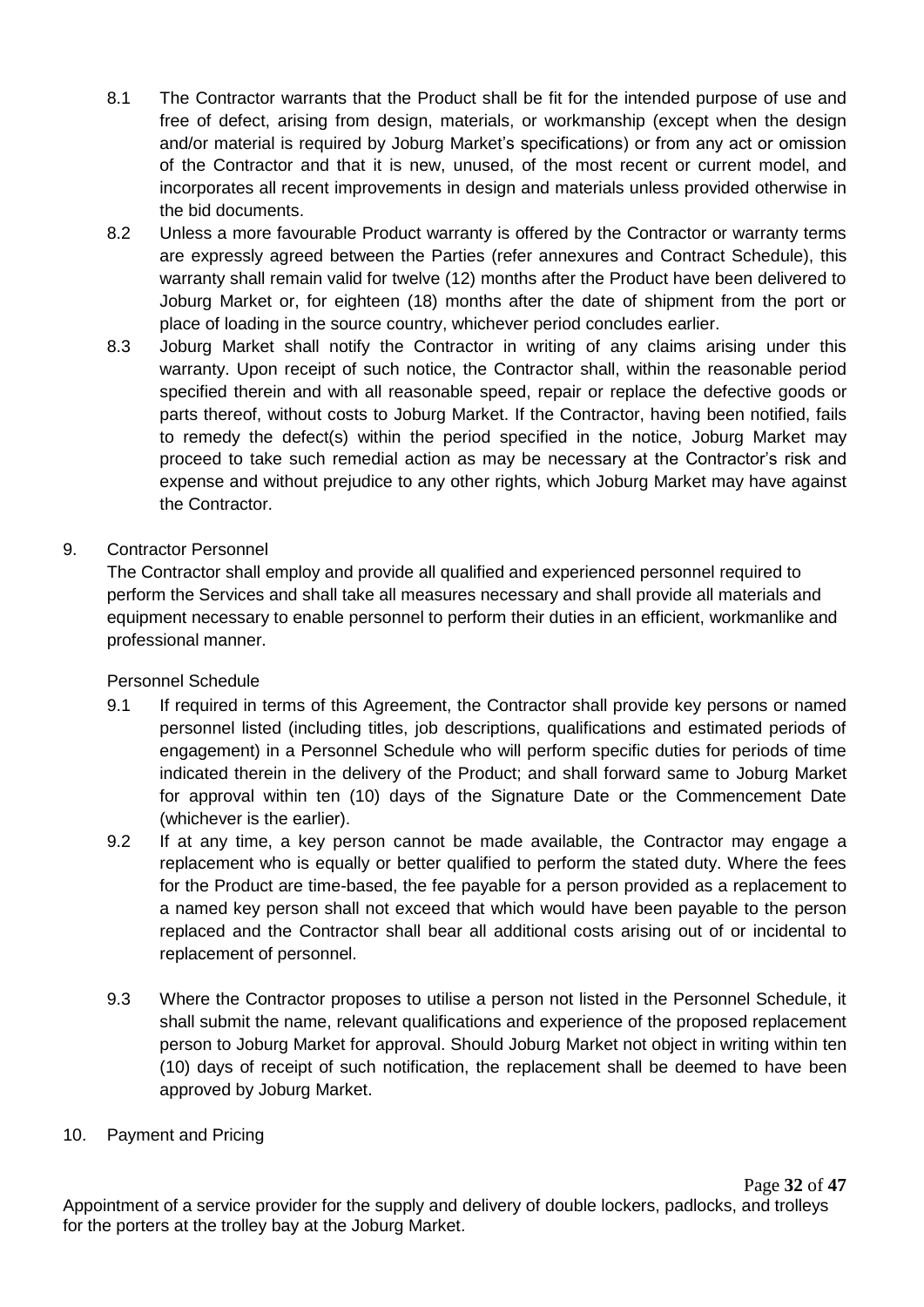The Contract Price shall be fixed and not vary from the Contractor's tendered prices with the exception of variations allowed in the tender document.

- 10.1 The method and conditions of payment (in South African Rand) to be made to the Contractor under this Agreement shall be specified in relevant part of Annexure A. Unless specified to the contrary in Annexure A, payment shall be made thirty (30) days from the end of the month in which the relevant invoice is received.
- 10.2 Notwithstanding the foregoing, payment shall at all times remain subject to such deductions / penalties as may be allowed in terms of this Agreement and the Contractor upon fulfilment of its obligations furnishing Joburg Market with an valid tax invoice accompanied by a copy of the delivery note, completion certificate or such other document as may be prescribed or customary given the subject matter of the Product delivered.

#### Increases

10.3 The Contractor shall not be entitled to increase its rates or prices to Joburg Market; however, in the event of an annual of multi-year agreement, the Contractor shall be entitled, on the anniversary of the Commencement Date, to increase its rate and/or prices to Joburg Market by an amount not exceeding CPI.

#### Taxes and Duties

10.4 The Contractor shall be entirely liable for all taxes, stamp duties, license fees, and other such levies imposed in relation to the Product / this Agreement, whether levied in the RSA or abroad, until the Product is delivered to Joburg Market.

#### Withholding and Set-Off

- 10.5 The Contractor shall not be entitled because of any (improvement) lien, set-off, counterclaim, abatement or other similar deduction to withhold delivery or hand-over of any of the Product under any circumstances including when same is disputed.
- 11. Performance Security

If specified in the bid documents, Joburg Market may within thirty (30) days of the Signature Date, require the Contractor to furnish Joburg Market with performance security in the amount specified in the bid documents (refer Contract Schedule), the furnishing of which shall be a resolute condition to the continued operation of this Agreement.

- 11.1 The performance security shall be denominated in South African Rand and shall be a bank guarantee or an irrevocable letter of credit issued by a reputable bank located in the RSA.
- 11.2 The bank guarantee shall be payable to Joburg Market on demand, in whole or in part, as either contractual penalties or, as compensation for any loss resulting from the Contractor's failure to comply with its obligations under this Agreement.
- 11.3 The performance security will be discharged by Joburg Market and returned to the Contractor not later than thirty (30) days following the date of completion of the Contractor's obligations under this Agreement, including any warranty obligations, unless otherwise specified.

### 12. Performance Review and Contractual Penalties The Contractor's performance of its obligations in terms of this Agreement may be monitored and evaluated by Joburg Market in terms of its performance measurement criteria and contract

Page **33** of **47**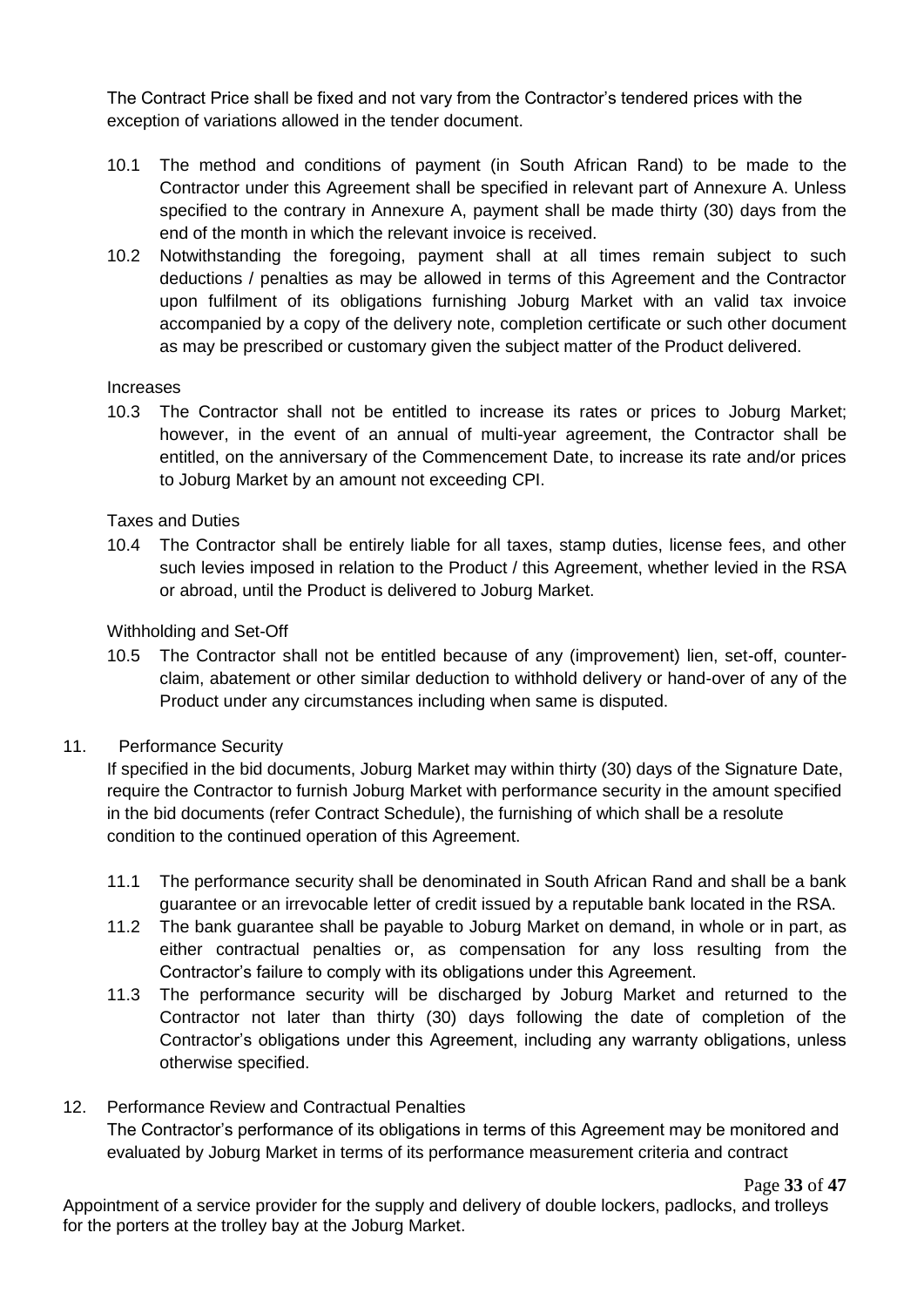management systems from time to time against the requirements of this Agreement. In the event that the Contractor's performance is at any time, in Joburg Market's reasonable opinion:

- 12.1 not carried out in accordance with this Agreement and/or any instruction to rectify any performance shortcoming, whether or not the obligation arose as a result of a breach of this Agreement or a performance evaluation, or
- 12.2 of a quality not in conformance with the specifications that places the objectives of this Agreement or Joburg Market's public service delivery mandate at undue risk, or
- 12.3 represents a performance shortcoming or delay or a series or trend of such shortcomings or delays which is likely to continue or recur,

Joburg Market shall at its discretion and with reservation of Joburg Market's rights in terms of this Agreement and its remedies at law to:

12.4 suspend the Contractor and at the Contractor's cost take or cause corrective action and/or take over the rendering of the services / supply of the goods in whole or in part (itself or through another party) to the extent and for the time deemed necessary to remedy or rectify the performance shortcomings or delays, or

without prejudice to claim damages in lieu of the following and/or Joburg Market's right to terminate this Agreement, to deduct from any payments due and payable to the Contractor:

- 12.5 a contractual penalty, calculated on the delivered price or Contract Price of the delayed goods or underperformed services, per instance, in an amount equal to the Default Interest pro-rated per day of delay or as a percentage of underperformance, and/or
- 12.6 calculated as the reasonable cost of repair or replacement, any damage to Joburg Market's property, plant, equipment and/or infrastructure attributable to the wilful or negligent actions and/or omissions of the Contractor.
- 13. Inspections, Tests and Analyses
	- 13.1 All pre-bidding testing will be for the account of the bidder / Contractor. If it is a bid condition that Product to be produced or rendered should at any stage during production or execution or on completion be subject to inspection, the premises of the bidder or Contractor shall be open, at all reasonable hours, for inspection by a representative or nominee of Joburg Market.
	- 13.2 If there are no inspection requirements indicated in the bidding documents but during the Contract Period Joburg Market in its discretion decide that inspections shall be carried out, the Contractor shall make the necessary arrangements, including payment arrangements with the testing and/or certification authority concerned. If the results of the foregoing inspections, tests and/or analyses reflects that the Product is:
		- 13.2.1 in good order and/or complies with the bid requirements, the cost of the inspections, tests and analyses shall be defrayed by Joburg Market, or
		- 13.2.2 defective and/or does not comply with the bid requirements, tests and analyses shall be defrayed by the Contractor.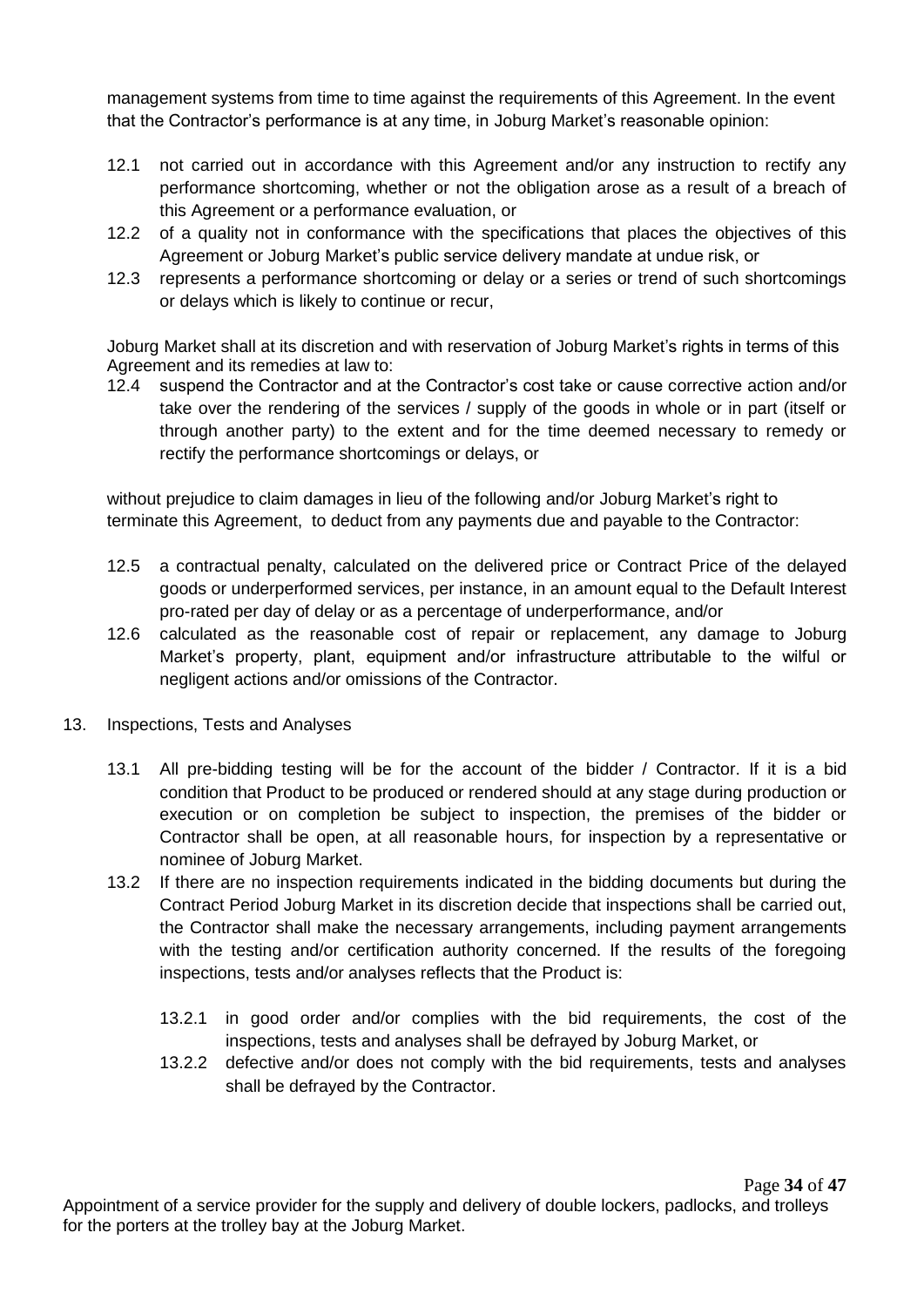- 13.3 Joburg Market shall, irrespective of whether defective and/or non-compliant Product was previously accepted by it, be entitled to reject the same based on the inspections, tests and/or analyses result.
- 13.4 Any Product may on or after (subject to the Product guarantee) Delivery be inspected, tested or analysed and may be rejected if found not to comply with the requirements of this Agreement. Such rejected Product shall be held at the cost and risk of the Contractor who shall, when called upon, remove them immediately at its own cost and forthwith substitute them with Product which do comply with the requirements of this Agreement. Failing such removal, the rejected Product shall be returned at the Contractor's cost and risk. Should the Contractor fail to provide the substitute supplies forthwith, Joburg Market may, without giving the Contractor further opportunity to substitute the rejected Product, purchase such Product as may be necessary at the expense of the Contractor.
- 13.5 Joburg Market's right (whether personally or through a third party) to test, inspect, analyse or certify the Product and the remedies set out above, shall be without prejudice to Joburg Market's right to terminate this Agreement for breach, impose contractual penalties or to claim damages in lieu of the penalty.

### 14. Limited Exclusivity

The appointment of the Contractor by Joburg Market is on an exclusive basis and Joburg Market shall for the duration of this Agreement obtain all of the Product listed in the scope of work from the Contractor, subject thereto that:

- 14.1 the Contractor is not in default of its obligations in terms of this Agreement, failing which the exclusivity afforded to the Contractor shall end and Joburg Market shall be free to conclude contractual arrangements with third parties.
- 14.2 no provision in this Agreement shall prohibit the procurement of similar Product from a national department, provincial department, or a local authority; or, outside of this Agreement in small quantities or to have minor essential Product executed if an emergency arises which in Joburg Market sole discretion cannot timeously be delivered / rendered by the Contractor.
- 15. Intellectual and Property Rights
	- 15.1 In respect of the Product any of the same that are either transferred or rendered to Joburg Market under this Agreement, including without limitation the items listed in the scope of work (if any) or any part of them, the Contractor warrants, to the best of its knowledge, that it has full clear and unencumbered title to all such items, and that at the date of delivery of such items to Joburg Market it will have full and unrestricted rights to sell and transfer the Product. For the avoidance of doubt, it is recorded that any Intellectual Property Rights created prior to the Commencement Date or the Signature Date (whichever is the earlier), shall vest exclusively with the Party who created same and this Agreement does not transfer to the receiving Party title to any Intellectual Property Rights so vested.
	- 15.2 The Contractor hereby indemnifies Joburg Market against losses arising directly out of any claim brought by a third party that operation, possession or use of the Product in accordance with the terms of this Agreement infringes an RSA patent or copyright or is subject to claims of misappropriation of trade secrets protected by RSA law. Where any Product become the subject of any such claims, the Contractor may, in consultation with Joburg Market, choose to either at the Contractor 's cost to: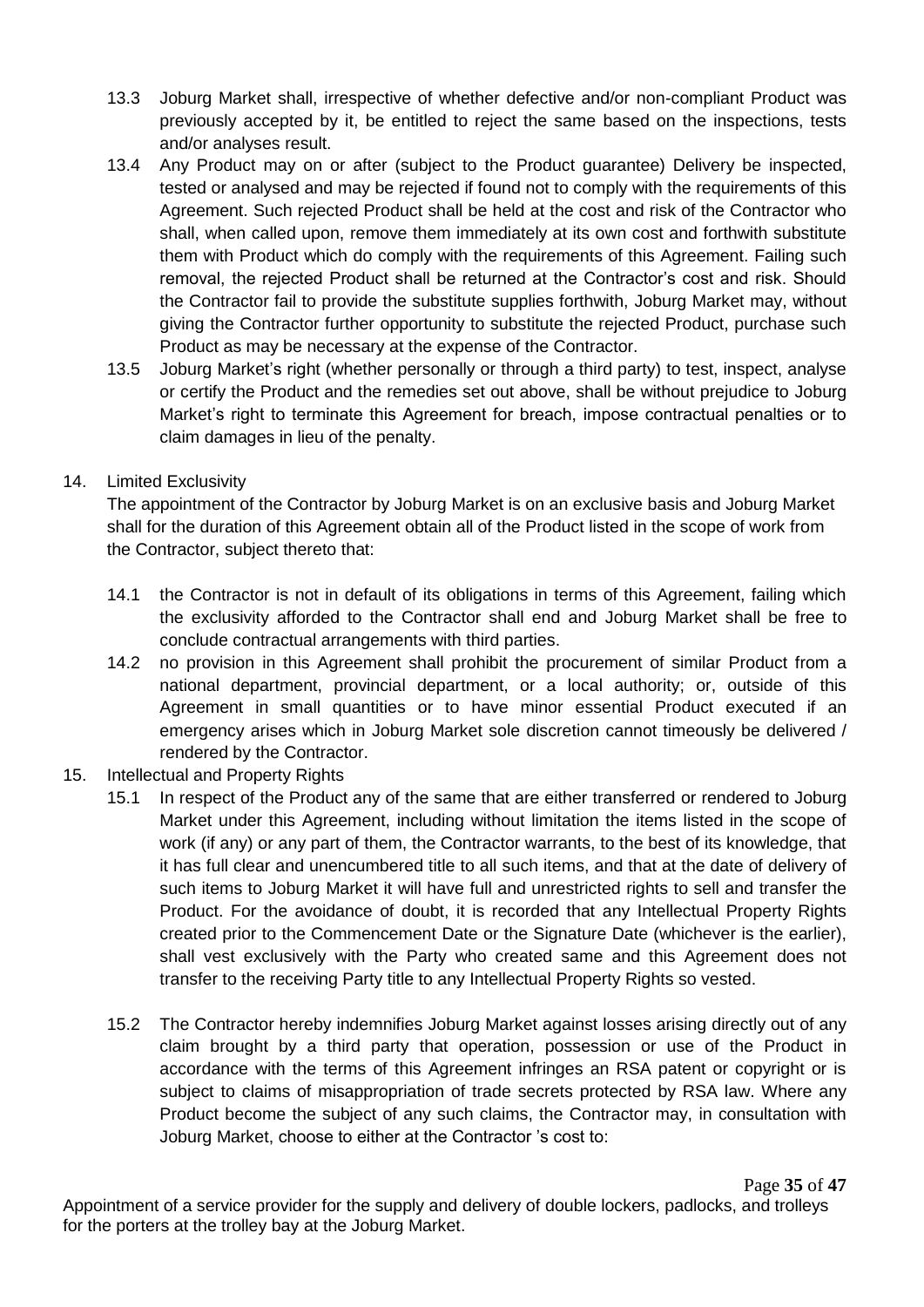- 15.2.1 obtain the right of use of the Product if commercially practicable, or
- 15.2.2 replace or modify the Product to avoid the claim of infringement, or
- 15.2.3 require that Joburg Market cease use of the item of Product and return it to the Contractor / supplier, in which case the Contractor shall refund Joburg Market the consideration paid by Joburg Market for that item of Product and any additional costs incurred by Joburg Market in relation to such return including the costs of obtaining reasonably similar replacement Product.
- 15.3 This indemnity shall not apply if such claim is made by a parent, subsidiary or affiliate of Joburg Market or Joburg Market's holding company, or results from any modification, alteration, repair or addition made by Joburg Market to the Product to the extent that if it were removed, the infringement or violation would cease, or arises out of the use by Joburg Market of the Product in combination with any other product, service or materials.
- 16. Confidentiality, Non-Disclosure and Use of Contract Documents
	- 16.1 All of Joburg Market's Confidential Information, Intellectual Property and know-how received by or exchanged with the Contractor, shall be kept confidential and not disclosed by the Contractor to any person other than a person employed by the Contractor in the performance of this Agreement. Disclosure to employed persons shall be made in confidence and shall extend only as far as may be necessary for purposes of such performance and the Contractor shall take all reasonable steps to minimise the risk of disclosure.
	- 16.2 Notwithstanding the foregoing, the Contractor may disclose Confidential Information to its own professional advisers and, if required to do so by law or any applicable regulatory requirement or requested to do so by any regulatory body to whose jurisdiction the Contractor is subject or with whose instruction it is customary to comply.
	- 16.3 All documents produced in the course of this Agreement or in relation thereto, shall remain or become, as the case may be, the property of Joburg Market and Joburg Market shall be entitled to require the return (all copies) to Joburg Market on completion of the Contractor's performance
	- 16.4 The Contractor's confidentiality and non-disclosure obligations shall endure indefinitely beyond the termination of this Agreement until such Confidential Information enters the public domain.
- 17. Restraint
	- 17.1 The Contractor undertakes in favour of Joburg Market that it shall not during the currency of this Agreement nor for a period of one year after its termination (for whatsoever reason) in any manner entice away, offer employment to or employ whether directly or indirectly, alone or jointly any of Joburg Market's employees in any capacity including that of advisor, agent, consultant, director, employee, financier, manager, member of a close corporation, member of a voluntary association, partner, proprietor, or trustee unless the express, prior written consent of Joburg Market is obtained thereto.
- 18. Cession and Assignment
	- 18.1 The Contractor shall not without Joburg Market's prior written consent being obtained, which consent shall not unreasonably be withheld, be entitled to cede, assign, transfer, make over or otherwise part with or encumber its rights and/or obligations under this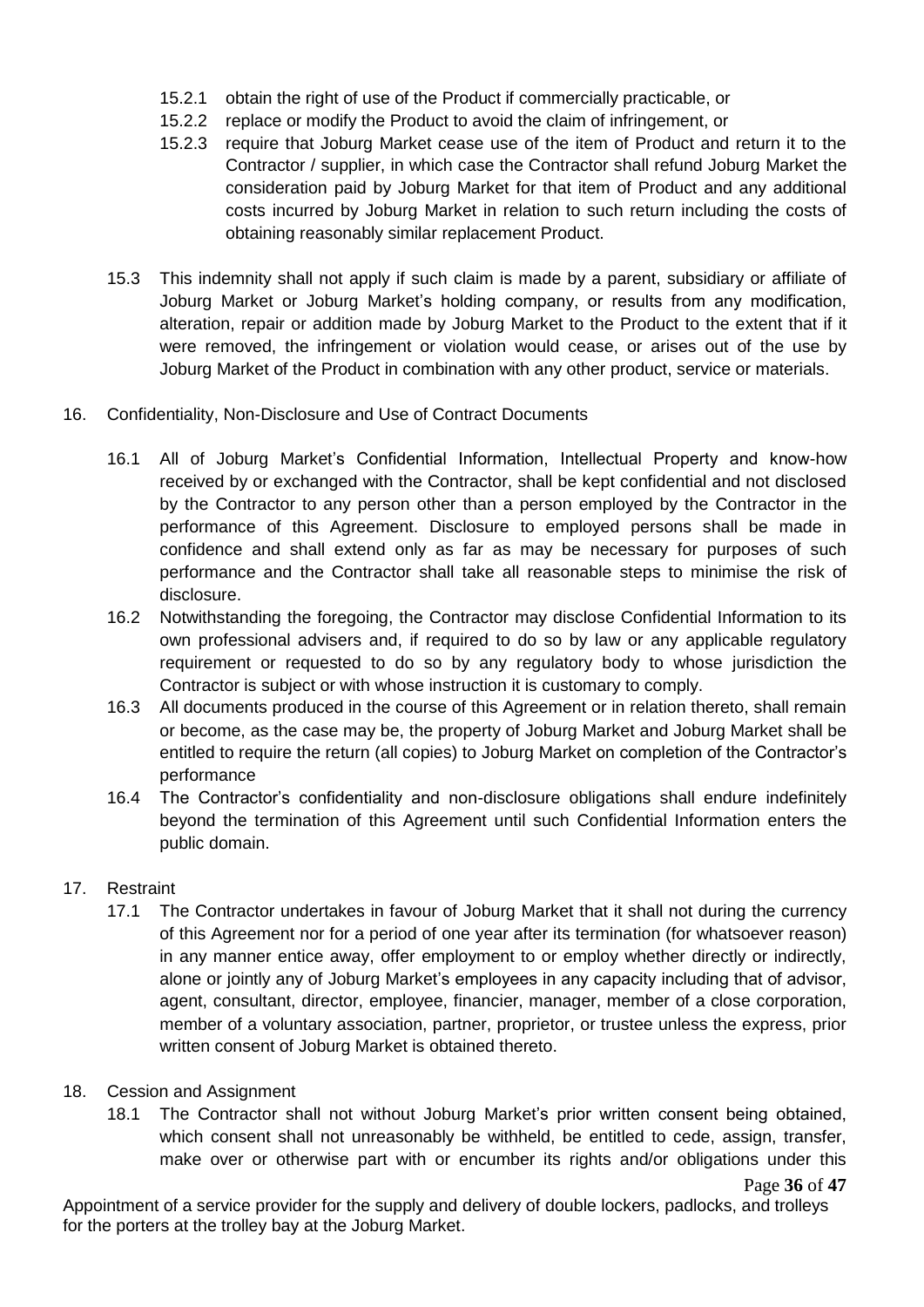Agreement. When requesting such consent, or at any time thereafter, the Contractor shall notify Joburg Market in writing of all subcontracts awarded under this Agreement. Such notification shall not relieve the Contractor from its liability or obligation under this Agreement.

- 19. National Industrial Participation (NIP) Programme
	- 19.1 The NIP Programme administered by the Department of Trade and Industry shall be applicable to all contracts that are subject to the NIP obligation.
- 20. Indemnity and Insurance
	- 20.1 The Contractor hereby indemnifies Joburg Market and agrees to keep it indemnified and hold it harmless against any loss or claim, including claims for damage to equipment or property or, personal injury resultant disability or, loss of profit, income or opportunity, howsoever caused and whether general or special, direct or consequential (collectively "any loss"), either on or about the premises of Joburg Market, including by or in relation to third parties arising out of this Agreement or the Product delivered, rendered or manufactured pursuant thereto.
	- 20.2 The Contractor shall maintain a paid up policy of public liability insurance suited to the risks inherent to its business and the possible exposures it may encounter in the execution of this Agreement. The Contractor shall be obliged to notify Joburg Market of any claims made against the said policy.
- 21. Impossibility of Performance
	- 21.1 No Party shall be responsible to the other for its failure to perform or any delay in performing any obligation under this Agreement in the event and to the extent that such failure or delay is caused by impossibility of performance ("Force Majeure"). For the purposes of this Agreement, Force Majeure shall mean any circumstance which is beyond the reasonable control of the Party giving notice of Force Majeure ("the affected Party"), which may include but will not be limited to war (whether declared or not), revolution, invasion, insurrection, riot, civil commotion, mob violence, sabotage, blockage, embargo, boycott, the exercise of military or usurped power, fire, explosion, theft, storm, flood, drought, wind, lightening or other adverse weather condition, epidemic, quarantine, accident, acts or restraints of government imposition, or restriction of or embargoes in imports or exports.
	- 21.2 Notwithstanding the foregoing, the following shall in no circumstances be treated as an event of Force Majeure:
		- 21.2.1 a labour dispute, strike or lockout that could have been averted had the Contractor reasonably acceded to the demands made of it.
		- 21.2.2 economic distress and/or inability to meet a payment because of a lack of funds or exchange rate fluctuation.
		- 21.2.3 breakdown or damage to Contractor equipment and/or other machinery.
	- 21.3 The affected Party shall give notice to the Party not so affected ("the other Party") immediately upon the occurrence of an event of Force Majeure. If the event that the Force Majeure is of such a nature that it will:
		- 21.3.1 result in impossibility of performance of an obligation going to the root of the agreement, the other Party shall be entitled on receipt of notice of the Force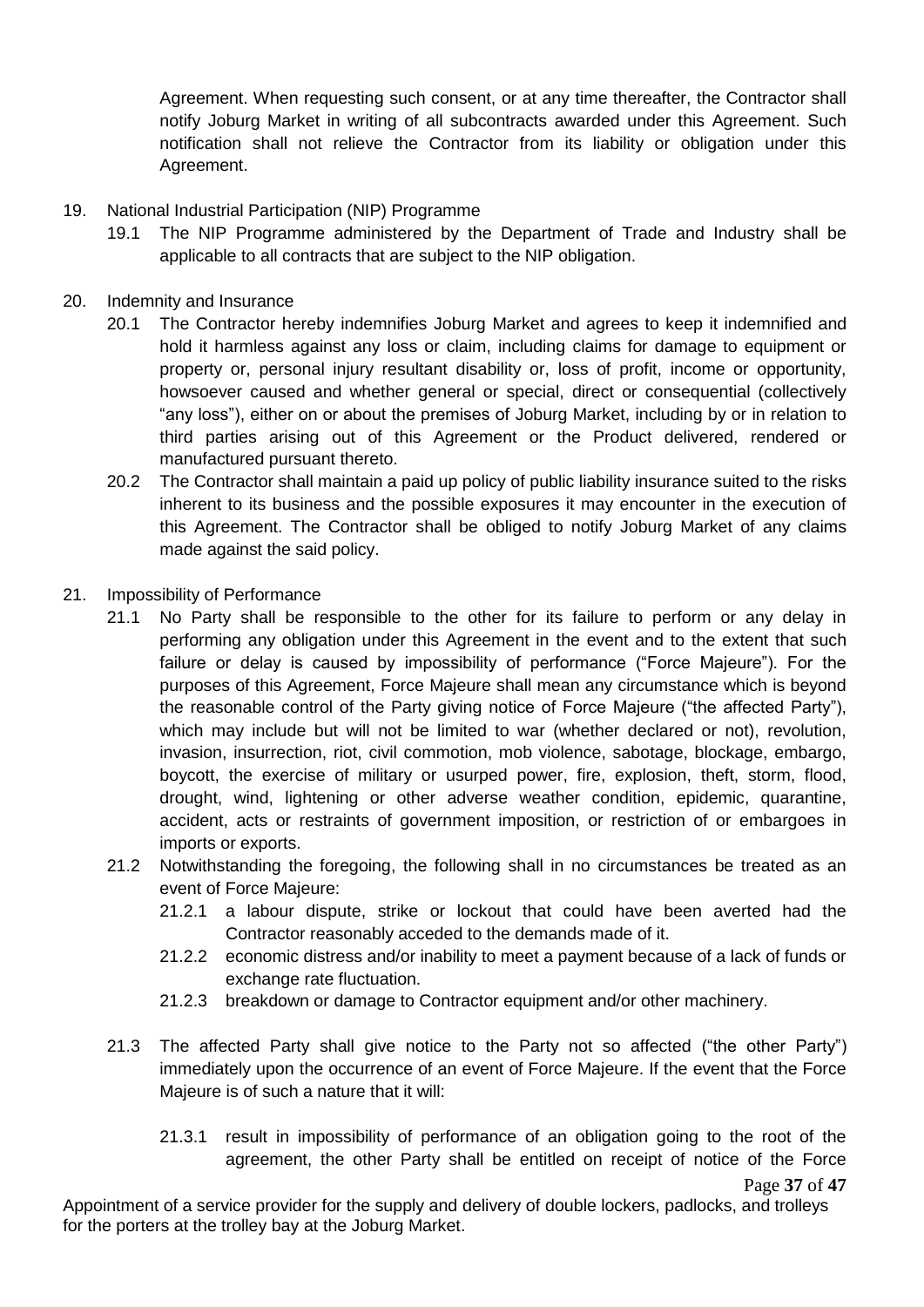Majeure event to terminate this Agreement upon notice to the Affected Party but shall not be entitled to recover any damages, which it may suffer as a result of premature termination.

- 21.3.2 not result in impossibility of performance of the obligation in question but will delay its performance, the affected Party shall be entitled to such extension of time in which to perform that obligation as may be reasonable in the circumstances, taking into account the interests of both Parties, provided that if any Force Majeure event persists for a period in excess of three Months the other Party shall be entitled to terminate this Agreement forthwith but shall not be entitled to recover any damages which it may suffer as a result of such premature termination.
- 22. Breach and Early Termination
	- 22.1 Should a Party breach any of its obligations in terms of this Agreement and fail to remedy such breach within ten (10) days from receipt of a written notification calling upon such Party to do so, the aggrieved Party shall, without prejudice to any other right or remedies which it may have, be entitled to cancel this Agreement without further notice being required.
	- 22.2 Notwithstanding the foregoing and in addition to any other recourse Joburg Market may have, Joburg Market shall be entitled (without prior notice to remedy any particular breach having been given or being required) to cancel this Agreement forthwith on written notice should any of the following events occur:
		- 22.2.1 The Contractor and/or its officials, employees and/or representatives commit any crime of which dishonesty is an element against Joburg Market or maliciously destroys the property of Joburg Market or take any violent, abusive, coercive or threatening action against any person whilst on the Property or in relation to customers, Contractors or suppliers of Joburg Market or collude in such conduct.
		- 22.2.2 The Contractor repudiates this Agreement by acting, or omitting to act, in a manner that reasonably demonstrates to Joburg Market the Contractor's intention not to be bound by this Agreement.
		- 22.2.3 Any composition, compromise or arrangement with the creditors of the Contractor and/or procedure taken in relation to the suspension of payments, moratorium of any indebtedness, winding-up, dissolution, administration or re-organisation by way of arrangement or otherwise of the Contractor including the appointment of a liquidator, administrator, judicial manager other than where such action is dismissed, withdrawn or discharged within ten (10) days of being brought or, if demonstrated to the satisfaction of Joburg Market, within that ten-day period, that such action is frivolous or vexatious and is being contested by the Contractor.
		- 22.2.4 The Contractor suspends or ceases to carry on, or threatens to suspend or cease to carry on, all or a material part of its business activities or, whether or not it has acted as aforesaid, abandons any works at Joburg Market's premises or the particular site of work.
- 23. Dispute Resolution

Save in respect of those provisions of this Agreement which provide for their own remedies or disputes which would be incompatible with arbitration, any dispute which arises and cannot be resolved by the operational personnel of the Parties shall be resolved through a process of alternative dispute resolution in accordance with the procedure set out below: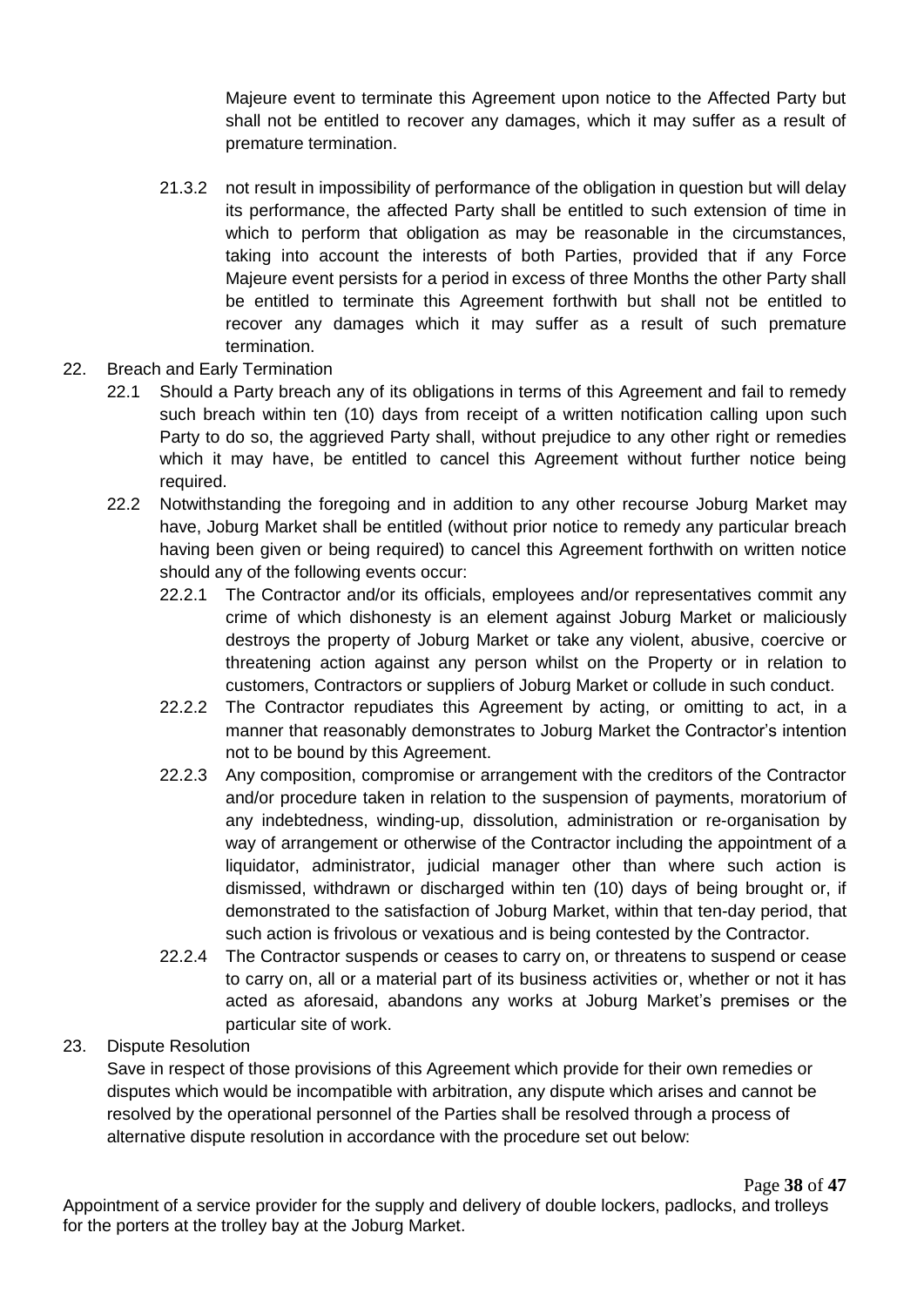### **Mediation**

23.1 In the event that the operational personnel of the Parties, acting within the scope of their (delegated) authority, are unable to resolve a dispute, that dispute shall be referred to a joint committee comprising of the Chief Executive Officer of each of the Parties (or their suitably authorised alternate or nominee) who will use their reasonable commercial endeavours to resolve the dispute within twenty (20) days of the dispute having been referred to them; however, should the joint committee be unable to resolve a dispute within that time period, any Party shall have the right to demand that the dispute be referred for determination by an arbitrator agreed on by the Parties.

### **Prescription**

23.2 The Parties agree that upon the failure to reach a mediated resolution that a written demand given by either Party to submit such a dispute in terms of this clause to arbitration is to be deemed a legal process for interrupting extinctive prescription in terms of the Prescription Act (68 of 1969).

### Arbitrator

- 23.3 The arbitrator shall be, if the matter in dispute is principally:
	- 23.3.1 an accounting matter independent auditors agreed between the Parties or, failing such agreement within five (5) business days after the arbitration has been demanded, at the request of either of the Parties shall be nominated by the president for the time being of the South African Institute of Chartered Accountants (or its successor body), whereupon the Parties shall forthwith appoint such person as the arbitrator,
		- 23.3.2 any other matter an impartial attorney or advocate of not less than ten (10) years' standing agreed between the Parties or, failing such agreement within five (5) business days after the arbitration has been demanded, at the request of either of the Parties shall be nominated by the president for the time being of the Law Society of the Northern Provinces (or its successor body), whereupon the Parties shall forthwith appoint such person as the arbitrator,
- 23.4 Should the Parties to the dispute fail to agree whether the dispute is principally an accounting or any other matter within five (5) business days after the arbitration was demanded, the matter shall be deemed to be any other matter and the provisions in relation to "any other matter" shall apply.
- 23.5 Should any person appointed to do so fail or refuse to nominate an arbitrator, either Party may approach any court having jurisdiction to make such appointment and, to the extent necessary, such court is expressly empowered to do so.
- 23.6 The arbitrator shall:
	- 23.6.1 have power to open up, and review any certificate, opinion, decision, requisition or notice relating to all matters in dispute submitted to him and to determine all such matters in the same manner as if no such certificate, opinion, decision or notice had been issued.
	- 23.6.2 be obliged to give his award in writing fully supported by reasons and shall have the power to give default judgment if any Party fails to make submissions on due date and/or fails to appear at the arbitration.

#### **Arbitration**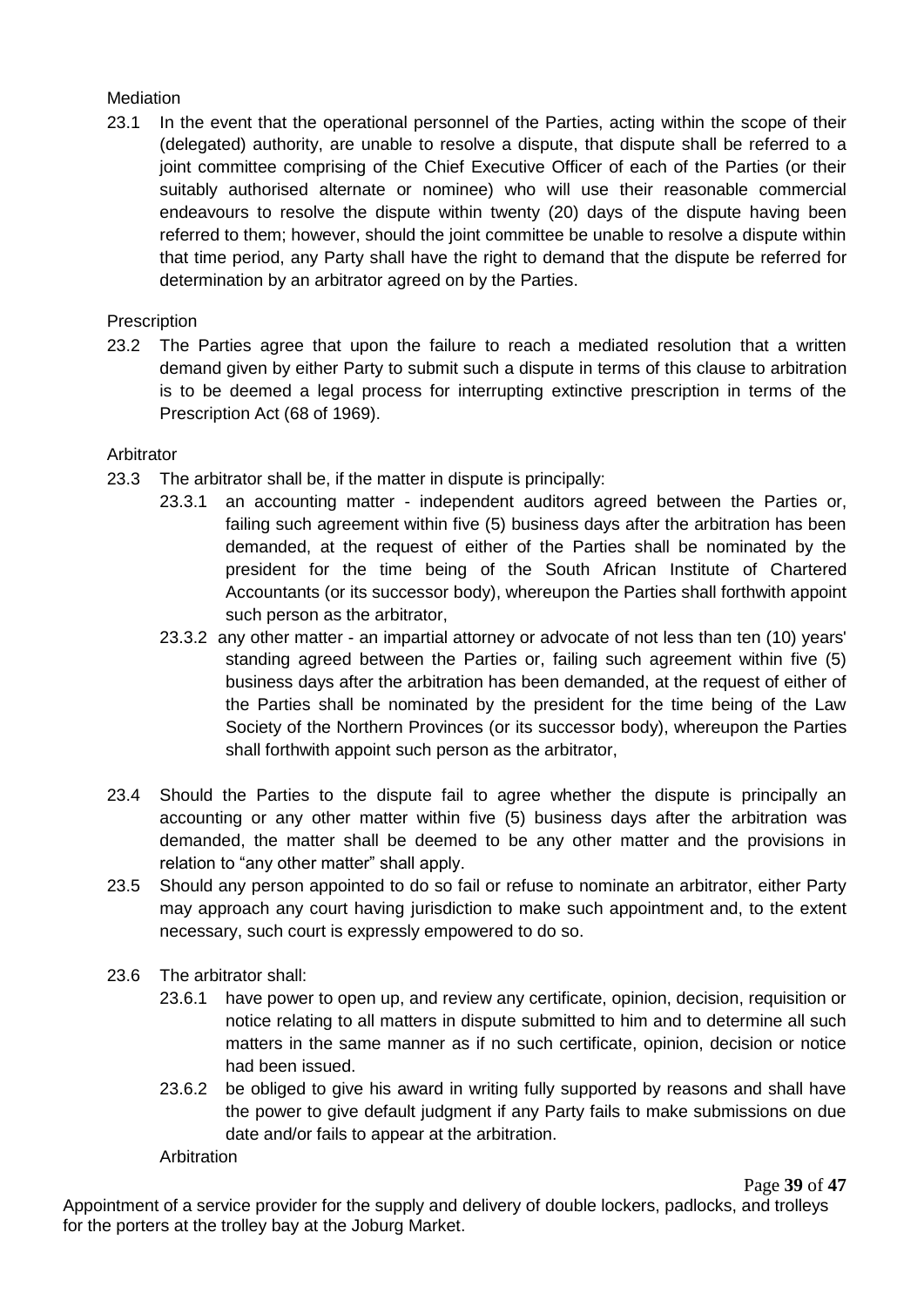- 23.7 The arbitration shall be conducted in accordance with, save as set out herein, the Commercial Rules of the Arbitration Foundation of Southern Africa:
	- 23.7.1 held with only the Parties and their representatives present thereat at Johannesburg unless mutual agreement on an alternative place is reached between the Parties; and
	- 23.7.2 where possible, be concluded in twenty (20) days after it has been demanded and the Parties shall use their reasonable commercial endeavours to procure the expeditious completion of the arbitration.
- 23.8 The evidence, representations, transcript and information generally made available during the course of the arbitration and/or arbitrator's award constitute Confidential Information and shall be treated as such.
- 23.9 The costs of the arbitrator and the incidental costs of the arbitration shall be borne equally by the Parties to the dispute subject thereto that the arbitrator shall be competent to make any interim and/or final order as to the costs, or parts thereof, as he deems appropriate.
- 23.10 The award of the arbitrator shall be final and binding on the Parties and any Party shall be entitled to apply to a competent court to have the award made an order of court.
- 23.11 Nothing under this heading shall prevent any Party from seeking urgent relief in the High Court of South Africa.
- 24. Notices and Domicilia
	- 24.1 Any notice or communication required or permitted to be given in terms of this Agreement shall be valid and effective only if in writing. The addresses of the Parties set out in the Contract Schedule shall be the Parties' chosen as its *domicilium citandi et executandi.*
	- 24.2 A Party may by notice to the other Party change the physical address chosen as its *domicilium citandi et executandi* to another physical address provided that the change shall become effective on the tenth day from the deemed receipt of the notice by the other Party.
	- 24.3 Any notice to a Party, and it shall be competent to give notice by fax and email, unless the contrary is proved, deemed to have been received if delivered by:
		- 24.3.1 registered post to the Party's postal address, on the tenth (10th) Day after posting;
		- 24.3.2 hand to a responsible person during ordinary business hours at the Party's physical address, on the date of delivery; or
		- 24.3.3 fax to its usual fax number, on the date of dispatch.
		- 24.3.4 email to its usual email address, on the date of dispatch.
	- 24.4 Notwithstanding anything to the contrary herein contained a written notice or communication actually received by a Party shall be an adequate written notice or communication to it notwithstanding that it was not sent to or delivered at its chosen *domicilium citandi et executandi* or its usual fax number or email address.
- 25. Counterparts
	- 25.1 This Agreement may be executed in one or more counterparts, each of which shall be deemed an original, and all of which together shall constitute the same agreement as at the Signature Date of the Party last signing one of the counterparts.
- 26. Legal Advice and Costs
	- 26.1 The Parties acknowledge that the provisions of this Agreement are fair and reasonable in the circumstances and in accordance with the Party's intentions and they had been free to secure legal and professional advice as to the nature and effect of the provisions of this Agreement and that it had either taken such advice or dispensed with the necessity of doing so and, each Party will bear its own costs incidental to the negotiation and preparation of this Agreement

Page **40** of **47**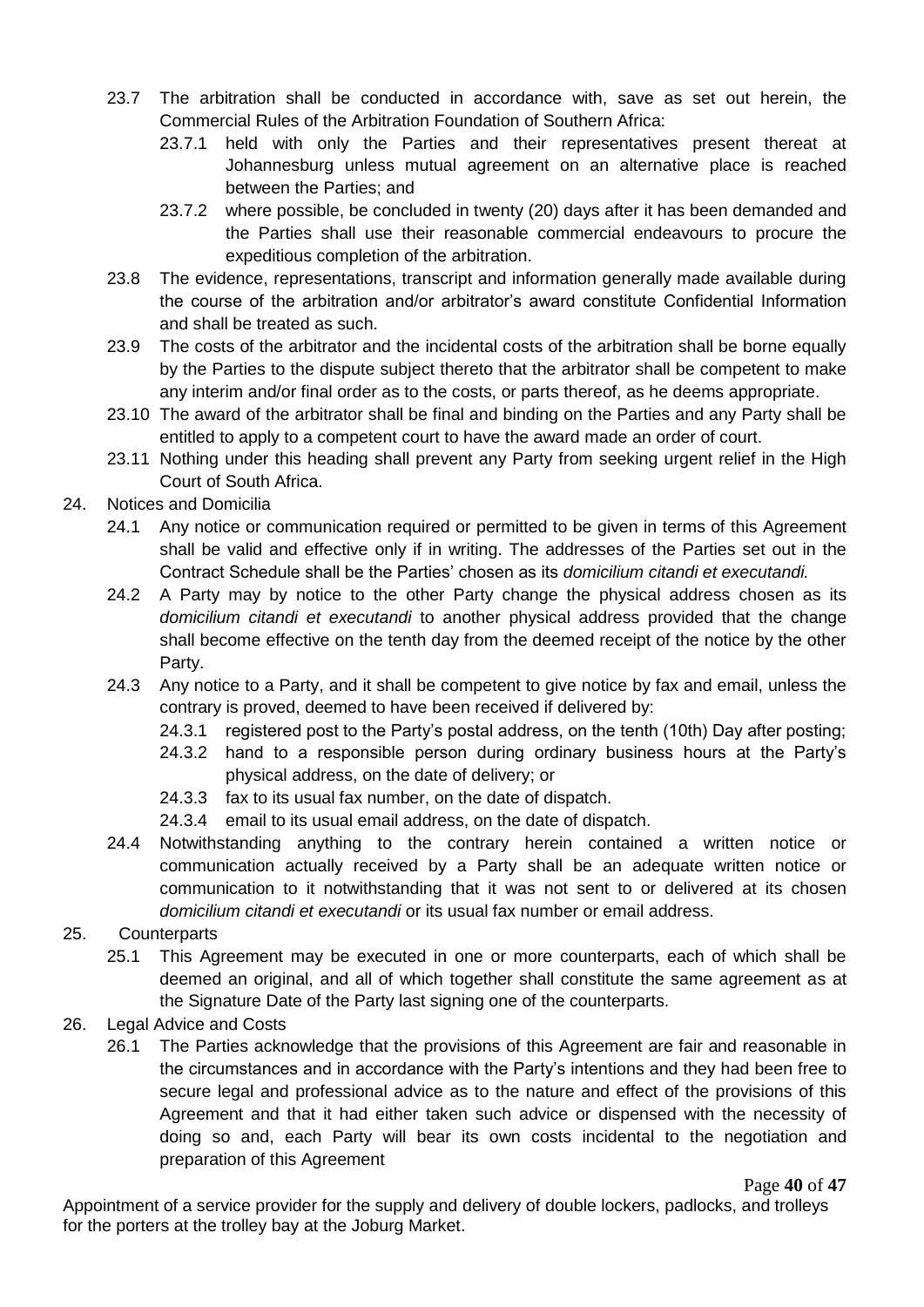- 26.2 In the event of a dispute arising between the Parties, the guilty Party shall be liable to the innocent Party for any costs, including attorney and client costs, the cost of expert witnesses, advocates costs as on brief and any other professional costs incurred by a Party arising out of the breach by a quilty Party of any of the provisions of this Agreement.
- 27. General
	- 27.1 This Agreement constitutes the whole agreement between the Parties and supersedes any other discussions, agreements and/or understandings regarding the subject matter hereof. To the extent permissible by law no Party shall be bound by any express or implied term, representation, warranty, promise or the like not recorded herein, whether it induced the contract and/or whether it was negligent or not.
	- 27.2 No amendment or consensual cancellation of this Agreement or any provision or term hereof or of any agreement or other document executed pursuant to or in terms of this Agreement and no settlement of any disputes arising under this Agreement and no extension of time, waiver or relaxation or suspension of or agreement not to enforce or to suspend or postpone the enforcement of any of the provisions or terms of this Agreement or of any agreement or other document issued pursuant to or in terms of this Agreement shall be binding unless recorded in a written document signed by the Parties.
	- 27.3 No extension of time or waiver or relaxation of any of the provisions or terms of this Agreement or any agreement or other document issued or executed pursuant to or in terms of this Agreement, shall operate as an estoppel against any Party in respect of its rights under this Agreement, nor shall it operate so as to preclude such Party thereafter from exercising its rights strictly in accordance with this Agreement.
	- 27.4 The Parties are in express agreement that it is not the intention of any Party to violate any public policy, statutory or common law, and that if any sentence, paragraph, clause or combination of the same is in violation of the law of the RSA, such sentence, paragraph, clause or combination of the same alone shall be void in the jurisdiction where it is unlawful, and the remainder of such clause and this Agreement shall remain binding upon the Parties hereto.

(full name) the undersigned hereby certify that I've read the content of the general conditions of contract and accept the conditions herein.

\_\_\_\_\_\_\_\_\_\_\_\_\_\_\_\_\_\_\_\_\_\_\_\_\_\_\_\_\_\_\_\_\_\_\_\_\_\_\_ \_\_\_\_\_\_\_\_\_\_\_\_\_\_\_\_\_\_\_\_\_\_\_

\_\_\_\_\_\_\_\_\_\_\_\_\_\_\_\_\_\_\_\_\_\_\_\_\_\_\_\_\_\_\_\_\_\_\_\_\_\_\_ \_\_\_\_\_\_\_\_\_\_\_\_\_\_\_\_\_\_\_\_\_\_\_

**Signature Date**

**Position Position Name of Bidder**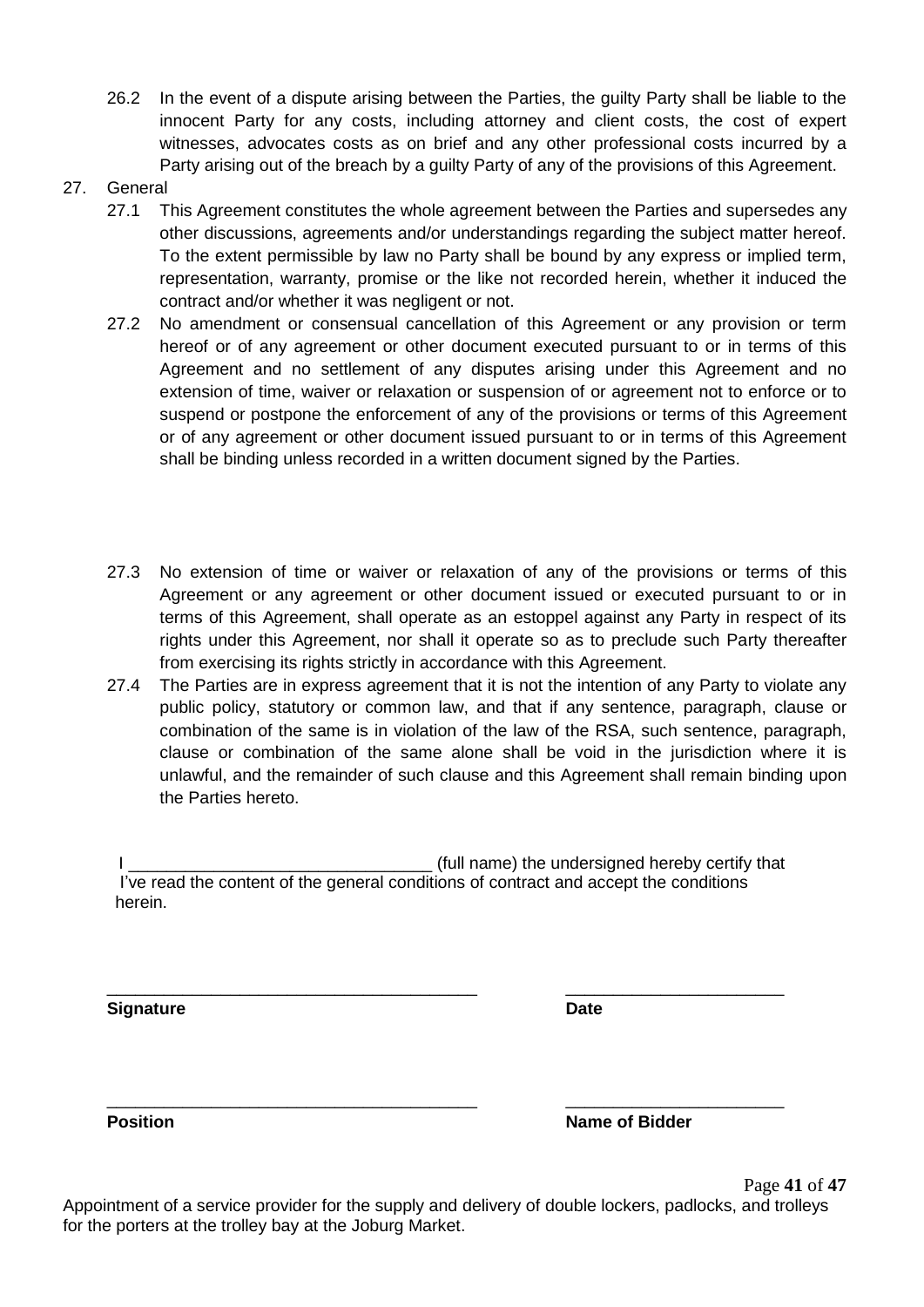### **1. TENDER DESCRIPTION**

Appointment of a service provider for the supply and delivery of double lockers, padlocks, and trolleys for the porters at the trolley bay at the Joburg Market.

### **2. OBJECTIVES OF THE PROJECT**

The Joburg Market extends a service to buyers by renting trolleys to registered porters. They perform manual labour and their major task is to assist the buyer to purchase fresh produce, move the goods from the point of sale to their respective vehicles.

Our recent assessment carried out indicates that the condition of the lockers has deteriorated due to extended usage and no longer beneficial to the purpose indented for, and in need for replacement.

In addition, the Joburg market would like to procure additional trolleys for the porters as per the specifications below.

### **3. SCOPE OF WORK**

The Joburg Market requires:

- **A.** 100 double lockers as per specification below.
	- Steel Locker 2 Tier
	- Double Compartment
	- 2 Door locker
	- Size (mm): 1800 x 300 x 450
	- Powder coated finish
	- Colour- Grey



- **B**. The Joburg Market requires 10 turntable trollies each fitted with 125mm diameter cast iron bonded polyurethane fitted with ball bearing wheels.
	- Heavy duty friction plate turntable
	- Easily maneuverable
	- Load Capacity +/- 700kg
	- Large 350 mm polyurethane wheels (Wheel & Castor Load Capacity 1500kg -2000kg)

Page **42** of **47**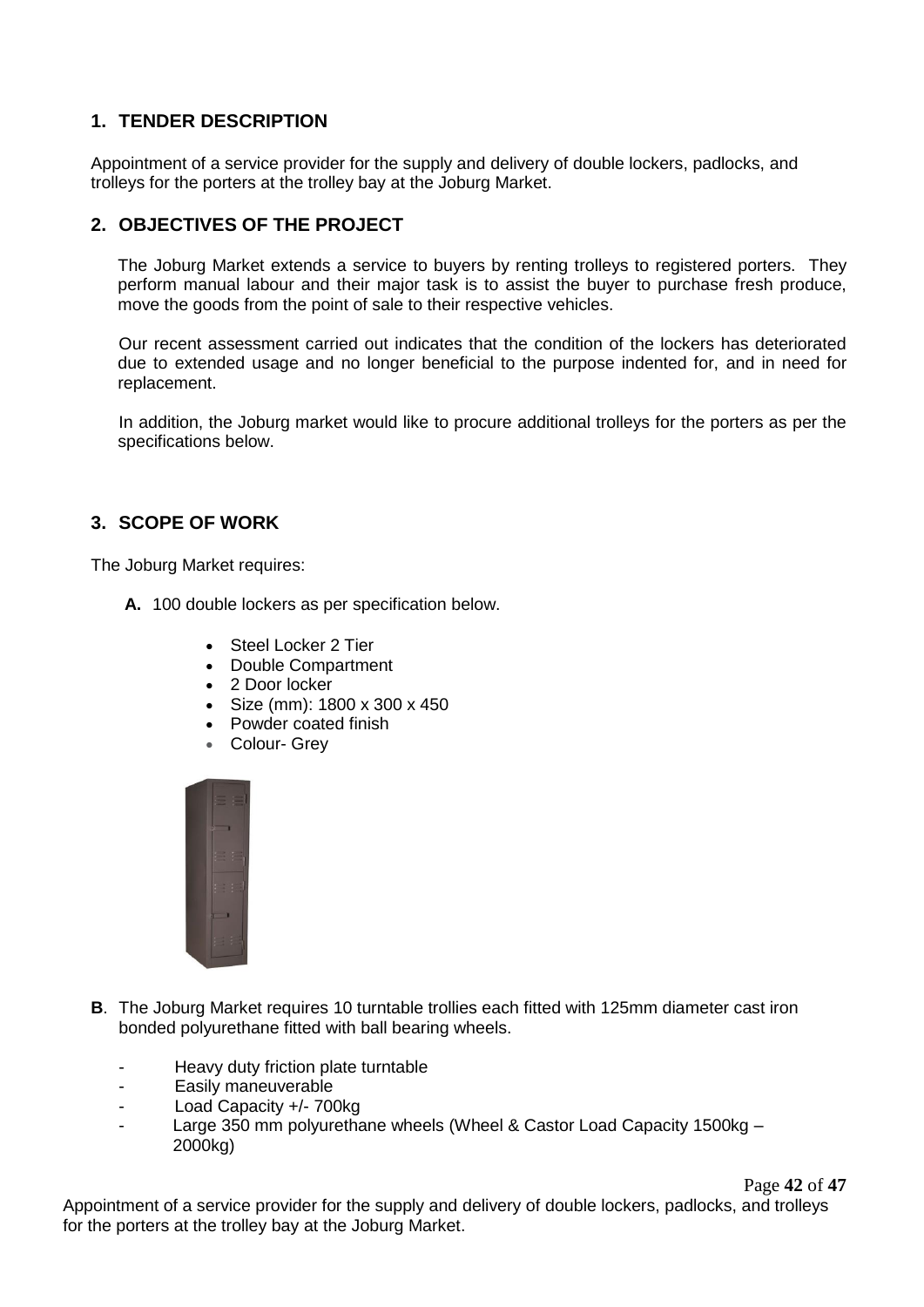- Steel deck (The size must be 1800 mm x 910 mm)
- 2 x Handles
- Powder coated paint finish
- **C**. The Joburg Market requires 70 mammoth trollies each fitted with 125mm diameter cast iron bonded polyurethane fitted with ball bearing wheels.
	- General purpose warehouse trolley
	- 2 x handles
	- Steel deck
	- Load capacity  $+/- 700$  kg
	- Wheel diameter 200mm
	- Castor diameter 100mm
	- The size must be 1500 mm x 600 mm
	- Powder coated paint finish

### **D. Padlocks**

Supply of 200

**-** 50mm Padlock with 3 keys each

### **4. MINIMUM REQUIREMENTS**

Please note that failure to meet the requirements or to lodge the following documentation and/or proof thereof will lead to an immediate disqualification:

- **4.1** Mandatory Requirements
	- a) Registration on the National Treasury Central Database illustrating required compliance 1,2 and 3 below (Full CSD report)

Or

- 1. Submissions of a valid Tax Clearance Certificate, Master Registration Number or alternatively supply the unique pin number to access the Tax compliance status
- 2. Proof of company registration documents.
- 3. Certified I.D. copies for directors/shareholders, certification not older than three months

#### **Including the following**

- b) Completed and signed MBD 1,4,6.1, 8 and 9
- c) General Condition of Contract (GCC) must be signed
- d) Initial / sign for ALL alterations in the tender document, failure to do so **may** lead to a disqualification
- e) Signed JV agreement for Joint Venture companies

Note: Joint Ventures must submit a consolidated BBBEE certificate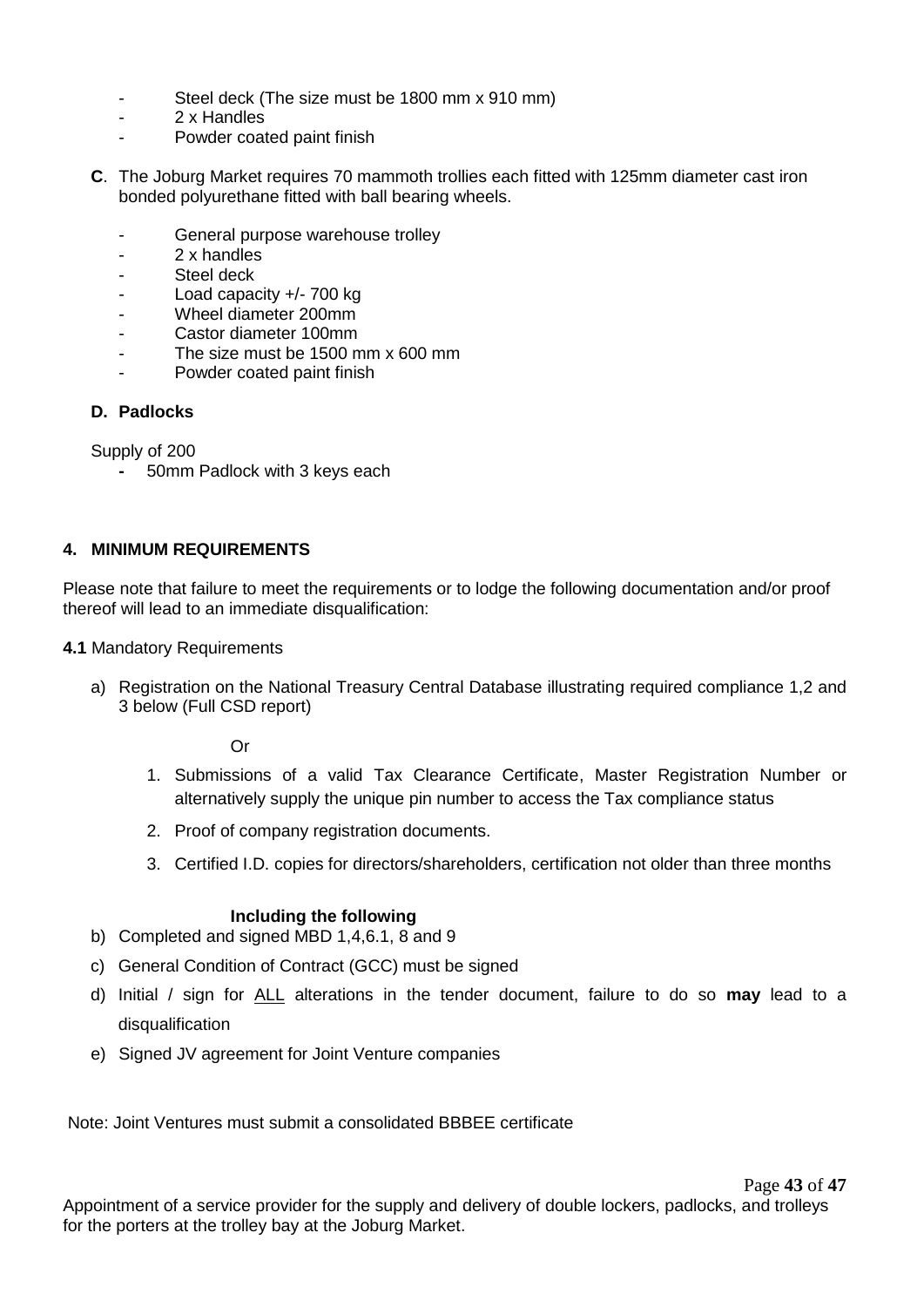### **4.2** Additional Requirements

### **These documents may be submitted with the bid but will be required prior to award**

- a) Rates and taxes account not older than three months or signed lease agreement
- b) Proof of JV bank account
- c) Copy of share certificates

### **5. EVALUATION CRITERIA**

NOTE: For purpose of comparison and in order to ensure a meaningful evaluation, bidders must submit detailed information in substantiation of compliance to the evaluation criteria mentioned (e.g. details of relevant previous work undertaken, letters from previous /current clients, etc.)

Minimum Required Score for functionality is: **bidder scoring less than 80 points will not be considered for further evaluation.** Service Providers that qualified pre-evaluation in terms of the functionality cut-off points of **80** points will then be evaluated in terms of price and preference points

| <b>CRITERION</b>                                                                                                                                                                                                                          | <b>WEIGHTING</b> |
|-------------------------------------------------------------------------------------------------------------------------------------------------------------------------------------------------------------------------------------------|------------------|
| Past Relevant Experience (Attach a list of contactable references or<br>signed and dated letters from contactable references on client<br>letterhead for the fabrication and or in supply and delivery of heavy-<br>duty porter trolleys. | 20 points        |
| The references must contain the following information<br>Name of the organisation and contact person<br>$\bullet$<br>Description of the services provided<br>Telephone number and email address                                           |                  |
| Compliance to minimum tender requirements                                                                                                                                                                                                 | 40 points        |
| Delivery and service time frames                                                                                                                                                                                                          | 15 points        |
| <b>Product Quality Assurance</b>                                                                                                                                                                                                          | 25 points        |
| TOTAL                                                                                                                                                                                                                                     | 100              |

Service Providers will be evaluated in terms of functionality as part of the minimum requirements before evaluated on price as follows:-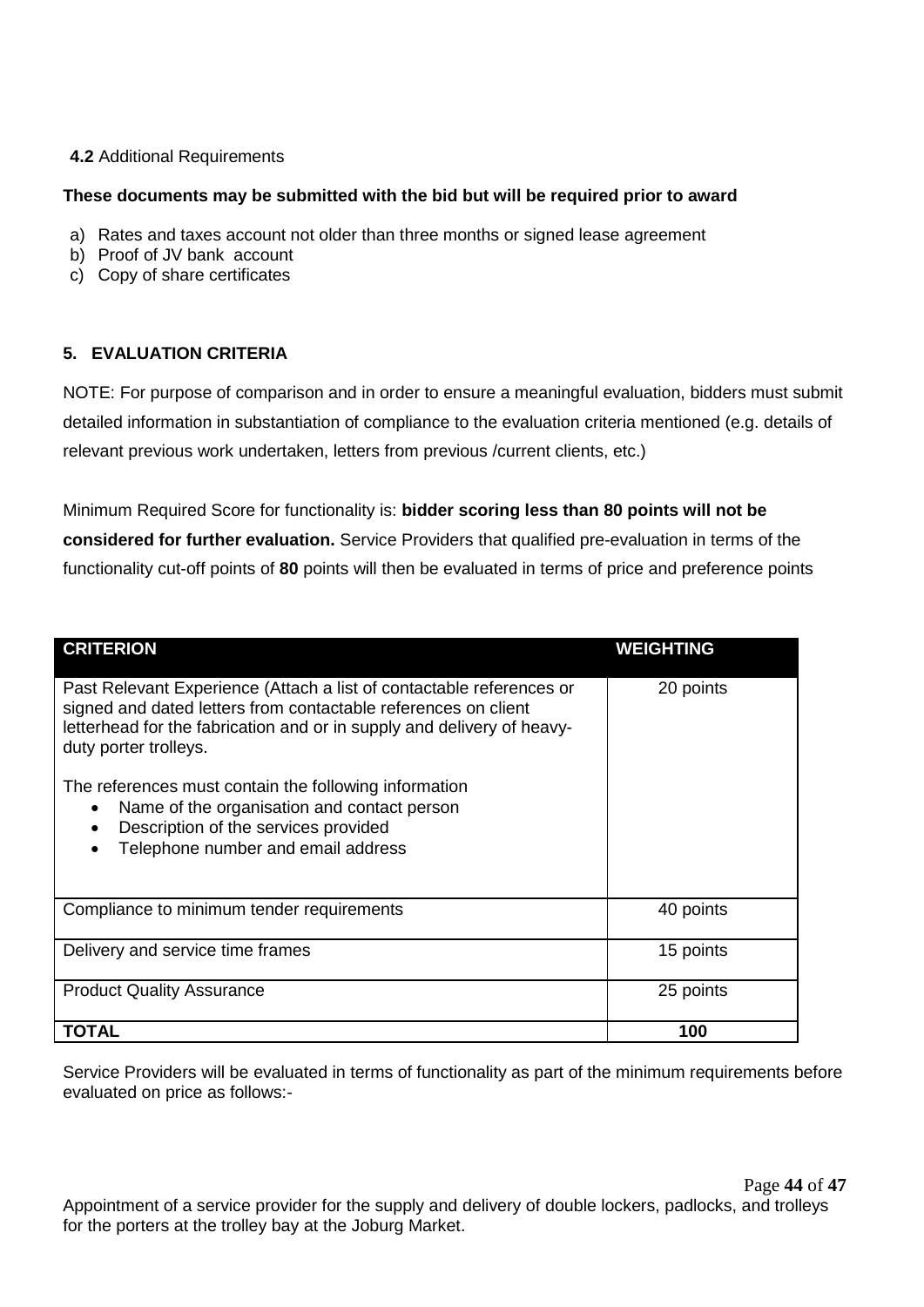| <b>Evaluation</b><br><b>Category</b>                                                                                           | <b>Description</b>                                                                                                               |    | <b>Max</b><br><b>Score</b> |
|--------------------------------------------------------------------------------------------------------------------------------|----------------------------------------------------------------------------------------------------------------------------------|----|----------------------------|
| Past Relevant<br>Experience (Attach a<br>list of contactable                                                                   | Bidders proven experience in fabrication and or<br>supply and delivery of trolleys - two or more<br>reference letters            | 20 |                            |
| references or signed<br>and dated letters<br>from contactable<br>references on client                                          | Bidders proven experience in fabrication and or<br>supply and delivery of trolleys - one reference<br>letter                     | 10 | 20                         |
| letterhead for the<br>fabrication and or in<br>supply and delivery<br>of heavy-duty porter<br>trolleys.                        | Non submission or submission not                                                                                                 | 0  |                            |
| Compliance to<br>minimum tender<br>requirements                                                                                | Attach a data sheet<br>Full compliance with scope of works - Scoring<br>Based on scope of work above point 3<br>(A, B, C, and D) | 40 | 40                         |
| Delivery and<br>service time                                                                                                   | A plan of how the services are to be provided                                                                                    |    |                            |
| frames                                                                                                                         | - Lead time for complete delivery after receipt of<br>order $( \leq 30 \text{ days}) = 10 \text{ points}$                        | 10 | 15                         |
|                                                                                                                                | - Lead time to carry out maintenance / repairs<br>during guarantee $1 - 3$ days = 10 points                                      | 5  |                            |
| <b>Product Quality</b><br>Manufacturer's Warranty on Trolleys for 12<br>Assurance<br>months including replacement of all parts |                                                                                                                                  | 25 | 25                         |

Service Providers that qualified pre-evaluation in terms of the functionality cut-off points of 80 points will then be evaluated in terms 80/20 preference point system.

**Note:** A bidder/s that scores less than 80 points in respect of functionality, or submits solutions that are not according to requirements will be regarded as submitting a non-responsive bid and will be disqualified.

Bidder/s that meets the minimum required percentage or minimum points will be subject price and preference points evaluation as per the PPPFA Act, No.5 of 2000 amended and its associated Regulations,2017 issued by the National Treasury.

**P.S. How many jobs will be created as a result of your company being awarded a bid by the Joburg Market? However failure to create job/s will not be used against any prospective supplier. Number of job/s to be created \_\_\_\_\_\_\_\_\_**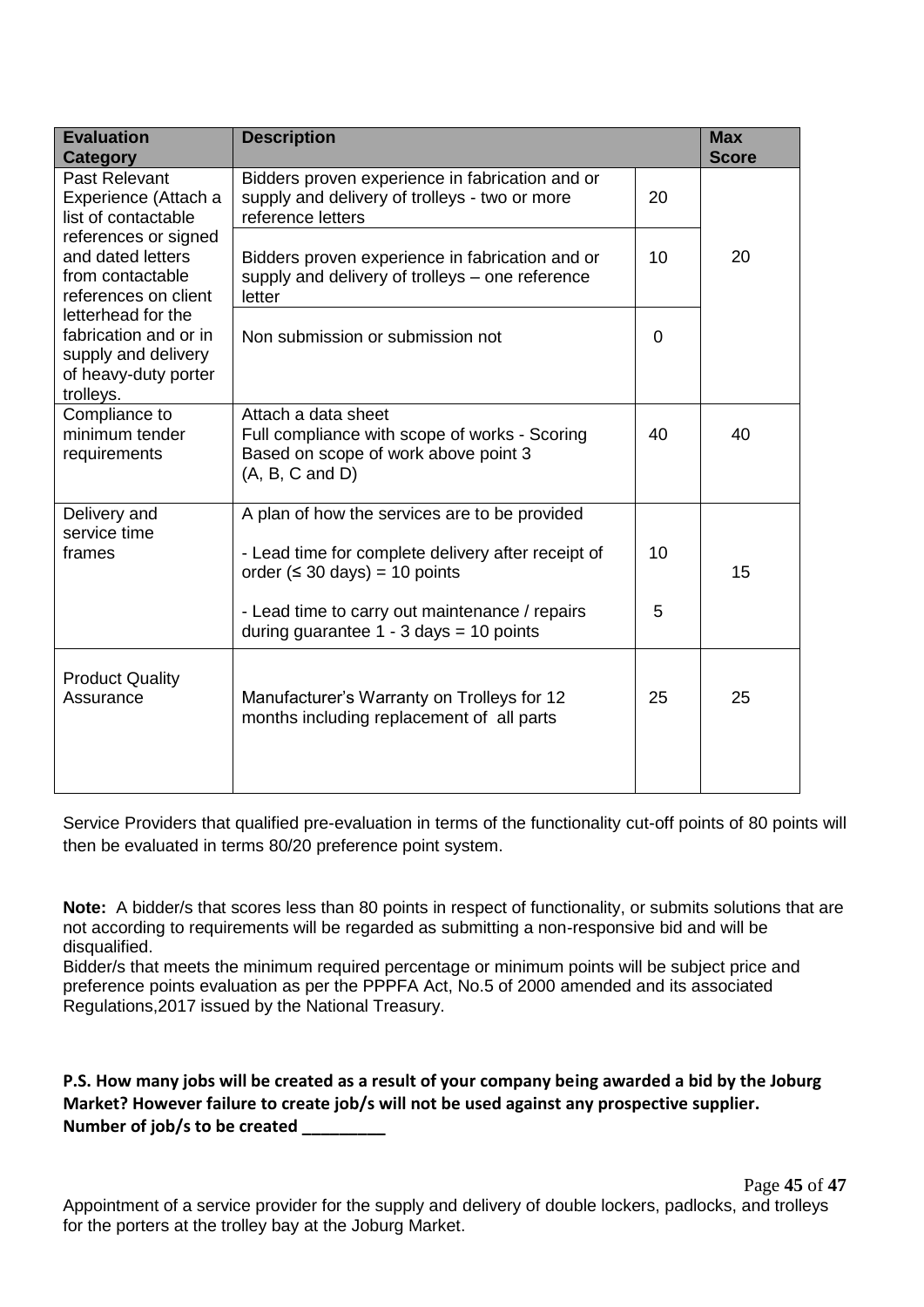### **6. PRICING SCHEDULE**

| <b>ITEM</b>                                           | <b>QUANTITY</b>     | <b>UNIT PRICE (EX</b><br>VAT) | <b>LINE TOTAL PRICE (EX</b><br>VAT) |  |
|-------------------------------------------------------|---------------------|-------------------------------|-------------------------------------|--|
| <b>Heavy Duty</b><br><b>Turntable Trolley</b>         | 10                  |                               |                                     |  |
| <b>Heavy Duty</b><br><b>Mammoth Rocker</b><br>Trolley | 70                  |                               |                                     |  |
| Double Lockers                                        | 100                 |                               |                                     |  |
| 50mm Padlock with<br>3 keys each                      | 200                 |                               |                                     |  |
| Sub-total                                             |                     |                               |                                     |  |
|                                                       | <b>VAT 15%</b>      |                               |                                     |  |
|                                                       | Total tender amount |                               |                                     |  |

**NB: The Total tender amount (above) must be transferred to MBD 1**